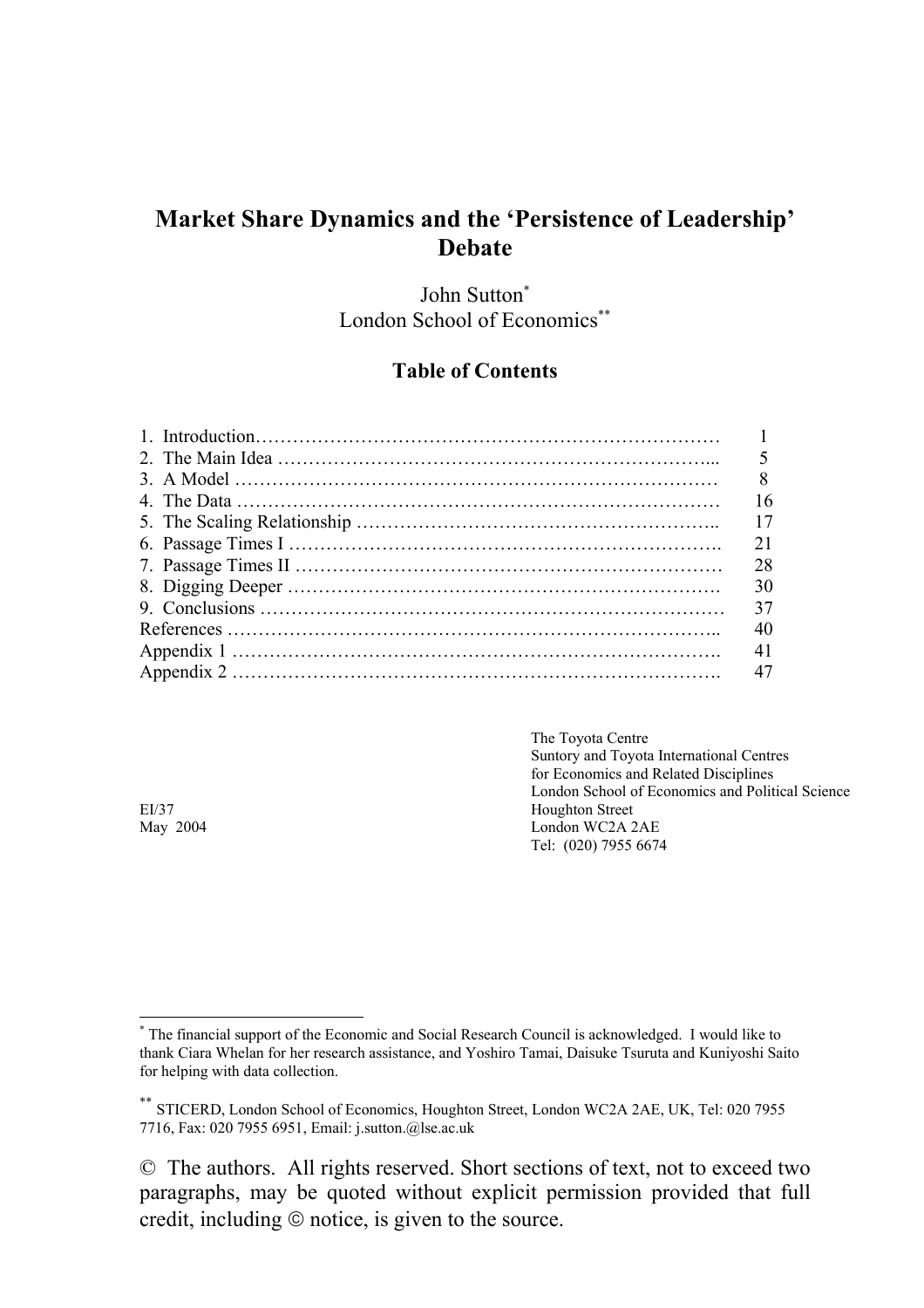### **Abstract**

This paper introduces a novel analysis of the classic "persistence of leadership" question, and applies it to a newly constructed dataset for Japanese manufacturing. The analysis rests on an appeal to an empirical "scaling relationship" between current market share and the variance of changes in market share. This relationship provides a powerful "model selection criterion" for candidate models of market share dynamics. It also makes it feasible, even in small datasets, to test directly for the properties of the "first passage times" corresponding to loss of leadership.

**Keywords:** market share, industry dynamics, scaling, Japanese economy

**JEL:** L10, L60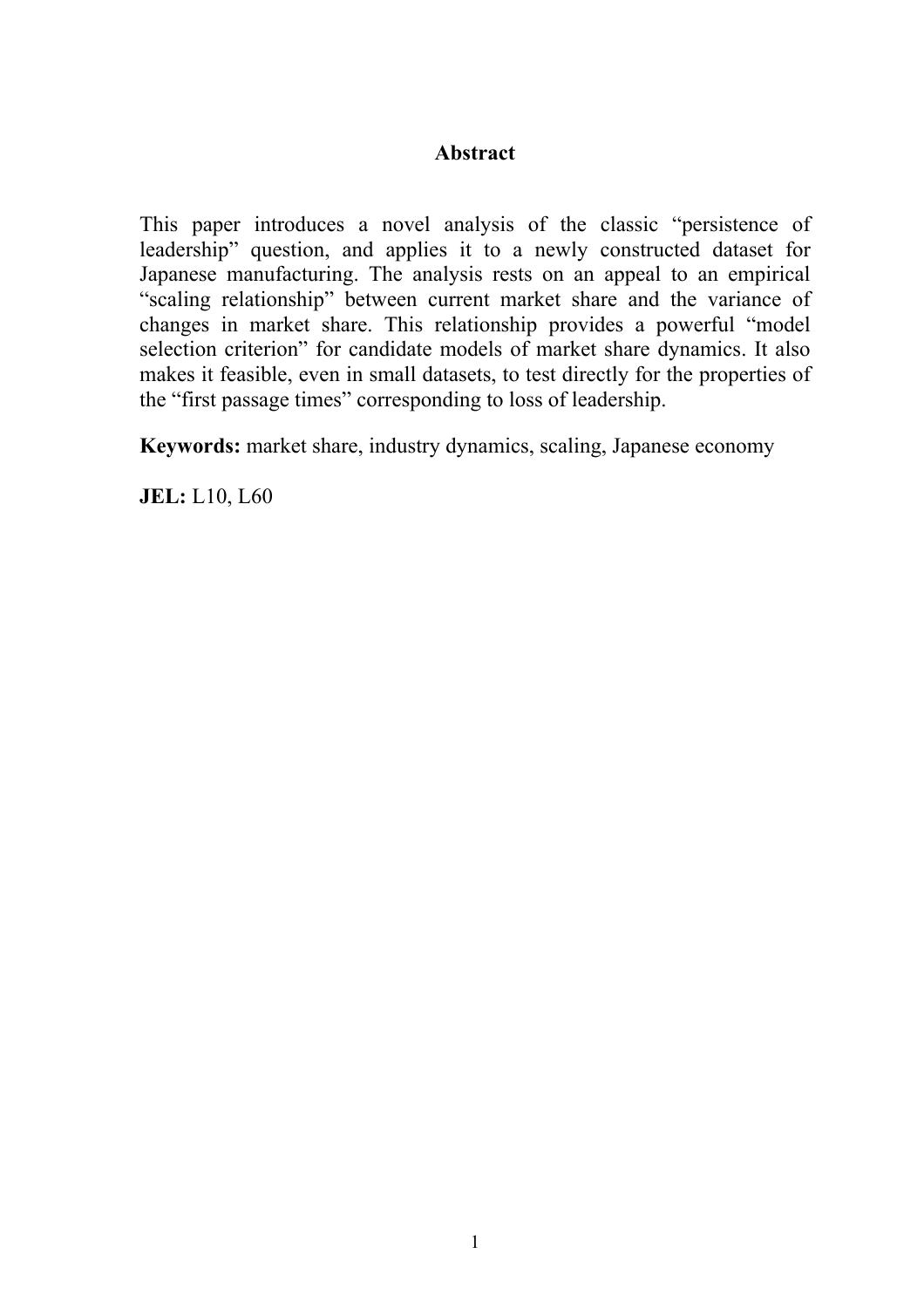#### **1. Introduction**

For how long does a typical 'market leader' in an industry maintain its position? This question has attracted continuing attention in the I.O. literature over the past generation. Two rival views have emerged. The first, associated inter alia with Alfred Chandler (1990), asserts that leadership tends to persist for a 'long' time. The rival view, sometimes labelled 'Schumpeterian', emphasises the transience of leadership positions; an explicit version of this view is spelt out in Franklin Fisher's (1983), model of 'leapfrogging competition'.

The central problem with this debate is that no benchmark is proposed relative to which the duration of leadership might be judged 'long' or 'short'. Thus, if it is observed that the typical market leader stays in place for 20 years this can be interpreted as 'long' by writers in the first group, and as 'short' by those in the second. This point has not gone unnoticed by contributors to the literature; an unusually full and frank acknowledgement of the difficulty is set out by Mueller  $(1986)$ ,<sup>1</sup> who notes that his conclusion as to the degree of persistence rests on a subjective judgement.

This paper introduces a formal model of market share dynamics, and uses it to provide a benchmark case, corresponding to a 'neutral' situation in which neither positive ('Chandleran') effects or negative ('Schumpeterian') effects are present. This model provides a natural benchmark against which empirically observed patterns of persistence can be gauged.

<sup>1</sup> Mueller's study relates to profit rates, while the present paper relates to market shares; but the present point applies equally to both measures.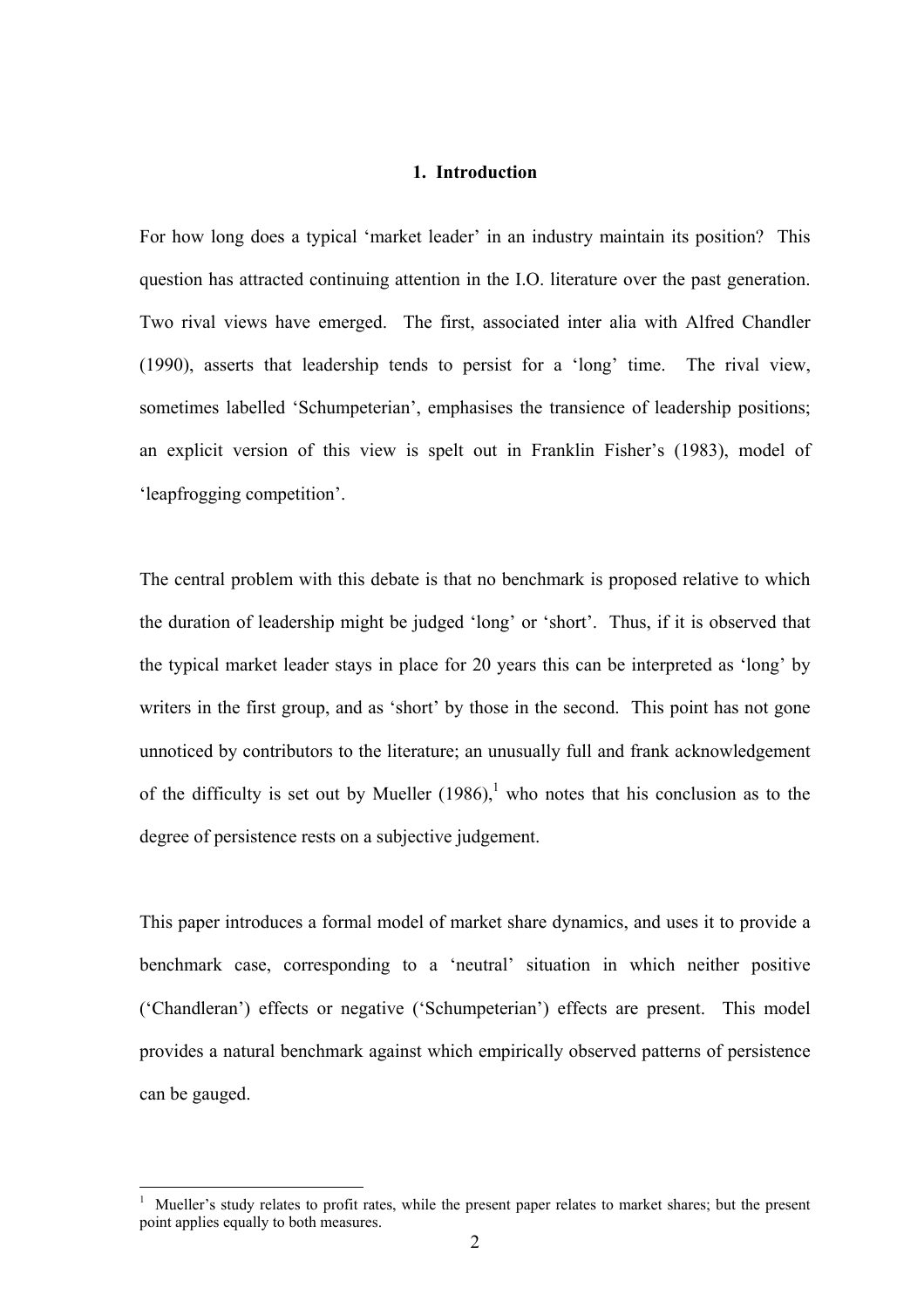What degree of persistence should we expect on the basis of theory? Game-theoretic models offer little guidance on this question. The issue turns on the following consideration: suppose the market share gap between the leader and its (nearest) rival narrows, then will this induce an increase or a decrease in effort by the leader relative to the rival? The factors that may influence outcomes here are numerous. One ('Chandlerian') view emphasises the role played by the 'dynamic capabilities' of firms. On this view, market leadership is a correlate ('signal') of superior capability, which is a slowly changing attribute. This suggests a story in which a short-run narrowing of the market share gap between leader and rival will tend to be followed by a reverse movement as the gap reverts to the level corresponding to the firm's relative capabilities. Another important factor relates to the details of the underlying technology, as represented by a stochastic mapping from R&D to product quality. If, for example, this mapping takes the (special) form used by Ericsson and Pakes (1995) for example, then the leading firm may find it optimal to cease investing in R&D ('coasting') even though this leads to a greater probability of being leapfrogged by its rival.

Given the rival perspectives on the issues, how can we define a useful benchmark case? One way forward is to begin with the question: if the gap between the leader and its (nearest) rival narrows, does this induce a tendency for a further narrowing, or a tendency for a widening? The benchmark case proposed here is that in which neither of these tendencies is present; instead, market share dynamics follow a simple random walk (or first-order Markovian process). Relative to this benchmark, we can consider two kinds of bias, one of which ('Chandlerian') leads to longer persistence of leadership, while the other ('Schumpeterian') leads to shorter persistence.<sup>2</sup>

 $2^2$  The discussions of these two schools of thought in the literature do not admit of any sharper definition of their respective positions.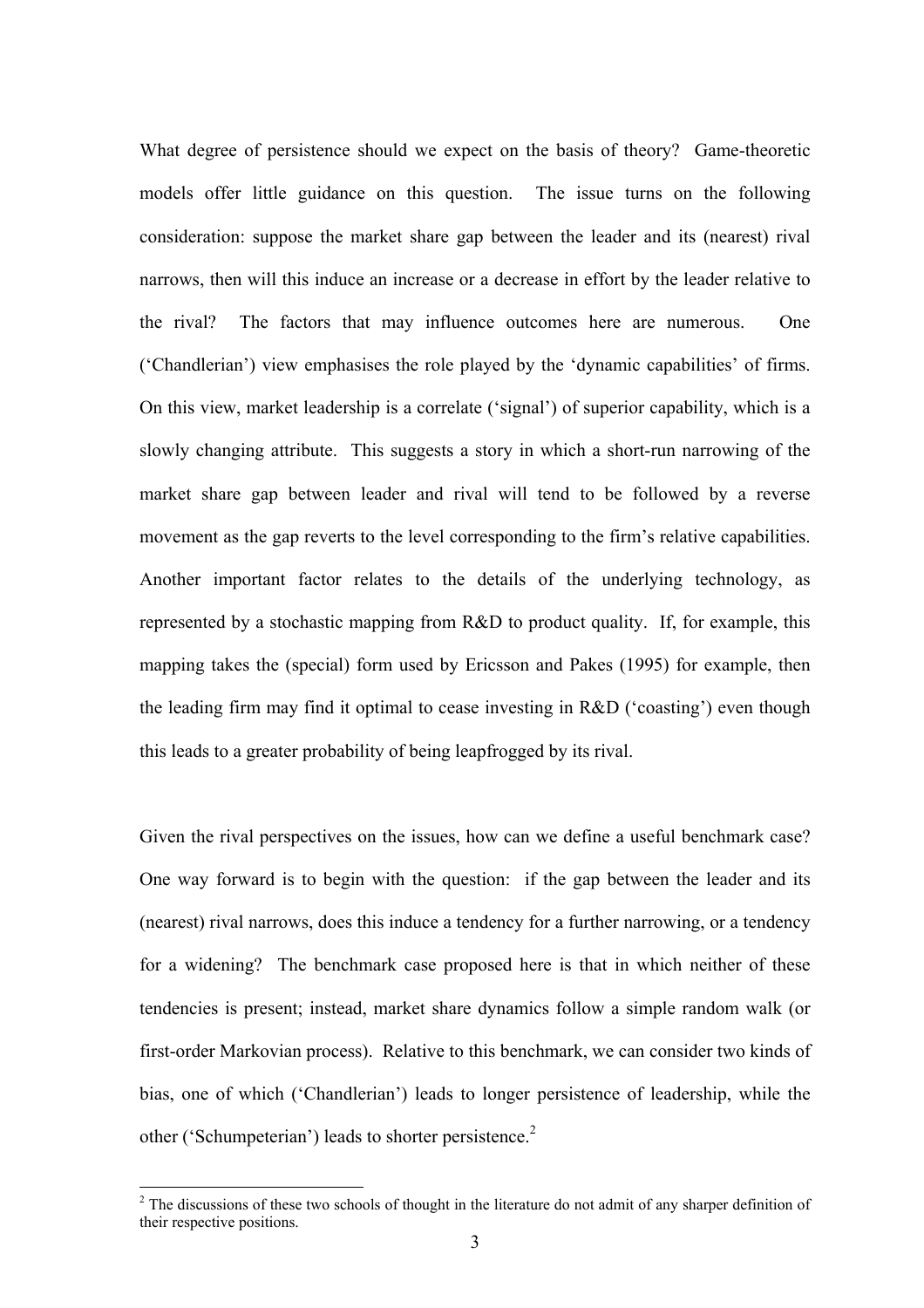An idea that forms an important motivation for this exercise lies in the classic observation of Feller (1950), to the effect that passage times in Markovian processes tend to be extremely long relative to what we might expect intuitively. Feller identifies this as the most surprising feature to emerge from the study of stochastic processes. In the light of this, it seems natural to inquire into the degree of persistence that we would get in a simple Markovian model; for much of the discussion the literature pre-supposes that a 'long' duration of leadership must imply that some 'economically interesting' mechanism is at work that accounts for this persistence. What Feller's insight suggests, is that looking for such explanations may be inappropriate. Even if leader and laggard are equally lucky or equally capable, then we will still see leadership persist for what appears intuitively to be a 'long' time; and for reasons which are more a matter of arithmetic than economics.

The idea that some kind of Markovian model might offer a useful first approximation in modelling market dynamics is not new; indeed, within the different but related 'growth of firms' literature it has a substantial history, beginning from the seminal contribution of Little (1962) and Little and Rayner (1966).<sup>3</sup> Yet such models are often thought of as being unsatisfactory, on the grounds that they do not treat changes in firms' shares as an outcome of strategic interactions (maximizing behaviour) in marketing, R&D, etc. but rather as the outcome of 'stochastic shocks'. Here, I defend the usefulness of such models on the following grounds: while traditional discussions between and among 'Chandlerians' and Schumpeterians' tacitly assume that there is some single mechanism driving (high or low) levels of persistence, the central message of the game-theoretic

<sup>&</sup>lt;sup>3</sup> The 'tests' used in that literature have been based on examining correlations between growth rates over successive periods. What is novel in the present paper, relative to that kind of representation, is the direct examination of the statistics of 'first passage times' (see below).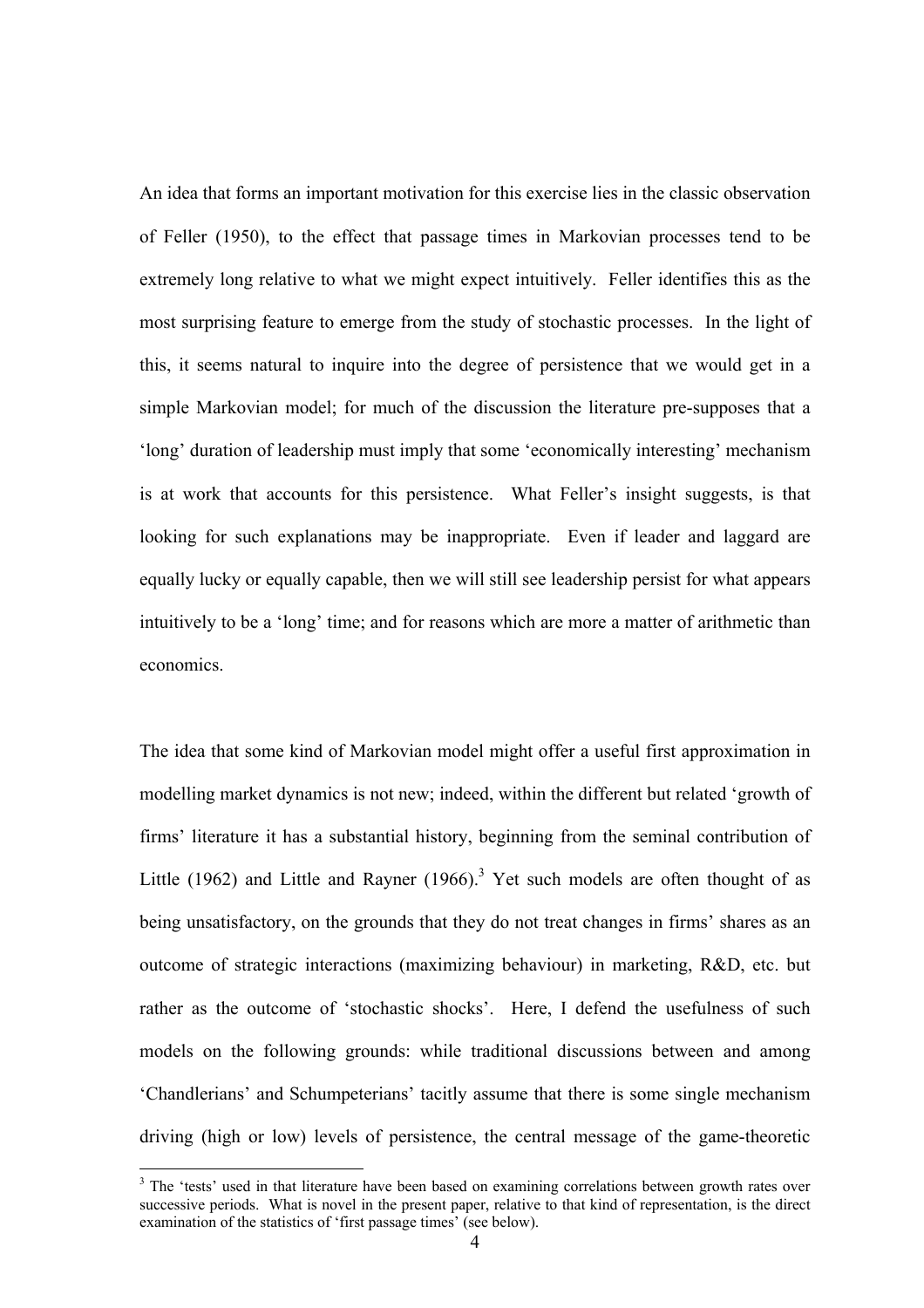literature in this area is that we should not expect any single mechanism to play a dominant and systematic role in driving market share dynamics. Many patterns of interaction may emerge between a leader and its rivals, and these patterns will reflect inter alia the beliefs of agents as to rivals' likely responses to their actions. The 'beliefs of agents' are among the several industry characteristics that may influence outcomes, but which are notoriously difficult to measure, proxy or control for in empirical studies (Harris (1994)). This point is developed in Section 8 below, where we examine the pattern of market share dynamics in selected industries. What emerges from these examples is:

- a) Very different patterns may arise across industries with apparently similar characteristics,
- b) Major shifts in the pattern of dynamics may occur within an industry over successive time periods.

What this suggests is that, while it might be possible to build a satisfactory 'structural' model of market share dynamics for a single industry, or even a group of cognate industries, it is helpful in looking across the general run of industries to begin by examining the data against the background of a more modest, low level representation of the kind proposed here.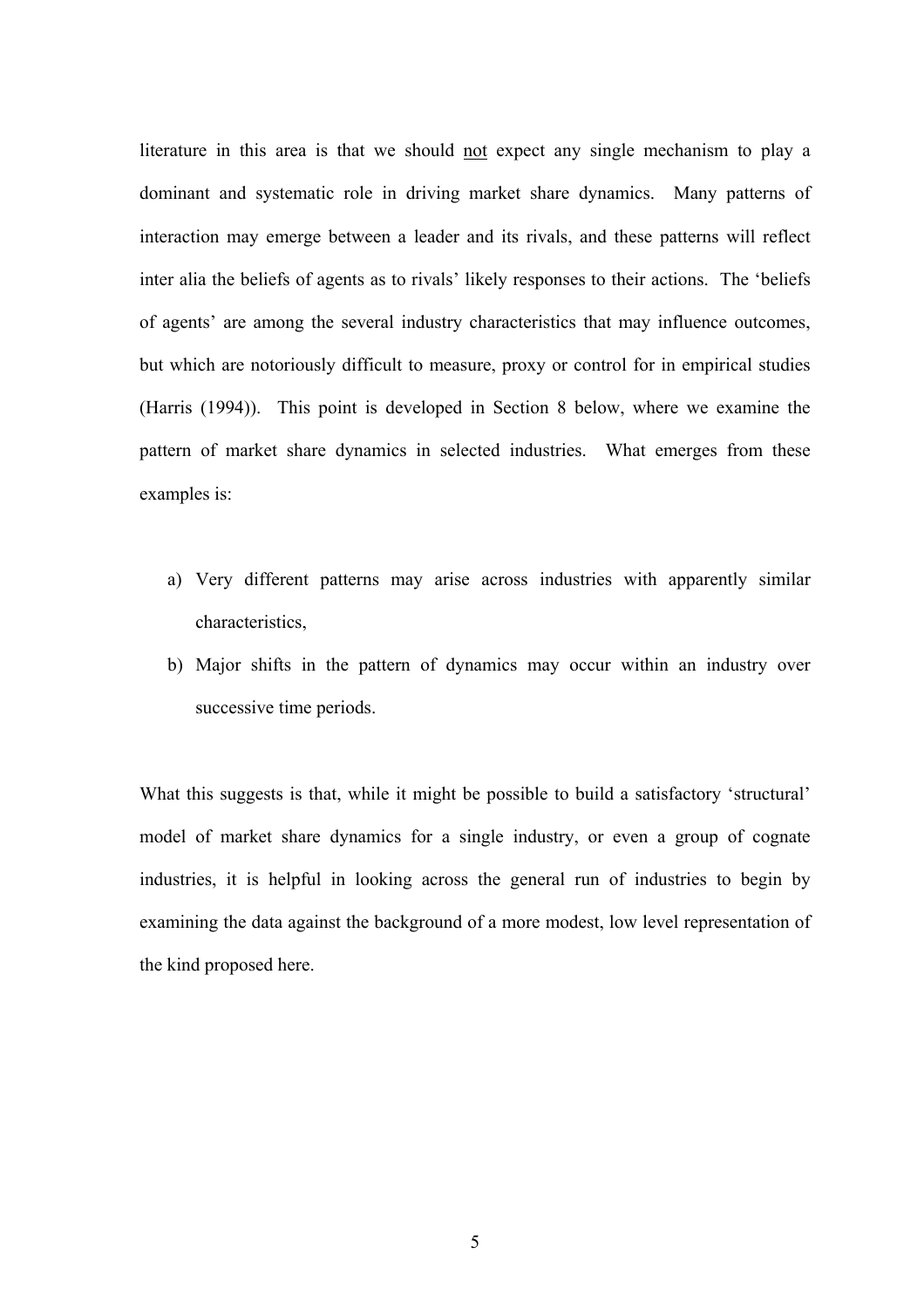#### **2. The Main Idea**

The main idea underlying the method of analysis proposed here lies in exploiting two key features of the empirical data, which permit a very simple representation of the stochastic process driving the pattern of market shares.

The analysis of market share dynamics poses, in general, two serious challenges. First, since market shares add to unity, shocks to different firms' shares are interdependent. Second, the (distribution of the) size of shocks to each firm's share might be expected to depend inter alia on that firm's current share. This implies that an appropriate model might be one in which the distribution of shocks to each firm's share would need to be conditioned on the full vector of market shares in the current period. The role of the two empirical features of the data on which the present method of analysis rests is to permit a much simpler representation of the underlying stochastic process.

The first feature of the data on which we rely is that, for all but four (highly concentrated) industries among the 45 industries in the dataset, the shocks to the market shares of the industry's leading firms display an extremely low degree of correlation, so that we may impose, as a reasonable approximation, a model of 'independent shocks'.

The second feature of the data on which we rely is that it exhibits a simple 'scaling relationship' between a firm's market share and the variance (or standard deviation) of its change in market share.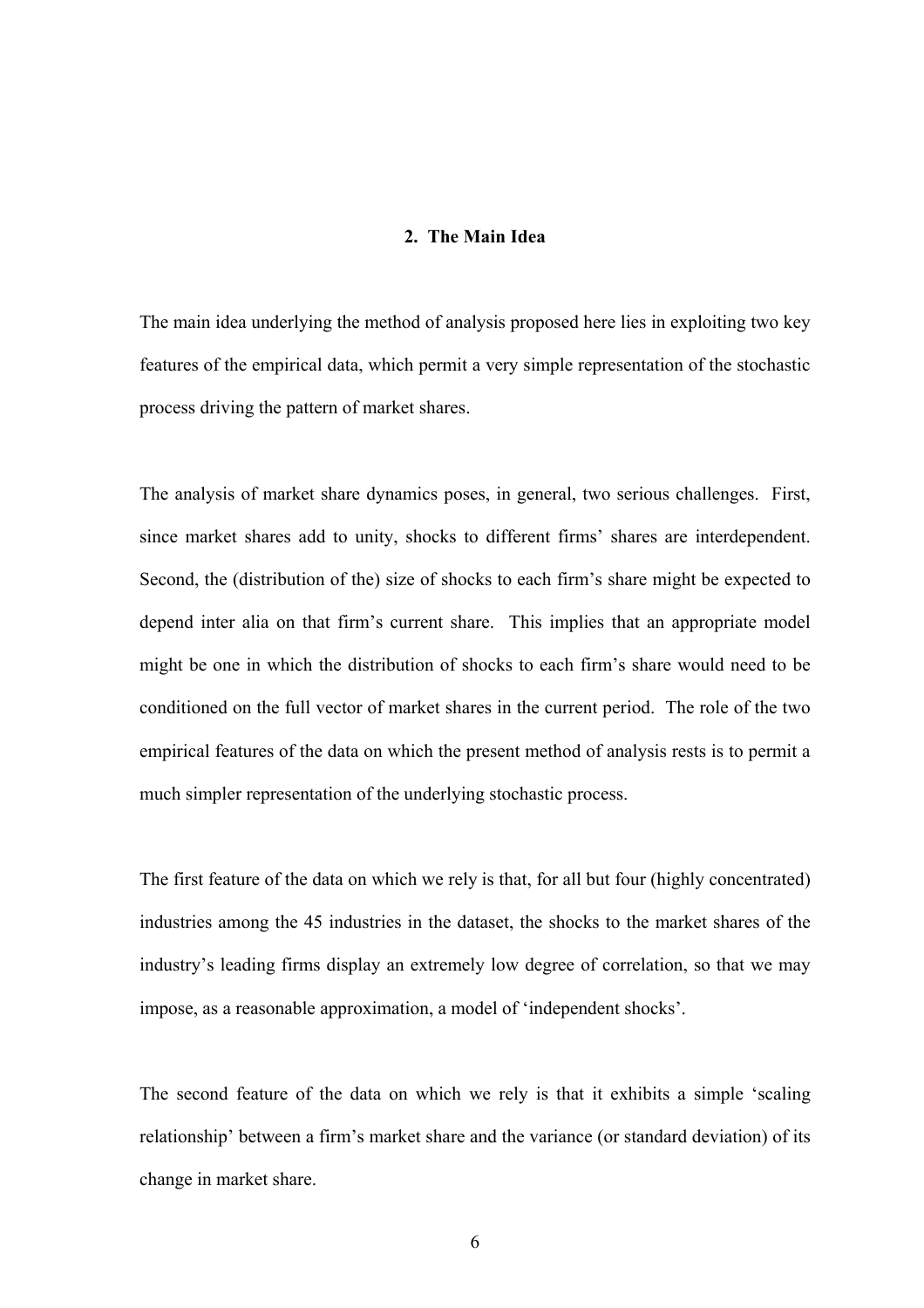The nature of this scaling relationship is as follows: the variance  $\sigma^2$  of the change  $\Delta m$  in a firm's market share m, measured in percentage points, increases in direct proportion to m; equivalently, the standard deviation of the fractional change in m, i.e.  $\Delta m/m$ , falls proportionally with  $1/\sqrt{m}$ .

The method of analysis used in what follows takes advantage of this feature of the data. Essentially, it allows us to characterize the size distribution of annual shocks to market shares within each industry by reference to a pooled sample of all observations (avoiding the need to condition directly on current market share, a procedure which would not be practicable using the 'small' dataset involved here).

Taking these two features together, the most basic 'persistence of leadership' question, i.e. that of analysing the time elapsed until the market leader is overtaken by any specific rival, can be handled by reference to well-known properties of a (simple) random walk. By appealing to the standard properties of first passage times for such processes, we can achieve a considerable simplification in the analysis.<sup>4</sup>

Before turning to empirical matters, it may be helpful to begin by setting out an illustrative theoretical model. It is important to note, however, the empirical analysis which follows rests solely on a direct appeal to the two features of the data just

<sup>&</sup>lt;sup>4</sup> While the earlier literature has tested the null-hypothesis of 'neutral' or 'first order Markovian' property on which we focus below, it has done so by looking at (low-power) tests involving comparisons of  $\Delta x_t$  and  $\Delta x_{t+1}$ . A test of this standard kind for the present dataset indicates no significant correlation(s) of this kind, over any timescale. By focussing directly on the statistic of interest (the first passage time), we can arrive here at a more powerful and direct test of the hypothesis.

A more fundamental problem with the standard approach of examining changes in each firm's sales as an (independent) stochastic process, as is done in the 'growth of firms' literature, is that this approach is unsuited to examining the 'persistence of leadership' question: the counterhypothesis against which the null is tested, is that the sales of each firm form independent higher order Markov processes. However, the economically interesting counterhypothesis in the 'persistence of leadership' setting are ones in which changes in the sales, or shares, of the firms depend inter alia on the current difference in shares between the leader and its (nearest) rival(s), and this cannot be captured using the standard methods.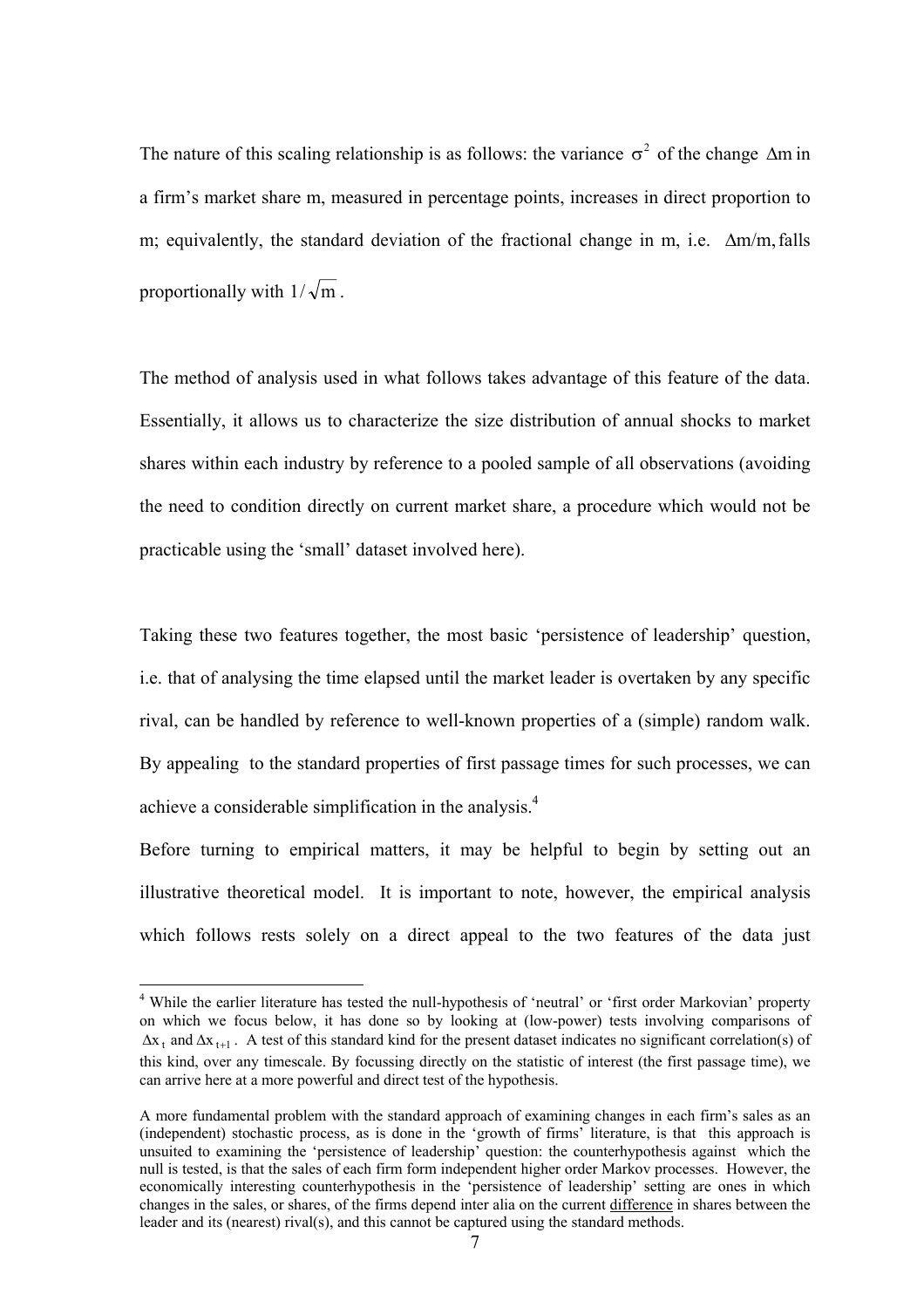mentioned, and does not depend upon the particular model presented below. The reason for introducing the model is to provide an intuitive explanation for three points which might otherwise seem puzzling. These are:

- i. the idea that market share shocks may be 'approximately independent' in industries where concentration is low;
- ii. the scaling relationship It is natural to ask whether this relationship has any theoretical basis. An examination of the various standard product differentiation models indicates that the only type of model that appears to exhibit this feature is a multi-product firm model that combines a vertical product attribute of the standard kind with a horizontal attribute of the locational (Hotelling) type. In particular, this form of scaling relationship does not arise either in 'single attribute' quality models, whether of the 'vertical product differentiation' type (Sutton (1991, 1998)) or of the 'stochastic quality jump' type used by Ericson and Pakes (1995) in their model of market share dynamics. Intuitively what drives the present scaling property is the idea that a large firm receives shocks of the same absolute size, but that the expected number of such shocks occurring in a given time interval increases in direct proportion to the firm's size. In order to provide a framework for the analysis that follows, we begin by introducing a (deliberately simple) model of this kind.
- iii. The model introduced here is a non-strategic one in which changes in market shares are driven by exogenous shocks to product quality. The motivation for introducing a non-strategic model in this context lies in the argument that the appropriate strategic model(s) would be highly industry specific, a point on which we elaborate in the final section below. This raises the question: what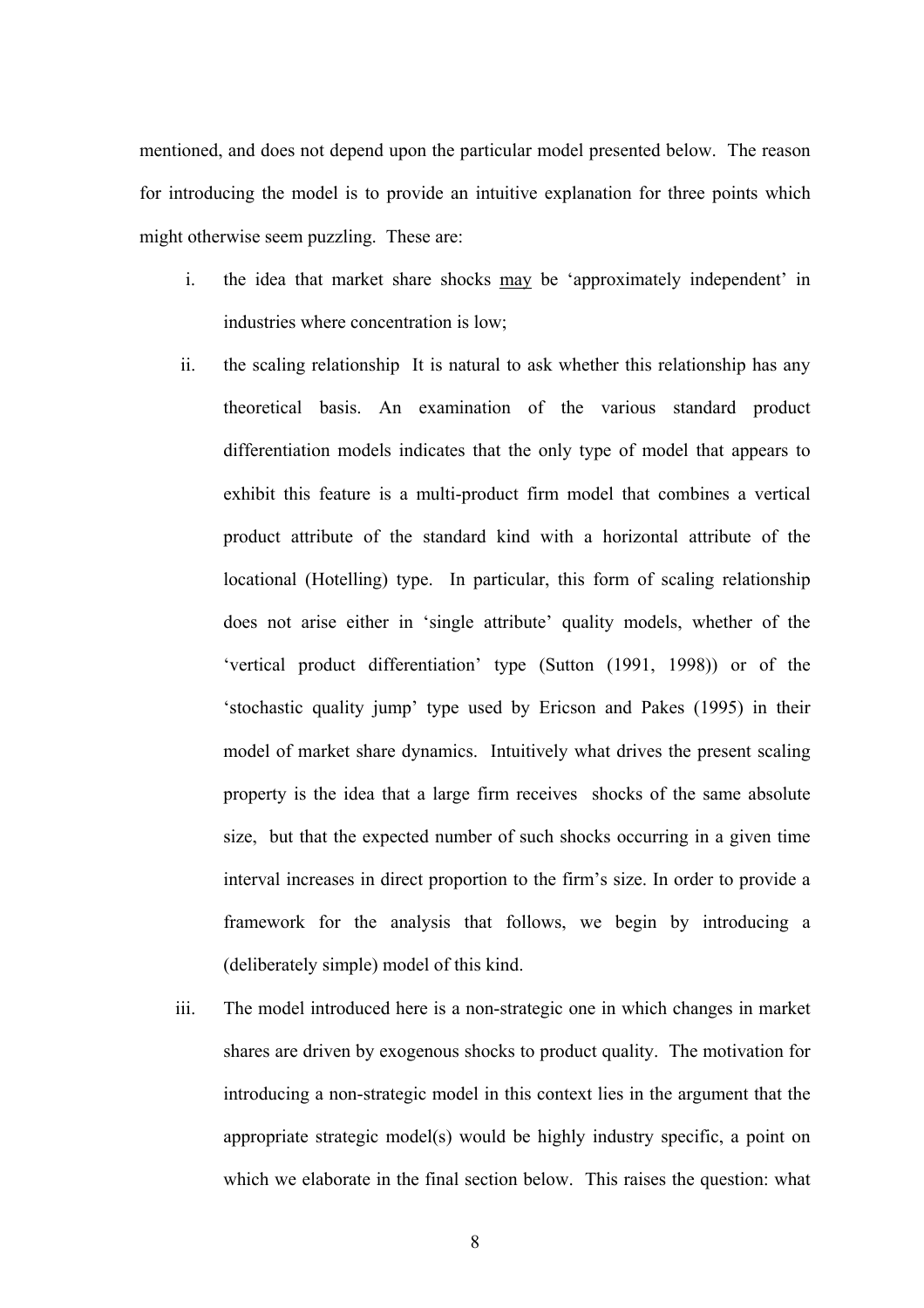of strategic influences that do not depend on highly specific industry characteristics, but operate robustly across the general run of industries? It is well known that certain systematic strategic effects operate to place a lower bound on the level of concentration that is sustainable as an industry equilibrium (for example, Sutton (1991, 1998). How does this square with the notion that market shares may fluctuate over time, at least once some 'lower bound' to industry concentration is respected? The point is addressed below (footnote 9).

#### **3. A Model**

The model is a standard circular road model, in which firms offer products that are differentiated by 'location'. The products are located evenly around the circumference of a circle of unit diameter. Each (active) firm owns a subset of these products. For simplicity, we confine attention to the case where no firm owns two adjacent products; this allows us to obtain a simple characterization of a Nash equilibrium in prices (it coincides with the price equilibrium for single product firms).

We associate with each product a quality index u. Consumers are located uniformly along the circle, the total size of the population of consumers being normalized to unity. Each consumer buys exactly one unit of one of the goods on offer, the supplier being chosen to maximize the consumer's utility,

 $U(p, u) = u - p - td$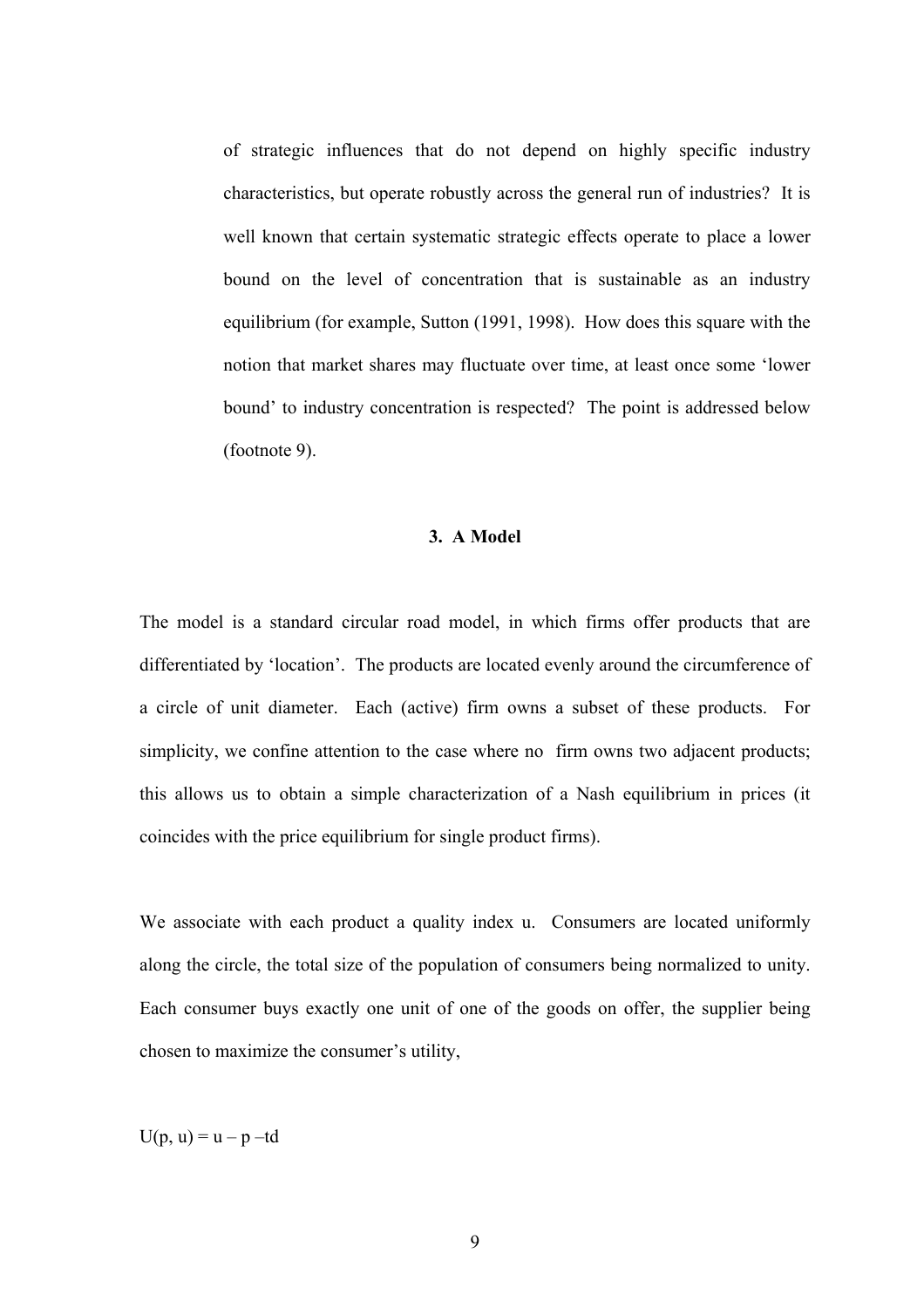where p is the price is the price of the chosen good and t is the (constant) unit cost of transport along the circle.





In what follows, the range of u will be restricted so as to ensure that the 'marginal consumers' defining the left and right hand boundaries of product i's clientele will lie between product i and its immediate neighbours. We can then write down the conditions defining the distance from firm i to the marginal consumer on its right, which we label  $d_i$ , as follows:

$$
p_{i} + u_{i} + td_{i} = p_{i+1} + u_{i+1} + t(1/N - d_{i})
$$
  
whence  $d_{i} = 1/2N + [(p_{i+1} - p_{i}) - (u_{i+1} - u_{i})]/2t$  (1)

The distance from firm i to the marginal consumer on its left, denoted by  $1/N - d_{i-1}$  (see Figure 1), is calculated in the same way, viz.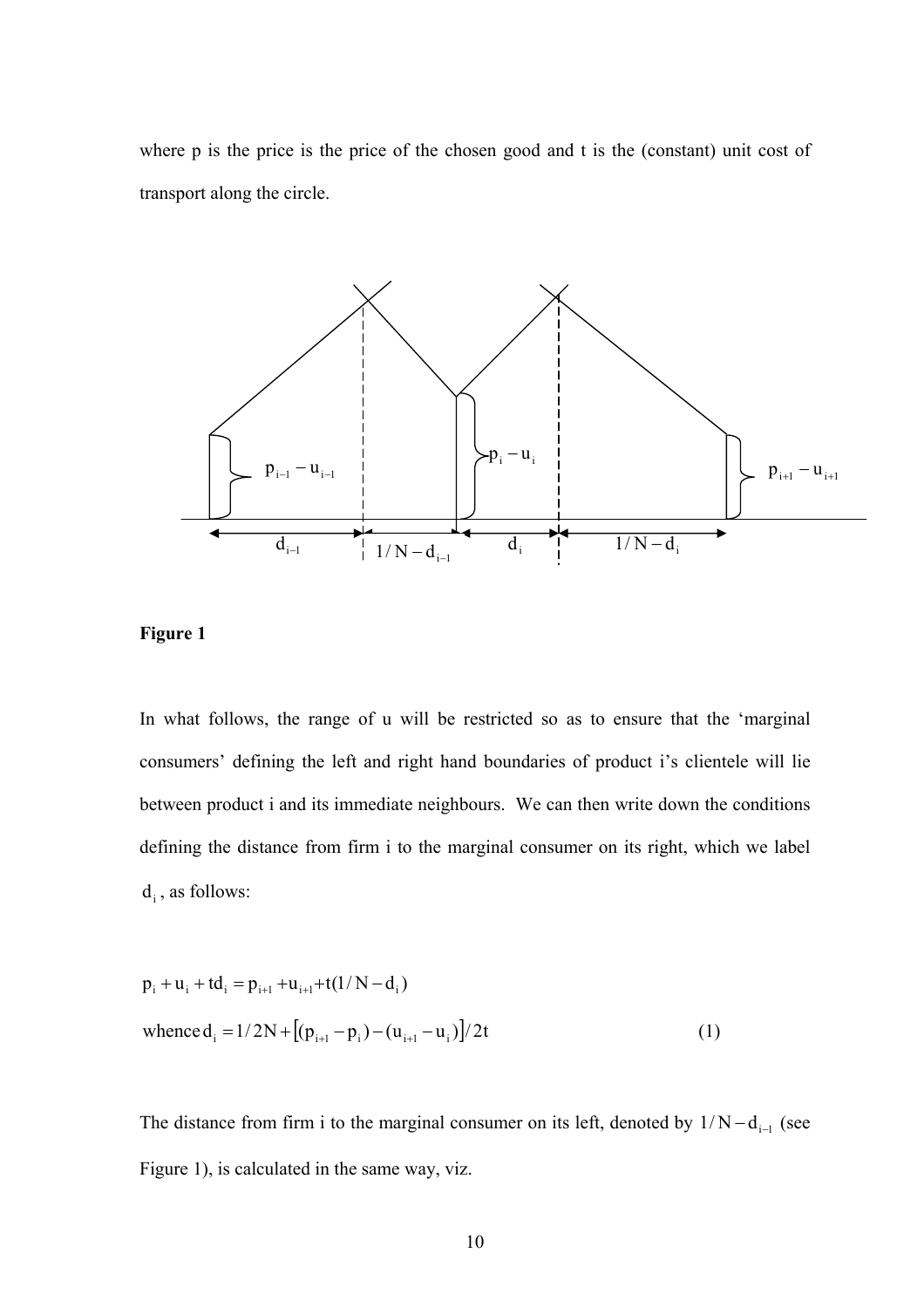$$
1/N - d_{i-1} = 1/2N + [(p_{i-1} - p_i) - (u_{i-1} - u_i)]/2t
$$
\n(2)

Adding (1) and (2) we obtain the quantity sold by firm i, viz

$$
q_{i} = 1/N + [(p_{i+1} + p_{i-1} - 2p_{i}) - (u_{i+1} + u_{i-1} - 2u_{i})]/2t
$$
\n(3)

Setting cost to zero and writing the profit of firm i as  $p_iq_i$ , we differentiate with respect to  $p_i$  to obtain the optimal reply (reaction function) of firm i, viz.

$$
p_{i} = t/2N + (p_{i+1} + p_{i-1})/4 - (u_{i+1} + u_{i-1} - 2u_{i})/4
$$
\n(4)

Given our assumptions that no firm owns two adjacent goods, and that the range of the quality index is restricted so as to ensure that the marginal consumer always lies between the product and its closest neighbour, it follows that the optimal reply (reaction function) for each firm is to set the price of each of its products in accordance with equation (4) i.e. the firm's profit function is additively separable into a number of functions, corresponding to the profit earned from each product.

In the special case where all the u's are zero, the set of equations defined by (4) collapse to those of the standard circular road model: there is a symmetric Nash equilibrium in prices, in which all firms set the same price  $p = t/N$ , as can be confirmed by inspection of (4).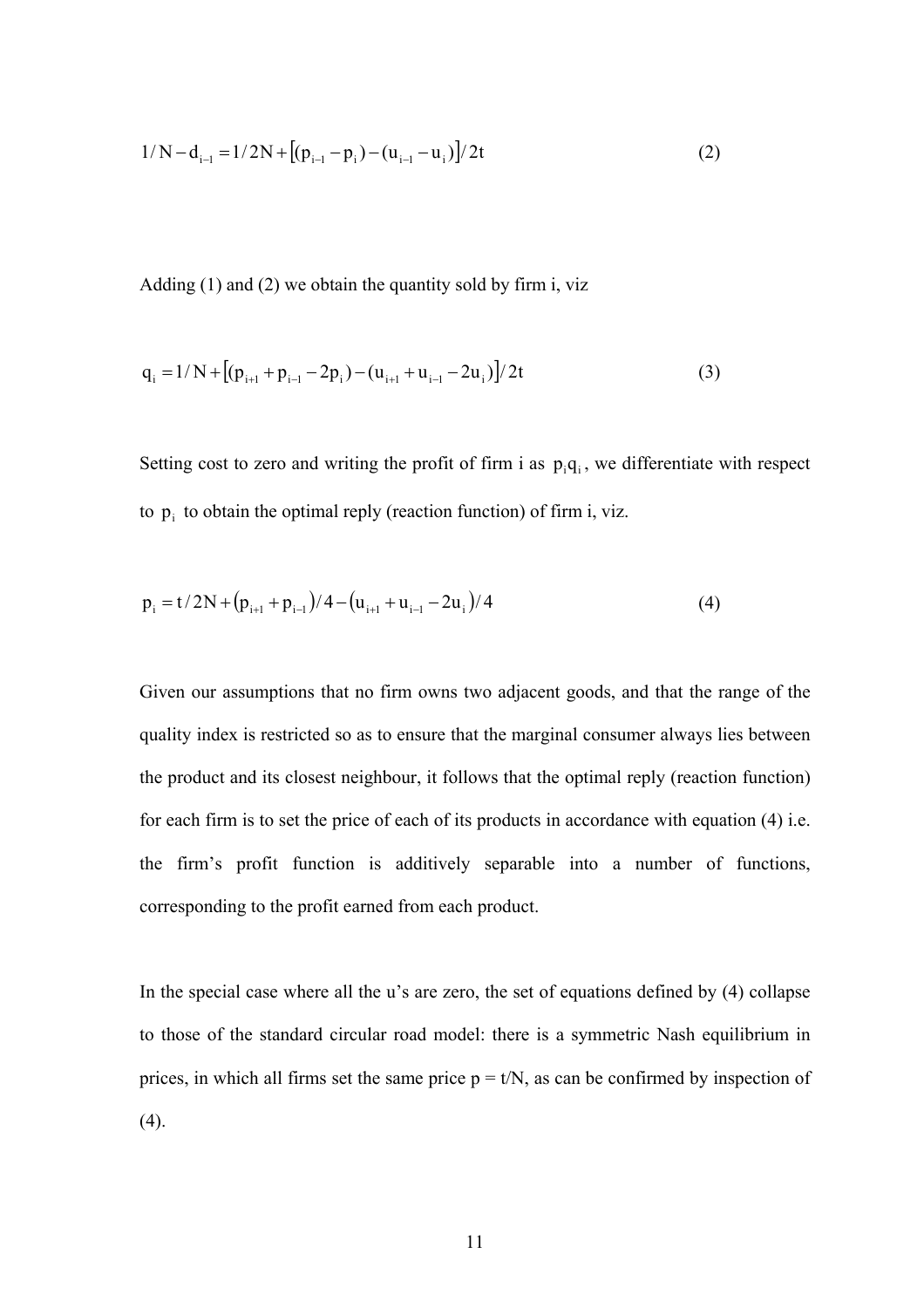Our focus of interest lies in examining the manner in which exogenous shocks to (relative) quality levels of individual products impinge on the sales of the firm.

It is shown in Appendix 1 that a unit shock to the quality of product i, given equilibrium price responses by all firms, leads to a rise in the quantity (sales volume) of product i of  $1/\sqrt{3}$  units, and a fall in the sales volume of each other product. These impacts on the sales of other products decline geometrically as we move away from product i; for the kth product to the right or left of product i the change in sales volume is  $-(2-\sqrt{3})^k / \sqrt{3}$ . Given our normalization of the total size of the population of consumers to unity, the (change in) quantity sold by a firm equals its (change in) volume market share.<sup>5</sup>

We do not restrict the pattern of shocks to qualities in what follows. In each (short) period, there is a small probability p that a single shock to the quality of some one (randomly chosen) product occurs, the size of the shock being drawn from some distribution  $f(\Delta u)$ . This leads to a geometrically declining series of shocks to the product in question, and its neighbours. We confine attention throughout the case where the number of products is large; and given the geometrically declining size of impact, we approximate by neglecting all shocks beyond a certain radius viz. the  $\ell$ th product on the left to the  $\ell$ th product on the right.

So far we have ignored the possibility that a shock to the quality of product k might bring it outside the range  $[0,\overline{u}]$ . We treat this by setting  $u_{t+1} = \overline{u}$  if  $u_t + \Delta u \ge \overline{u}$ , and  $u_{t+1} = 0$  if  $u_t + \Delta u \leq 0$ .

<sup>&</sup>lt;sup>5</sup> We work for convenience in terms of volume market shares. The results for market shares by value are similar, subject to an approximation.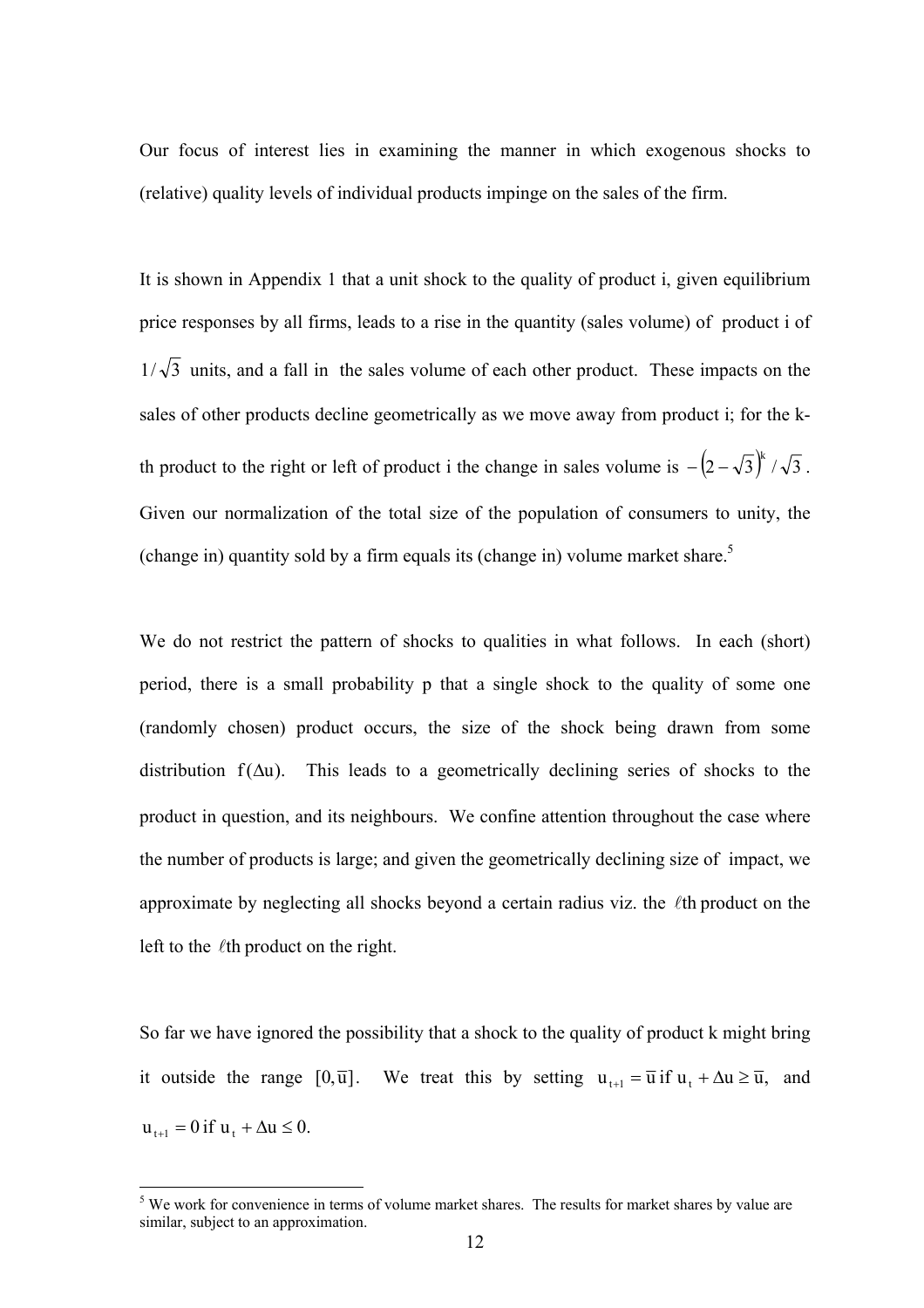When a product quality falls to 0, we treat this as an 'exit' event. We assume that such an event is followed by the entry of a new product by some firm, at initial quality 0. The probability that the new product is entered by firm j is set equal to the proportion of products currently owned by firm  $j^7$ 

We will not be directly concerned in what follows with the long run steady state properties of the model;<sup>8</sup> here, it suffices to remark that a firm's expected market share, conditional on its having  $n_i$  out of N products, equals  $n_i/N$ .

We consider the impact on the pattern of market shares of a quality shock that affects a single randomly chosen product. In what follows, we focus on the largest and second largest firm in the industry; their respective numbers of products are denoted as  $n_1/N = p_1$  and  $n_2/N = p_2$  and we denote by  $p_3 = 1 - p_1 - p_2$  the combined share of products owned by all other firms.

<sup>&</sup>lt;sup>6</sup> This representation of exit events is chosen purely for convenience; a more sophisticated model would involve a consideration of the sunk cost incurred in entering a product, and would involve the determination of an optimal threshold u<sup>\*</sup> at which a product would be deleted.

 $\alpha$  Again, this feature of the model is chosen in order to bring the model into line with the empirically observed 'scaling' property.

<sup>&</sup>lt;sup>8</sup> In a model of this type, there will, once entry and exit are modelled as optimizing decisions, be a lower bound to the level of concentration (specifically, to the market share of the largest firm; see Sutton (1991, 1998)). This comes about as follows: suppose we allow firms to choose the quality of their products optimally, subject to some fixed cost schedule. Then, if the number of firms becomes sufficiently large, so that the maximum market share falls below some critical level, it be optimal for one firm to deviate, either by raising the quality of (at least one) of its products, so as to capture a greater market share.

The idea behind the present model is that the number of firms that are active in the market has been arrived at by some earlier (unmodelled) process of entry, and it is not so large as to violate the 'lower bound to concentration'. The focus of interest here lies in asking, how do market shares fluctuate within the region permitted by these bounds?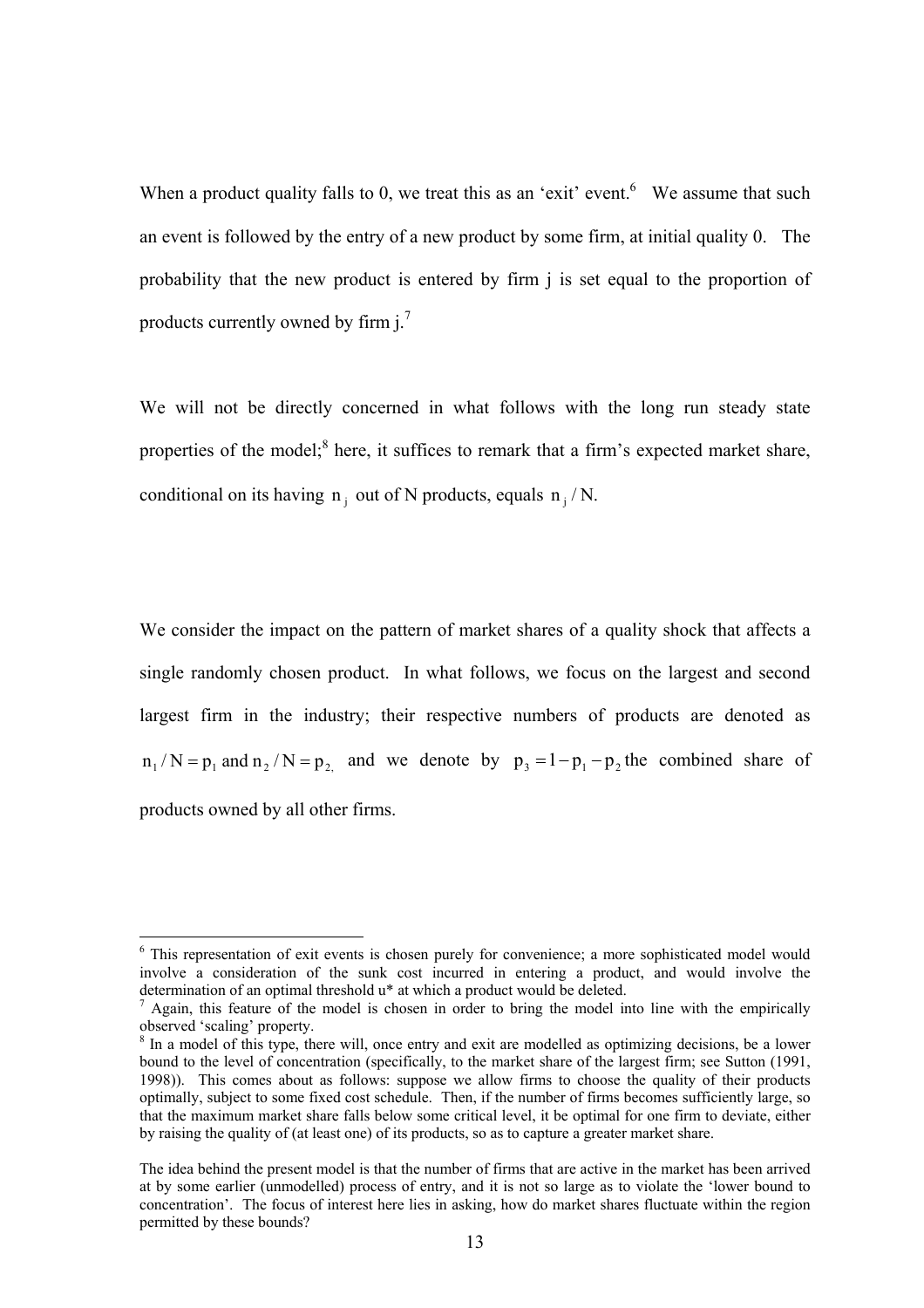It is intuitively clear that, in examining the behaviour of the market share gap  $m_1 - m_2$ (or the gap  $p_1 - p_2$  which coincides with the expected value of  $m_1 - m_2$ ), that there are two polar cases of interest, viz. where  $p_3$  is large, so that firms 1 and 2 are 'small' and where  $p_3$  is close to zero, so that  $p_1 \cong 1-p_2$ . In the latter case, there is close (negative) correlation between changes in the market shares of firm 1 and firm 2. In the former case, this correlation is close to zero and we can approximate shocks to  $m_1 - m_2$  by treating  $m_1$  and  $m_2$  as independent. An empirical examination of the present dataset indicates that the correlation between  $\Delta m_1$  and  $\Delta m_2$  is very close to zero (see Section 5 below). With this in mind, we focus on the case where  $p_3$  is large, where we may analyse the impact of a single unit shock to the quality of some randomly chosen good by representing the probability that firm 1 (or firm 2) receives the associated quantity shock of order k as  $p_1$  (or  $p_2$  respectively), and ignore all multiple events. In this case, the expected change in  $m<sub>i</sub>$  can be approximated as:

$$
\sum_k s_k p_i = p_i \sum_k s_k
$$

where  $s_k$  is the change in quantity (volume market share) for a product deriving from a unit shock to the quality of a product at the k-th location to the right, or left associated with a shock of order k, and  $p_i$  is the share of products owned by firm I, and where the sum is taken over  $k = -\ell, ..., -1, 0, 1, ..., \ell$ .

Now consider any (discrete) distribution of quality shocks: let  $f_i$  denote the probability that a shock of size  $\Delta_j$  occurs. Then, recalling that the derived quantity changes are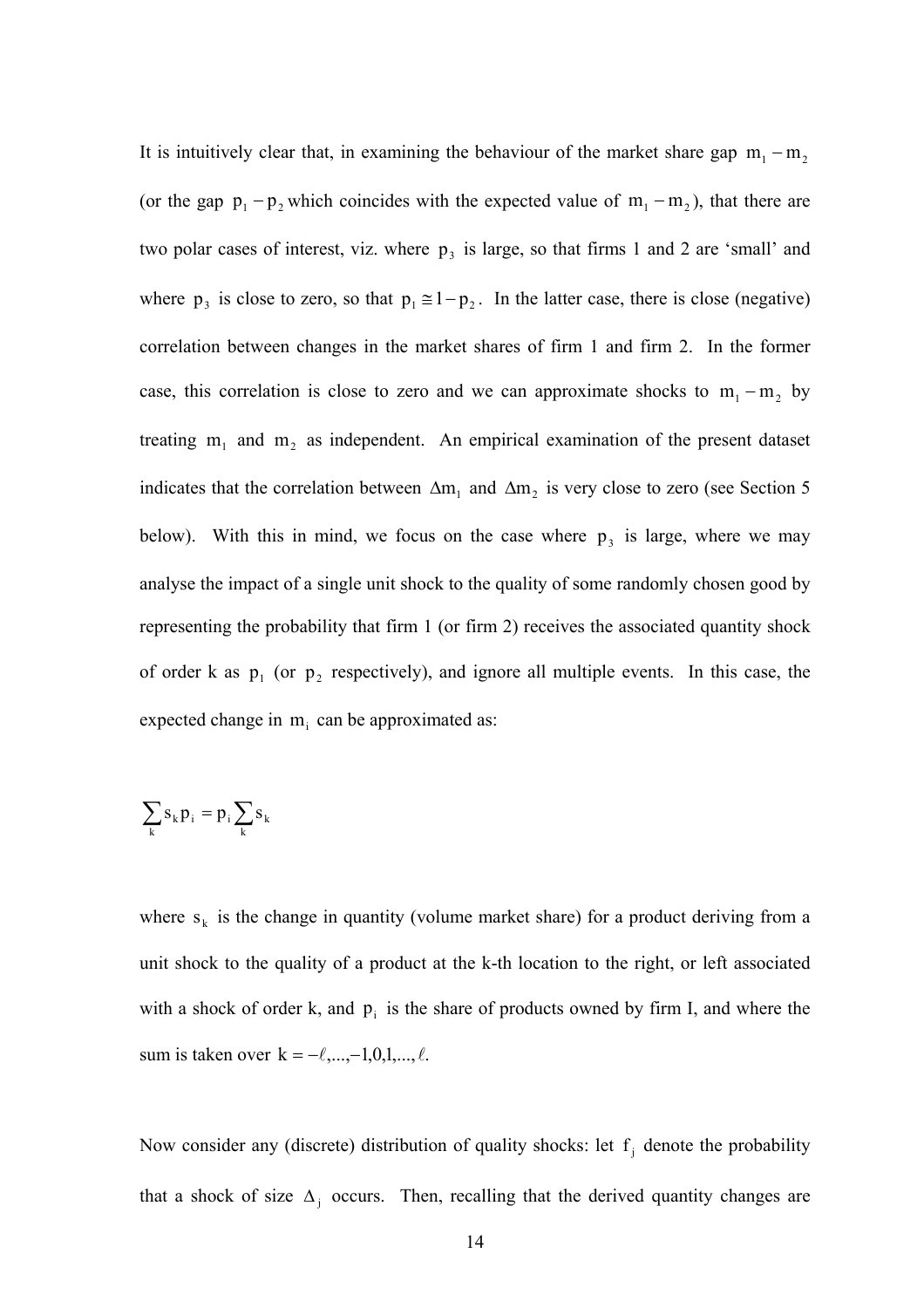directly proportional to the size of the quality shocks, the variance of changes to  $m<sub>i</sub>$  can be represented as

$$
var(\Delta m_i) = \sum_{j} \sum_{k} p_i f_j (\Delta_j s_k)^2
$$

$$
= p_i \sum_{j} \sum_{k} f_j (\Delta_j s_k)^2
$$

Noting that the double sum in this last expression is a constant, the variance of  $\Delta m_i$  is proportional to  $p_i$ , which we can proxy empirically by  $m_i$ .

It follows that the standard deviation of changes to market shares satisfies

$$
\sigma(\Delta m_i) \cong constant . \sqrt{m_i}
$$

It follows that, if we replace the market share  $m_i$  by  $\sqrt{m_i}$ , then for small changes we may write

$$
\Delta \sqrt{m_{_i}} \cong \frac{1}{2 \sqrt{m_{_i}}} \Delta m_{_i}
$$

whence

σ $(\Delta \sqrt{m_i})$  = constant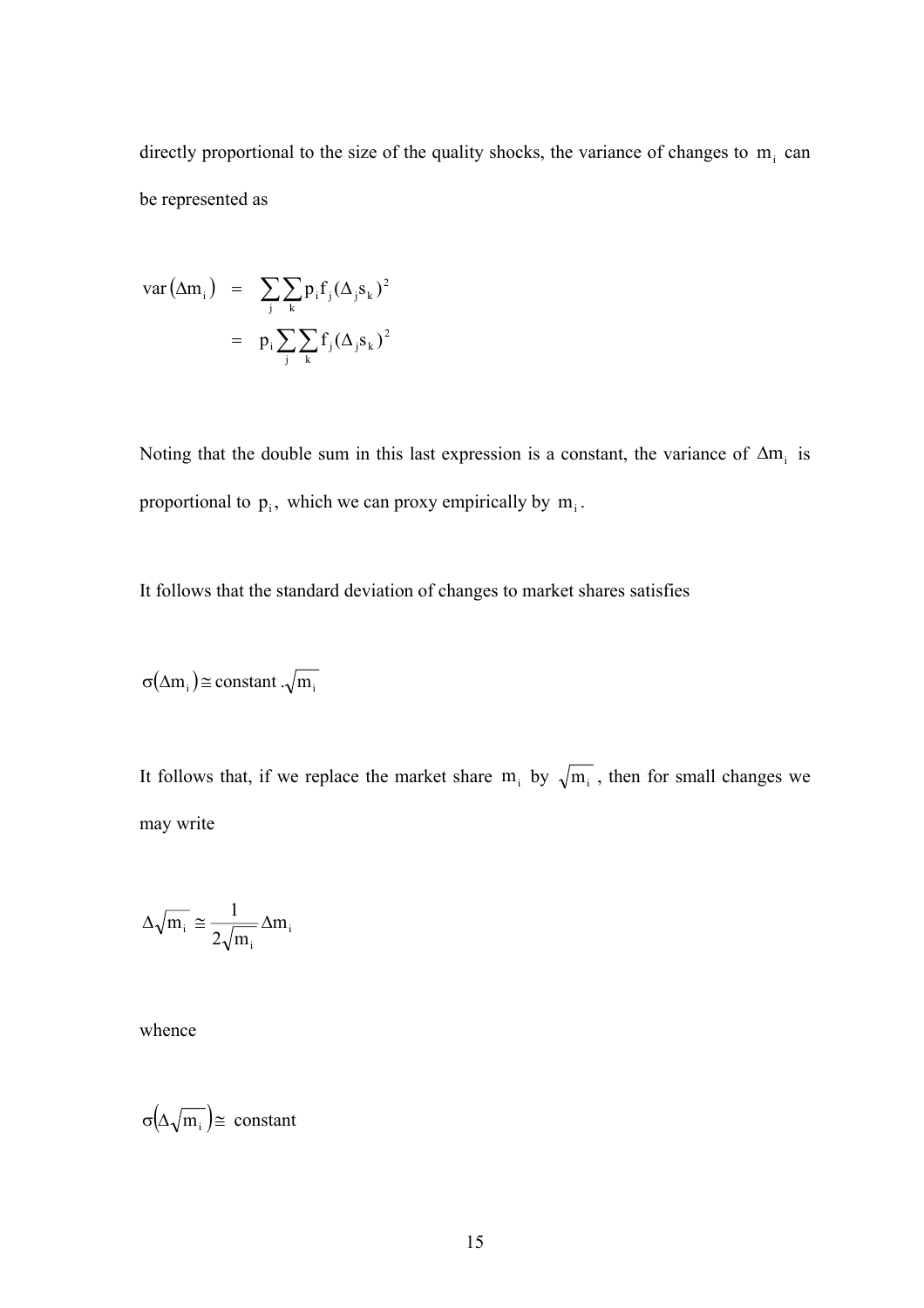so that we have a measure of volatility that is constant over  $m_i$ . We can now construct an industry-specific measure of the degree of volatility by pooling all observations of  $\Delta \sqrt{m_i}$  for all firms over some period; whence we define the volatility measure

$$
vol = \sigma(\Delta \sqrt{m_i})
$$

In the case under consideration, where  $\Delta m_1$  and  $\Delta m_2$  are treated as independent, we may now proceed as follows. Denote by  $g(\Delta \sqrt{m_i})$  the (symmetric) p.d.f. of (small) changes to  $\sqrt{m_i}$ . Define the 'gap' between firm 1 and firm 2 as  $g = \Delta \sqrt{m_1} - \Delta \sqrt{m_2}$ 

Given the independence of changes to  $m_1$  and  $m_2$ , we may model the evolution of g as a simple random walk whose increments are drawn from the distribution  $g \circ g$ . If the distribution of shocks to  $\sqrt{m_1}$  is, for example, normal with standard deviation  $\sigma$ , then changes to  $\sqrt{m_1} - \sqrt{m_2}$  are normal with standard deviation  $\sqrt{\sigma^2 + \sigma^2} = \sqrt{2}\sigma$ . We can therefore normalize by defining the gap

$$
g = \frac{\sqrt{m_1} - \sqrt{m_2}}{\sqrt{2} \cdot \sigma(\sqrt{m_i})}
$$

whose evolution can be modelled as a simple random walk, whose movements are drawn from the standard normal distribution  $N(0,1)$ . In the next section, we follow this procedure with one modification; the distribution of shocks is better represented as a tdistribution, and we modify the procedure slightly to reflect this.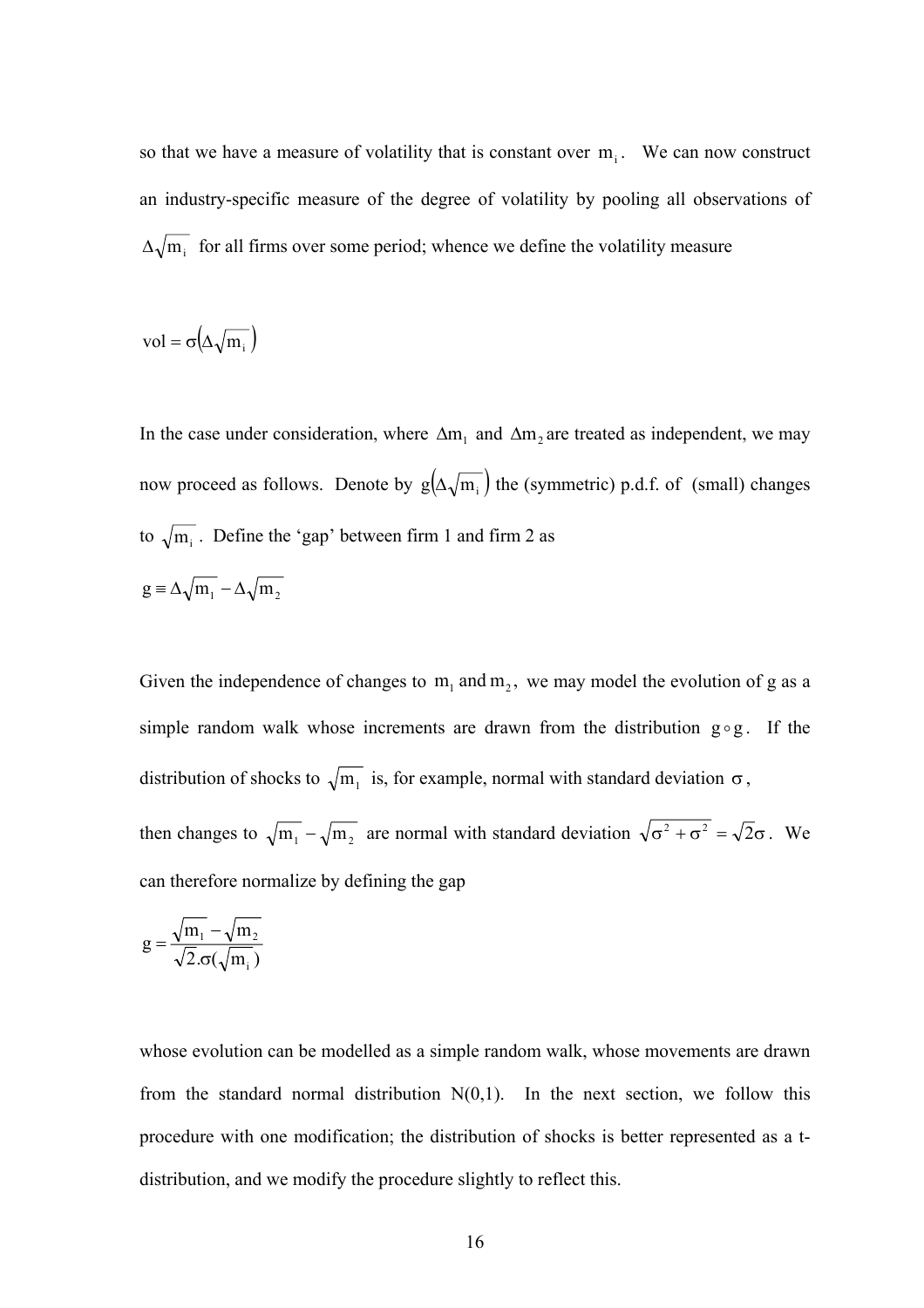#### **4. The Data**

reference to the 22-year history of these 45 industries. A series of interviews with The dataset consists of annual observations of market shares for leading firms in 45 narrowly defined industries in Japanese manufacturing over the 25 year period 1974- 1999. (Appendix 2). These data were compiled using the annual volumes published by Yano Company. This source covers a large number of industries, but occasional changes in coverage and presentation occur, and it was possible to construct fairly long and consistent series only for these 45 industries. Specifically, it was possible to compile a history of 23 years or longer for each of the 45 industries. The starting data for this history is 1974 for the large majority of industries, but it is between 1975 and 1977 in a small number of cases. The main tests described in the next section are carried out by selected companies was used to check issues of interpretation and reliability of data.

confront the confounding influence of M&A events. In the present data-set, only one merger involving 'leading' firms occurs over the 25 year period in these 45 industries. Data of this kind would be very difficult to compile for a broad cross-section of industries in other countries; the availability of the Yano data was a primary reason for focussing on Japan. The second, equally important, reason for this focus lies in the rarity of mergers and acquisitions. For U.S. or U.K. data, for example, it would be difficult to study the distribution of first passage times over an extended time period without having to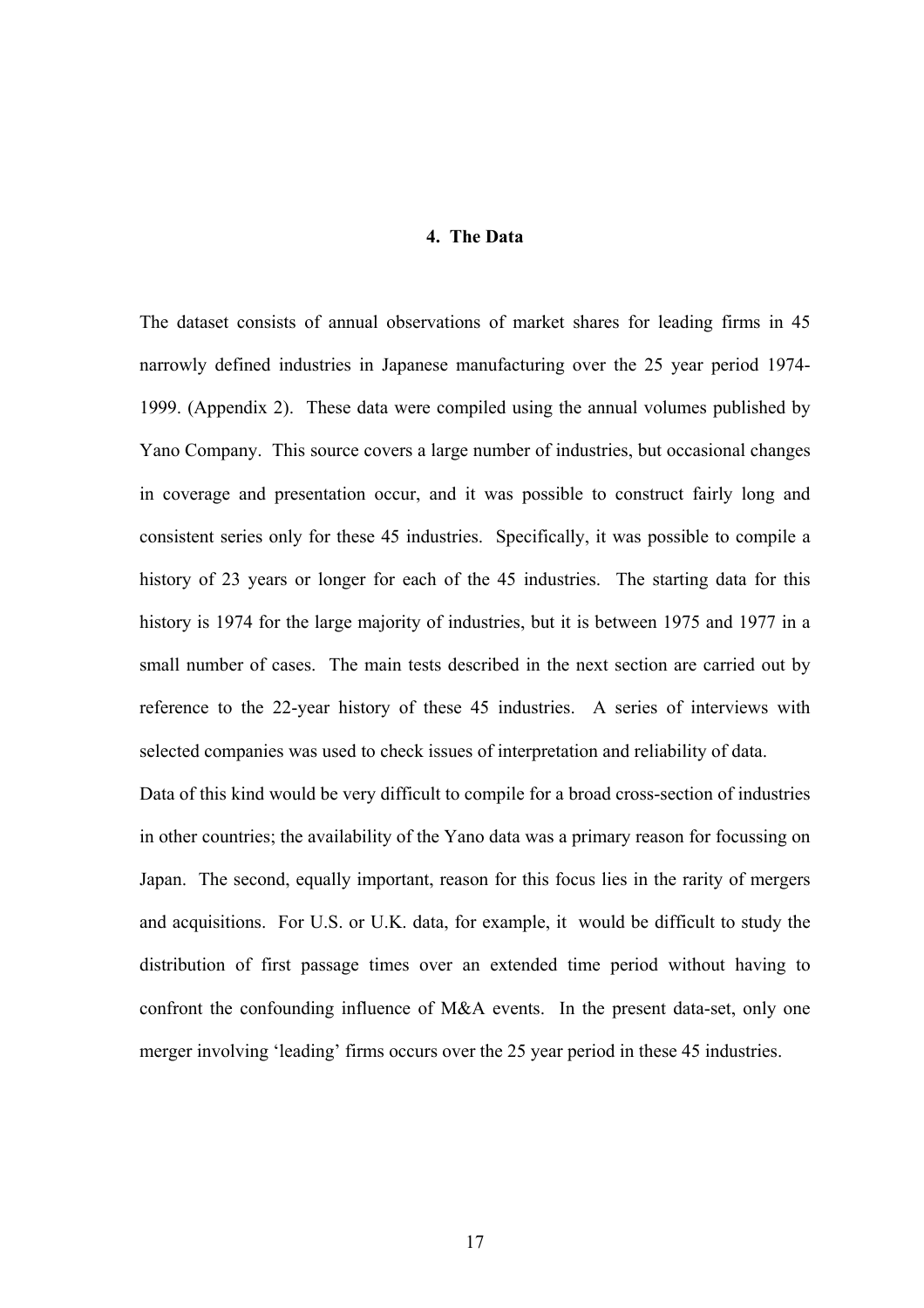The level of aggregation in this dataset corresponds roughly to the 5-digit SIC classification for the U.S. The industries include, for example, margarine, photographic film, beer and cash registers.

or so. Excluded firms generally have very small shares. Their exclusion does not affect the computation of first-passage times, since if one of these firms grows to become a leading supplier, it is incorporated in the data-set. There are no instances in which such a 'newly entered' firm overtakes the market leader during the period covered by the data. The number of firms included varies across industries, the typical case being half a dozen

#### **5. The Scaling Relationship**

We be gin with a descriptive account of some basic features of the data.

a. We begin by taking the top two firms in some reference year (year 5), and we this in mind, we proceed to explore the full dataset using the model based on the first limiting case, as developed in the preceding section. (Excluding these 4 examine, which we label hereafter 'firm 1' and 'firm 2' respectively. We examine the annual change in market share for firm 1, versus the change for firm 2, in each year. The resulting scatter for the pooled sample of all industries is shown in panel (a) of figure 2. The correlation coefficient is 0.01, indicating that the data is well represented by the first limiting case described in the preceding section. To explore this further, the exercise was repeated by excluding successive groups of industries, using as a criterion the combined market share of the top two firms in the reference year. Only when the critical value of this combined market share was set to exclude all but 4 industries did a clear negative correlation appear. With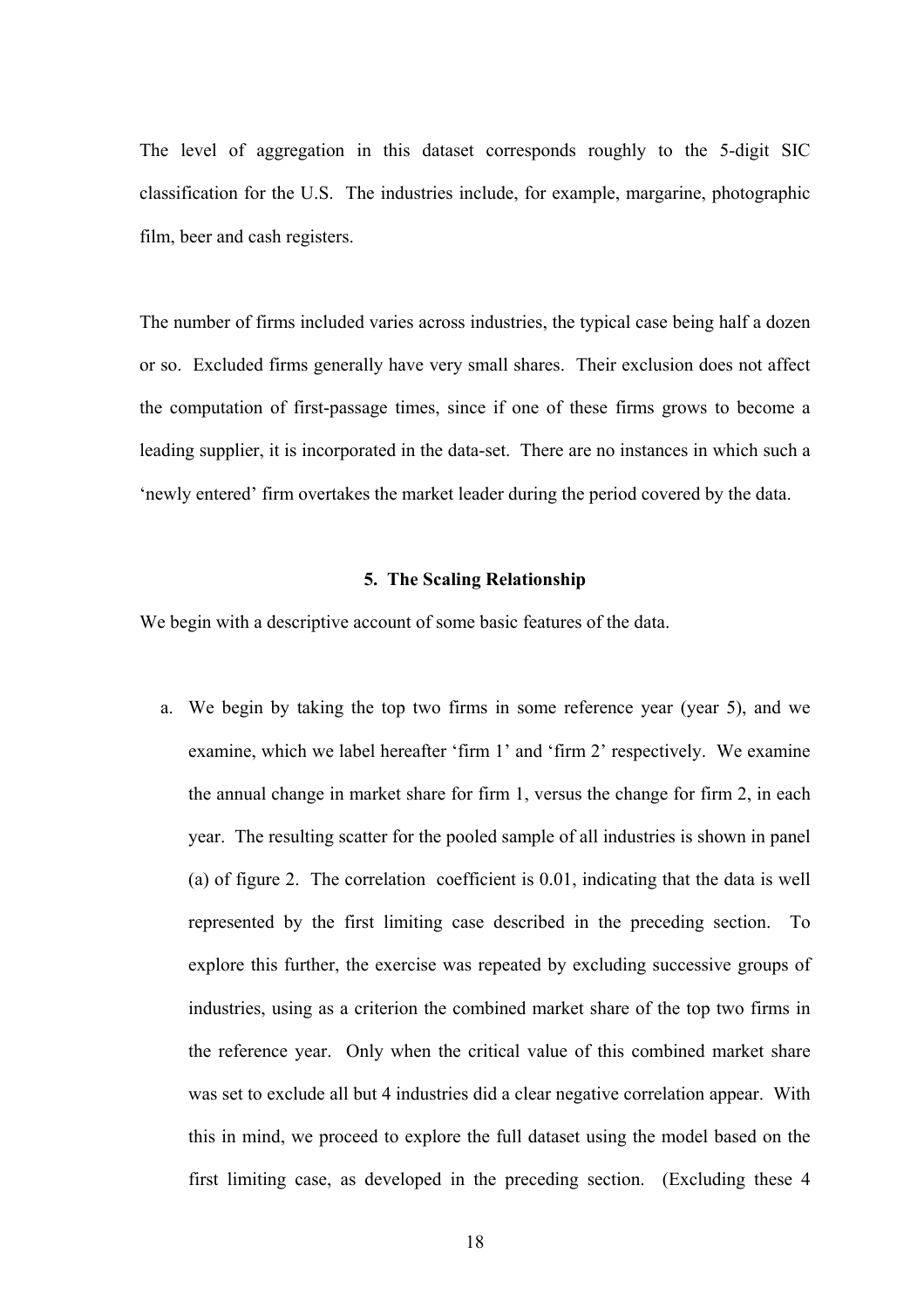industries from the analysis which follows has no material effect on our conclusions).<sup>9</sup>

- b. To investigate the relationship between current market share, and the distribution of changes in market share, a pooled sample of all annual observations was  $(m_t, \Delta m_t)$  for which  $m_i \le m_t \le m_{i+1}$  fall in group i, and so on. For each band, the formed, and partitioned into groups (bands) by market share, i.e. all pairs standard deviation of  $\Delta m$ , was estimated. Finally a regression of  $\ln \sigma(\Delta m, m)$  against  $\ln m$ , illustrated in Figure 3, yields a slope of –0.53, which is not significantly different to  $-\frac{1}{2}$ , and which suggests that the data is well represented by the first limiting case (as opposed to the second limiting case) of the model set out earlier.
- c. To investigate the distribution of the size of shocks to market share (which is not relationship to examine the distribution of  $\Delta \sqrt{m_t}/\sqrt{m_t}$ , which should be restricted within the above model), we may take advantage of the scaling independent of  $m_t$ . This indicates that the distribution is represented by a tdistribution with a coefficient of about 1.3, i.e. of the form<sup>10</sup>  $f(x) = \frac{a}{(1 + x^2)^{1.3}}$ + This is illustrated in Figure 4. This description does not however e xtend to the  $f(x) = \frac{a}{(x-2)^{13}}$ . tails of the distribution; there are no observations outside a range of about 3 standard deviations from the origin, a point to which we return below.

<sup>&</sup>lt;sup>9</sup> It might seem surprising prima facie that the lack of correlation holds even in moderately concentrated industries. This may reflect the fact that, in some industries, the two leading firms do not compete 'headto-head', so that their gains (or losses) of market share impinge more on lower ranked firms, than on each other.<br><sup>10</sup> By repeating this exercise for subsets of the data corresponding to different bands of m<sub>t</sub>, it is confirmed

that the form of this distribution does not vary noticeably with  $m_t$ , as expected.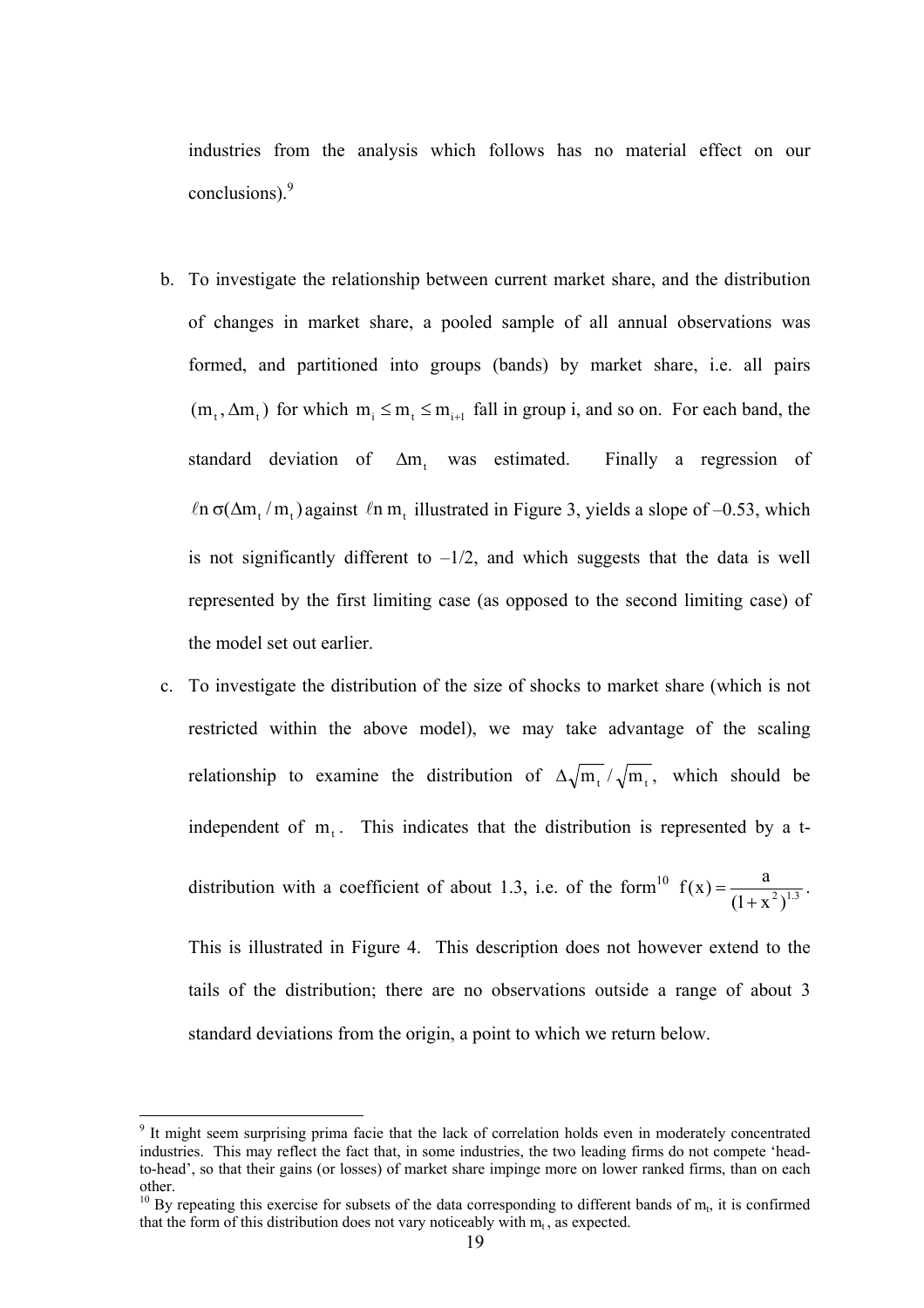

**Figure 2.** The annual change in market share for the top ranking firm (horizontal axis) versus the change for the second ranking firm (vertical axis). (The two firms are those ranked 1 and 2 in year 5 of the dataset).

Panel (a) shows the data for all 45 industries, while panels (b), (c) and (d) show data for those industries in which the combined market share of the top 2 firms in year 5 exceeded 50%, 80% and 90% respectively.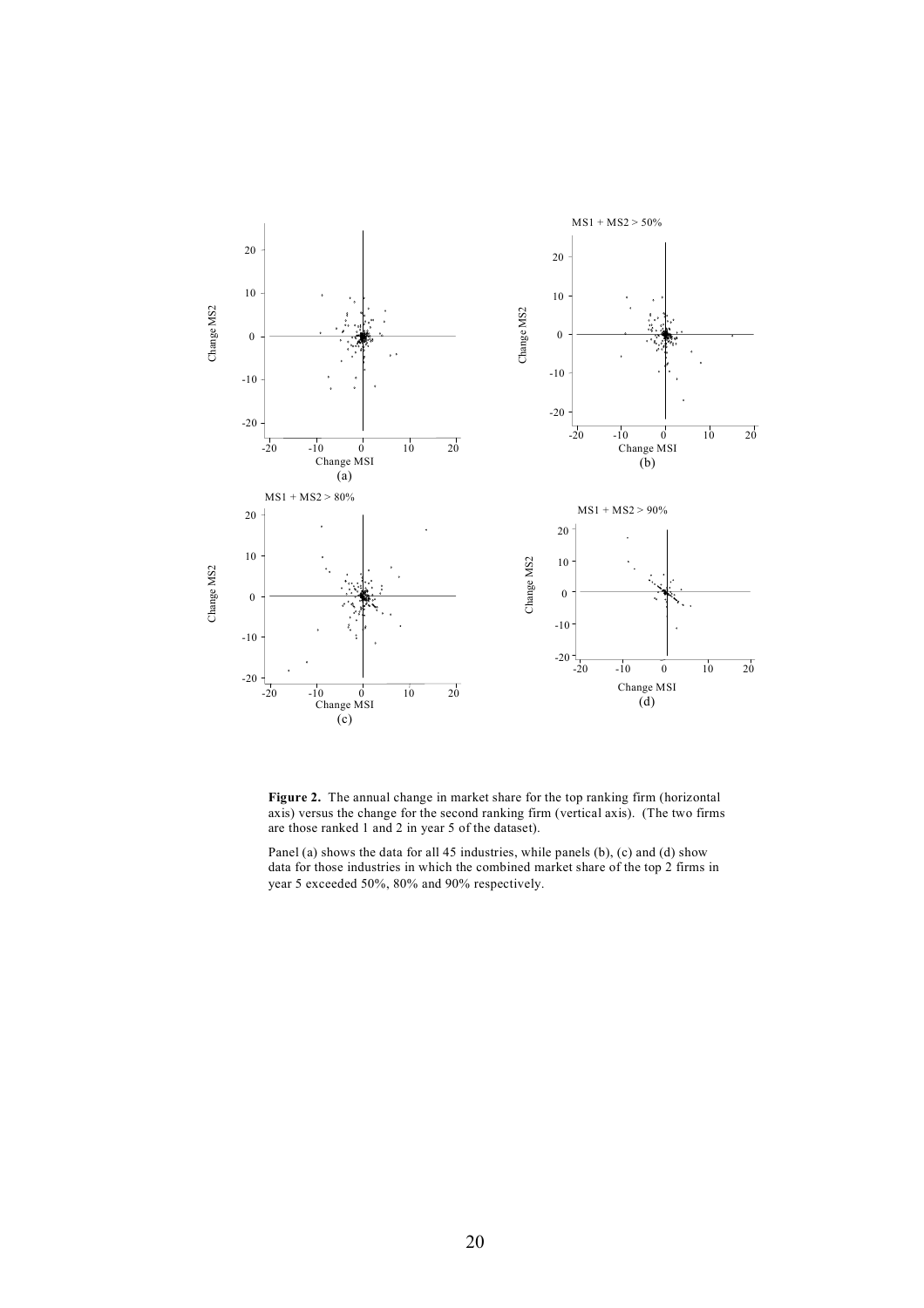d. Given the scaling property, it is natural to begin the investigation of passage times (labelled  $t_{12}$  in what follows). by focussing attention on the top two firms, viz: we take some reference date  $t_0 = 0$  and label firms in descending order of market share at that date. We now examine the first date at which the market share of firm 2 exceeds that of firm 1

The advantage of beginning with an analysis of  $t_{12}$  is two-fold. First, we may take advantage of the theoretical results developed above to reduce the problem to the study of a simple random walk, thus allowing us to draw some standard results for passage times. Second, this allows us to place an upper bound on the passage time for loss of leadership. $11$ 





 $11$  It might seem natural to begin by checking whether changes in the market share gap between the two firms exhibit any (positive or negative) serial correlation over successive years. A series of checks, using different time periods (lags), indicated no significant correlation of this kind. This, however, does not exclude more subtle forms of departure from the null hypothesis explored here, as was noted in footnote 4 above.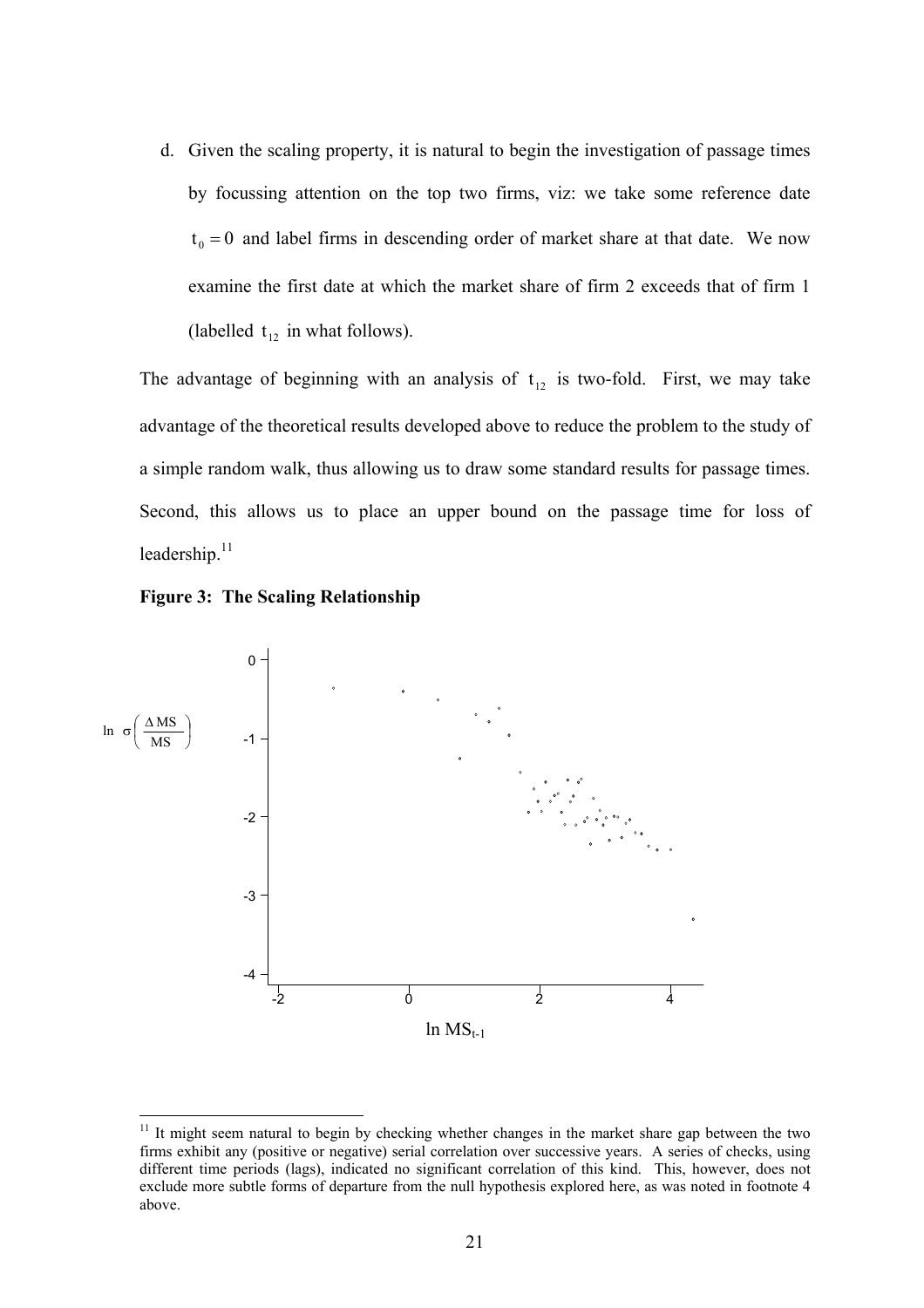

**Figure 4.** The form of the distribution of  $\Delta \sqrt{\mathbf{m}_1}/\sqrt{\mathbf{m}_1}$ 

#### **6. Passage Times I**

This section looks at two methods of testing in relation to the passage time  $t_{12}$ . The theoretical model of Section 3 leads to an approximate representation in which  $\sqrt{m_1} - \sqrt{m_2}$  can be modelled as a simple random walk in which the jump in value from t to t+1 is represented by a draw from some distribution  $g \circ g$ . To control for the different levels of market share volatility across industries, we represent the gap as  $(\sqrt{m_1} - \sqrt{m_2})/\sigma$ , where  $\sigma$  is an industry specific volatility parameter.

Our way of predicting the distribution of the passage time  $t_{12}$ , therefore, would be to begin by estimating the volatility parameter  $\sigma(\sqrt{m_i})$  for each industry, and using this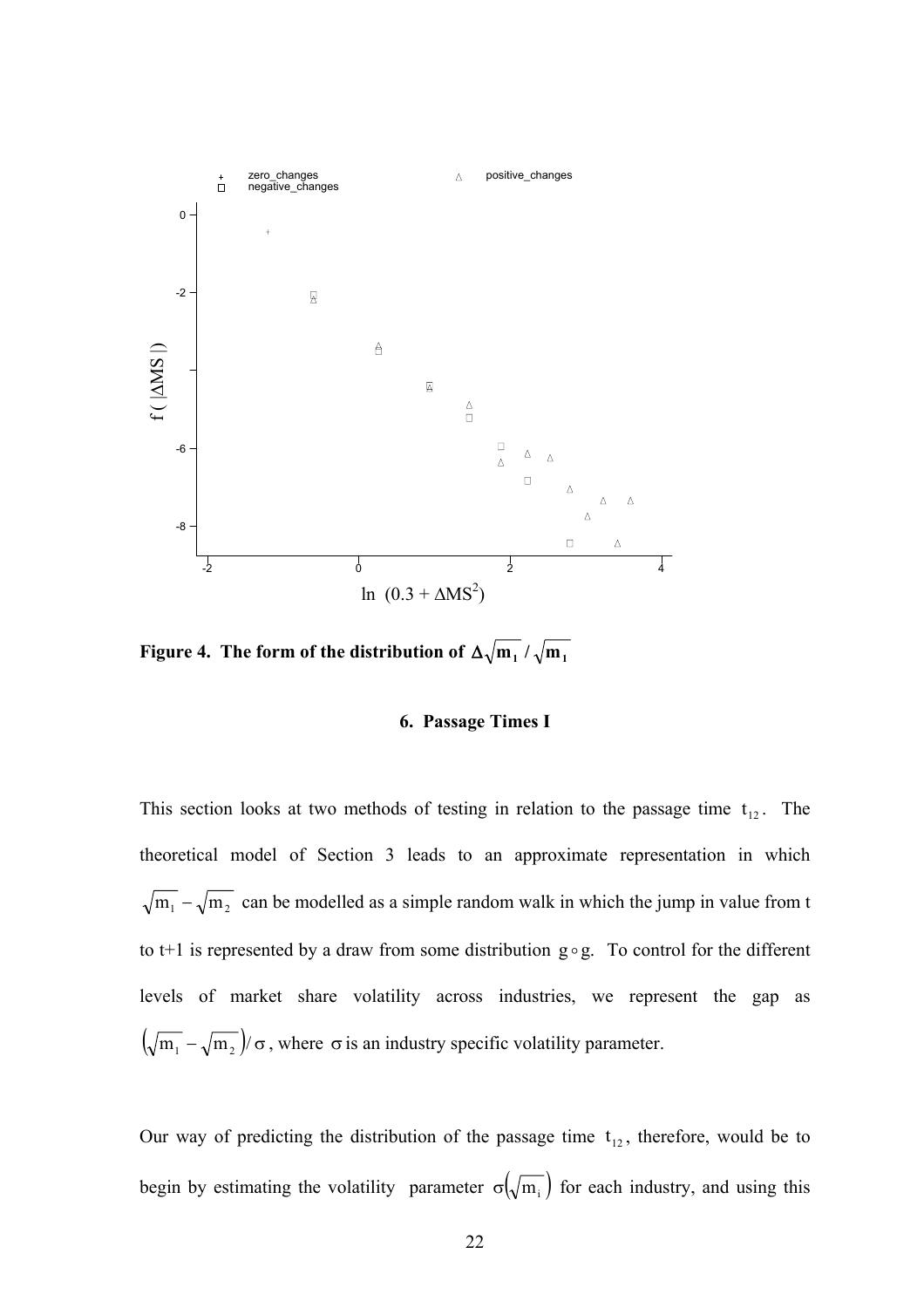estimate to 'normalize' the size of the initial gap  $(\sqrt{m_1} - \sqrt{m_2})$ . To do this, we use the data for some initial period  $[0, t_0]$  to estimate  $\sigma(\sqrt{m_i})$ ; take the gap at the end of this period as the 'initial gap', and predict the probability for each industry of a crossing  $t_{12}$ during the remaining time period  $[t_0, T]$ . Finally, these probabilities are summed across industries to obtain a predicted number of crossings in these 45 industries over the period  $[t_0, T]$ .

The disadvantages of this method are:

- i. It 'uses up' several years of data in estimating  $\sigma(\Delta \sqrt{m_i})$ ;
- ii. Even if  $\sigma$  is constant over the entire period, the precision of the estimate obtained from some short initial period may be low.
- iii. It depends upon the empirically estimated form of  $f(\Delta \sqrt{m_i})$ . While a sharp characterization of this distribution is possible, a difficulty lies in specifying the range of observations, i.e. the tails of the distribution. Results may be sensitive to the specification used here, and this involves some arbitrariness.

This method was implemented using the first 5 years of data to estimate the industry specific volatility parameter  $\sigma$ . However in view of problem (iii), the results are not reported here (they are broadly consistent with the results reported below). Instead, two alternative methods are used, as follows:

The first method of testing takes advantage of the properties of the simple random walk, in order to avoid the need to estimate the volatility parameter. This property is as follows: let  $t_0$  be defined as the first date at which  $m_1$  crosses  $m_2$ , so that the gap at this date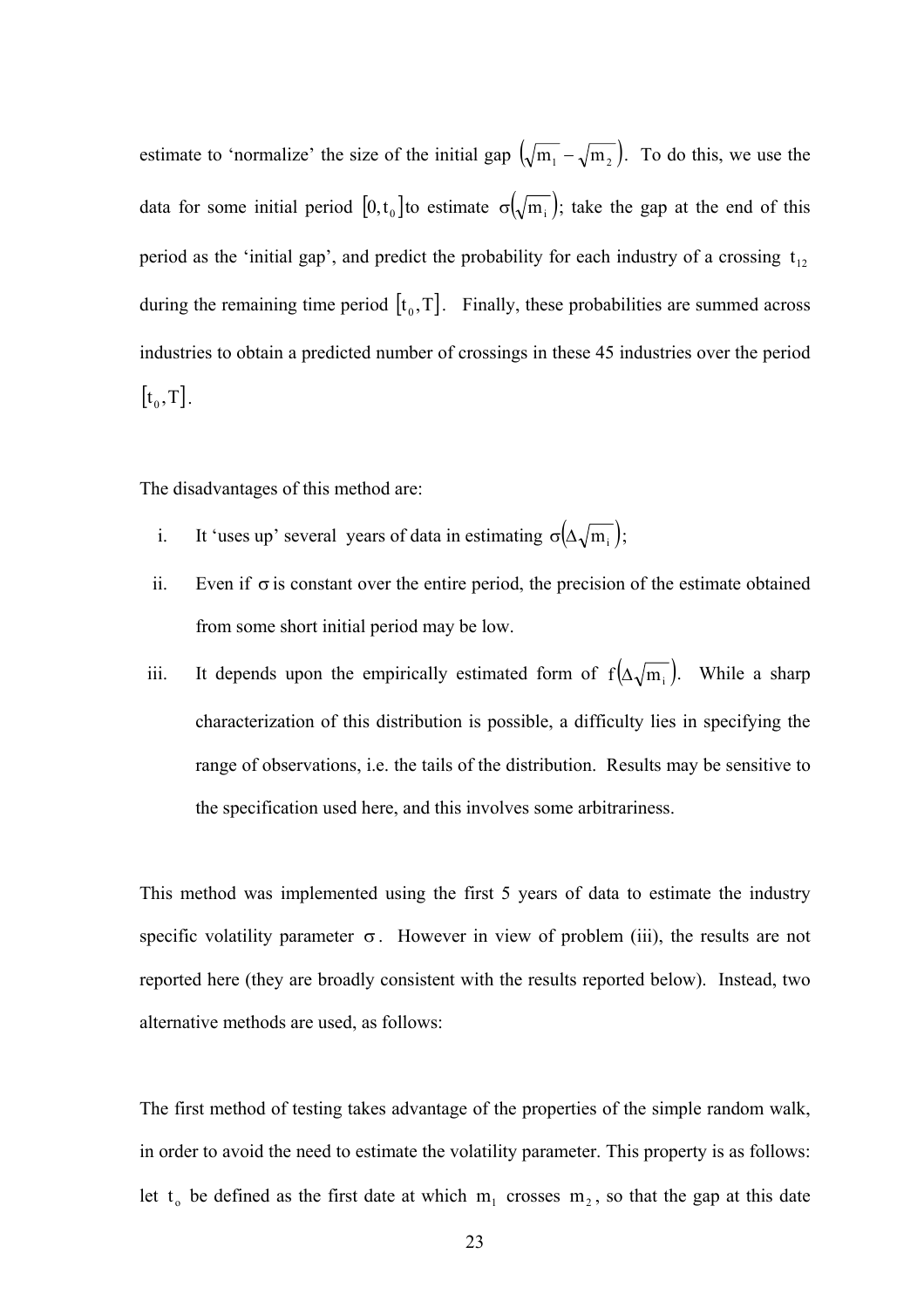equals (approximately) zero. Now take the interval from  $t<sub>o</sub>$  onwards. Divide this into two equal sub-intervals, the second sub-interval being  $[t_o + (T - 1 - t_o)/2, T]$  or  $[t_0 + (T - t_0)/2, T - 1]$  according as  $t_0$  is odd or even respectively.

If the gap  $\sqrt{\Delta m_1} - \sqrt{\Delta m_2}$  follows a random walk, then the probability that a crossing t<sub>12</sub> occurs during the second sub-interval equals  $\frac{1}{2}$ . This result holds independently of the distribution of shocks, and so of the volatility parameter. The intuition is as follows: if we make the process more volatile, then the probability that the gap drifts upwards (or downwards) by a large amount during the first subinterval rises; but its probability of returning thereafter from a distant value increases to the same degree.

We can interpret the null hypothesis being investigated here in terms of the circular road model of section 3: we infer from the equality of market shares at rate  $t_0$  that the two firms have an equal number of products at that date (i.e. each has the same expected number of products conditional on its observed share, viz, it owns a fraction  $m<sub>i</sub>$  of the products). The dynamics of market share then follows a random walk, with no (positive or negative) drift.

probability that we will observe a crossing in the 'second sub-interval' defined above is ½. What if the hypothesis fails? Say, for example, that firm 1 had some underlying favour of firm 1 would cause the stochastic process describing the market share gap to Under this null hypothesis, it follows that, when we observe a crossing at time  $t_0$ , the 'capability' superior to that of firm 2, and that this will make it (more) likely that firm 1 will pull ahead, and stay ahead, of firm 2 in the future. The presence of such a bias in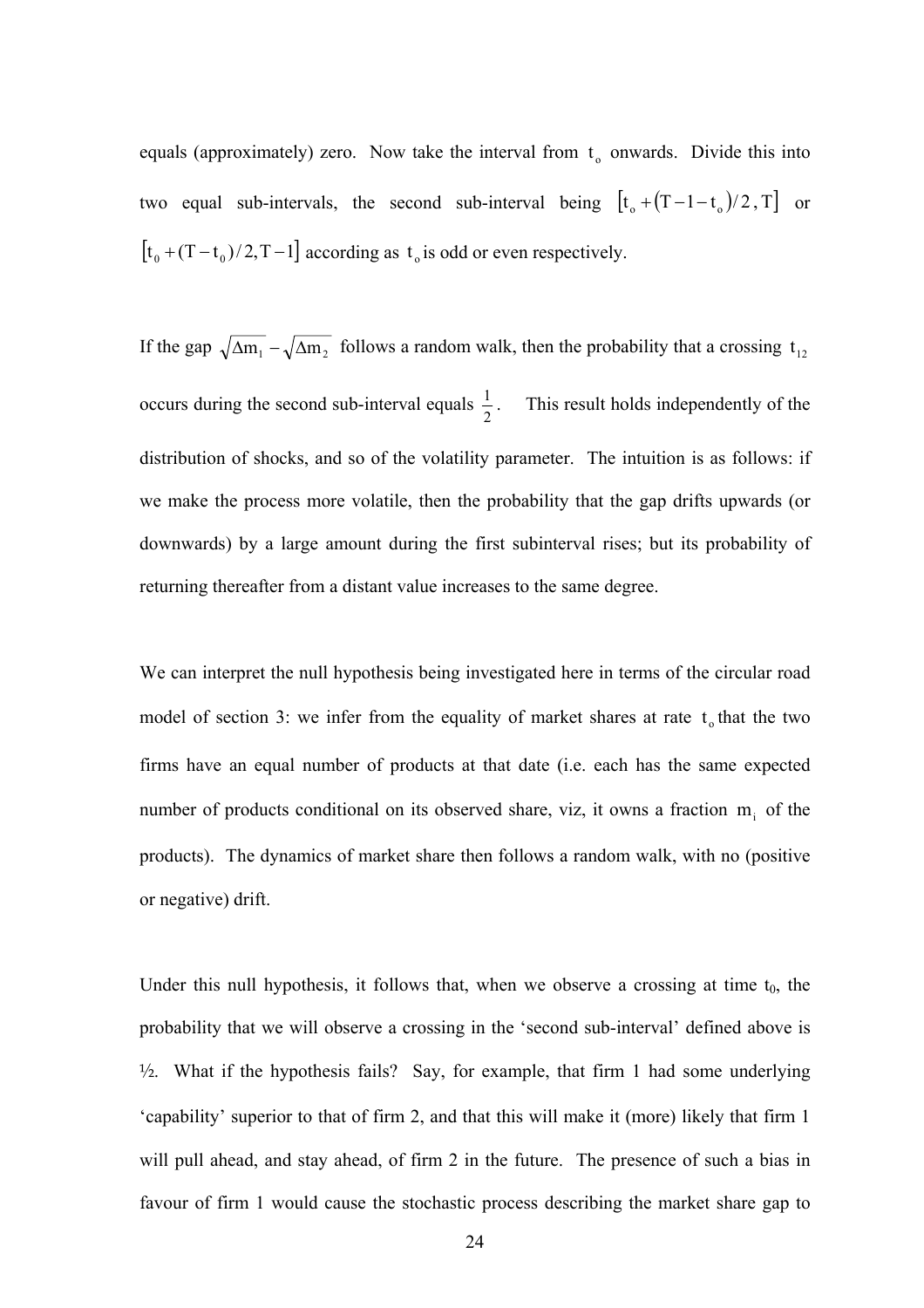exhibit positive drift. This is consistent with the presence of (a reduced number of) equality between the firms' future fortunes; the expected number of crossings in the second sub-interval is now less than  $\frac{1}{2}$ .<sup>12</sup> crossings of the firms' market shares, but the observation of a crossing does not imply an

The main disadvantage of this test is that it requires us to discard all industries in which industries out of 45. The number of second period crossings in the set of 18 industries equals 5, as compared with an expected level of 9 under the null hypothesis.<sup>13</sup> The null hypothesis is rejected at the 5% level (one-tail test, see footnote 12). no crossing occurs prior to the last two years of the data; this leaves us with only 18

This suggests that, once a firm moves ahead of its rival(s), the degree of persistence of leadership may be greater than predicted under the null.

Turning to the second method, we again appeal to the scaling property to justify the pooling of all observations of  $\Delta \sqrt{m_1 - \Delta} \sqrt{m_2}$  for each industry for the full period [1, T], and the modelling of the evolution of  $\sqrt{m_1} - \sqrt{m_2}$  as a simple random walk. Now, however, we use the set of pooled observations of  $\Delta \sqrt{m_2}$  for all firms and for all periods, within each industry, to predict the distribution of the first passage time for that

 $12$  To see what is involved here, it is useful to ask what analogous argument would be for the gap in scores in a basketball game. (I am grateful to Barry Nalebuff for suggesting this analogy.) At time 0, the teams' scores are equal, but the abilities of the teams will, in general, differ. Only if abilities (scoring possibilities) are equal, does the present model apply. If abilities differ, the gap in scores follows a random walk with (positive or negative) drift, and while scores may at some time(s) coincide, the probabilities of a second period crossing is less than  $\frac{1}{2}$ ..<br><sup>13</sup> A deviation of 4 or more from the expected level of 9 will occur with probability 4.8% under the null

hypothesis. Thus we just fail to reject the null at the 5% level (2-tail text).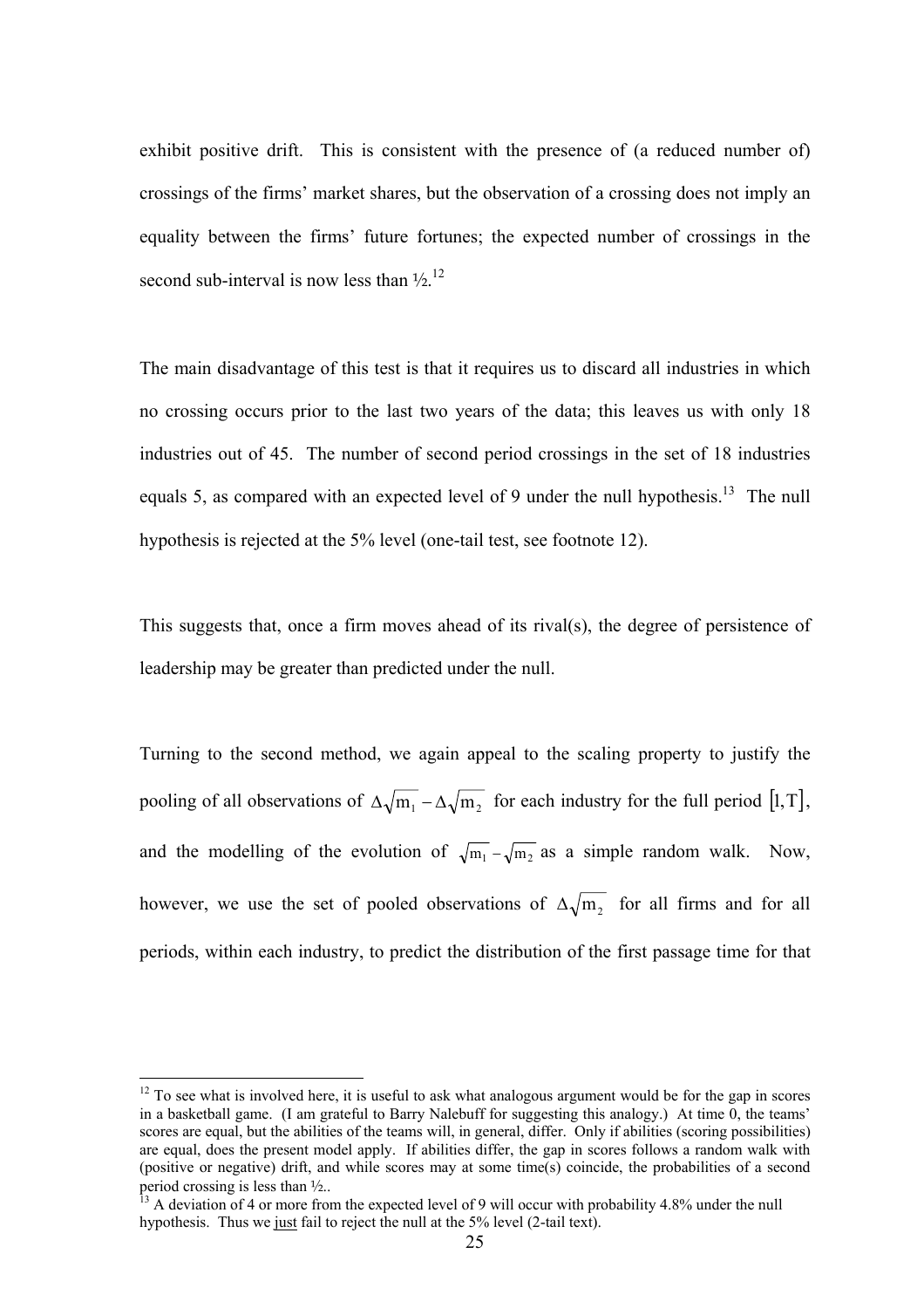industry. We then sum the probability of observing a crossing in each industry by time T in order to arrive at the expected number of crossings over our full set of industries.<sup>14</sup>

The advantage of this procedure is that it avoids the need to fit some distribution to the observations of market share changes, and it allows us to focus directly on the issue of interest, i.e. whether the evolution of the market share gap exhibits some subtle form of behaviour that distinguishes it from our Markovian benchmark.

The results of the procedure are shown in Table 1 and Figure 5. The predicted values, and the associated 95% confidence interval, are obtained by simulating the random walk (Monte Carlo estimates).

The results are shown for a series of alternative starting dates (year 0, 5, 10 and 15, respectively).<sup>15</sup> The observed values show a tendency to lie below predicted values. They lie within a 95% confidence interval in two of the four cases, while falling outside in two.

<sup>&</sup>lt;sup>14</sup> This procedure is equivalent, under our independence assumption, to modelling  $\Delta \sqrt{m_1} - \Delta \sqrt{m_2}$  as a simple random walk.<br><sup>15</sup> The results predicted values for these alternative starting dates were obtained by drawing market share

shocks from the pooled sample for all periods. The procedure was repeated suing the sample of shocks for the corresponding time period (period 6 to final period, etc.). The results were closely similar to those shown in Figure 5.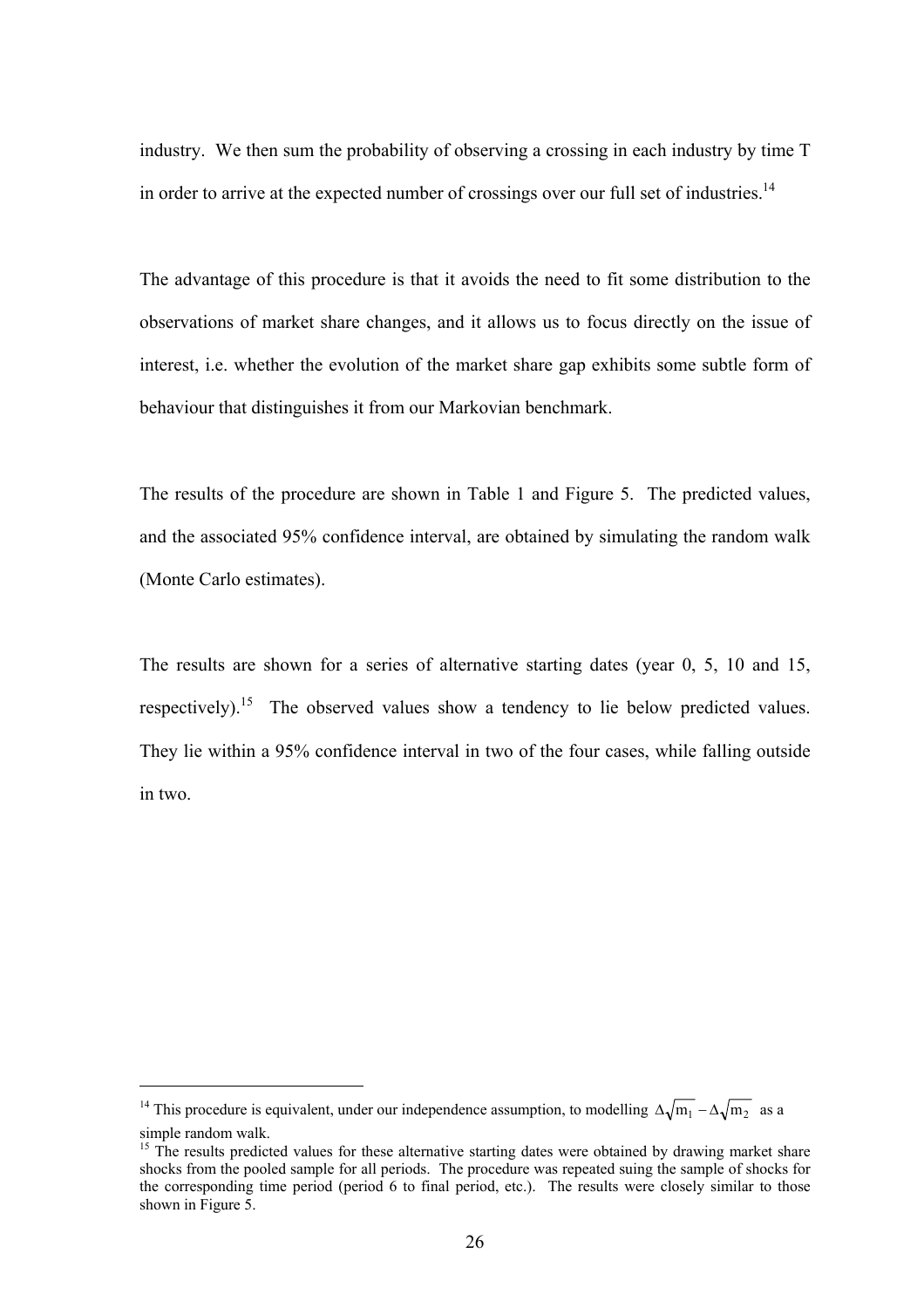| Years after initial<br>year (year 5) | Actual number of<br>crossings | Predicted number of crossings |                |
|--------------------------------------|-------------------------------|-------------------------------|----------------|
|                                      |                               | Mean                          | 95% Confidence |
|                                      |                               |                               | Interval       |
| $\mathbf{1}$                         | 4                             | 2.6                           | $0.2 - 6.0$    |
| $\overline{2}$                       | $\overline{4}$                | 4.5                           | $1.0 - 8.3$    |
| 3                                    | 6                             | 5.9                           | $2.0 - 9.2$    |
| $\overline{4}$                       | 8                             | 7.1                           | $2.9 - 10.7$   |
| 5                                    | 9                             | 8.2                           | $3.7 - 11.9$   |
| 6                                    | 9                             | 9.1                           | $4.5 - 13.0$   |
| $\overline{7}$                       | 9                             | 10.0                          | $5.2 - 14.0$   |
| 8                                    | 10                            | 10.8                          | $6.0 - 14.9$   |
| 9                                    | 10                            | 11.5                          | $6.5 - 15.7$   |
| 10                                   | 10                            | 12.1                          | $7.1 - 16.4$   |
| 11                                   | 11                            | 12.7                          | $7.6 - 17.0$   |
| 12                                   | 11                            | 13.3                          | $8.2 - 17.6$   |
| 13                                   | 11                            | 13.8                          | $8.6 - 18.0$   |
| 14                                   | 11                            | 14.3                          | $9.1 - 18.6$   |
| 15                                   | 11                            | 14.7                          | $9.4 - 18.9$   |

#### **Table 1 Actual and Predicted Crossing Times for the Two Leading Firms, over 45 Industries.**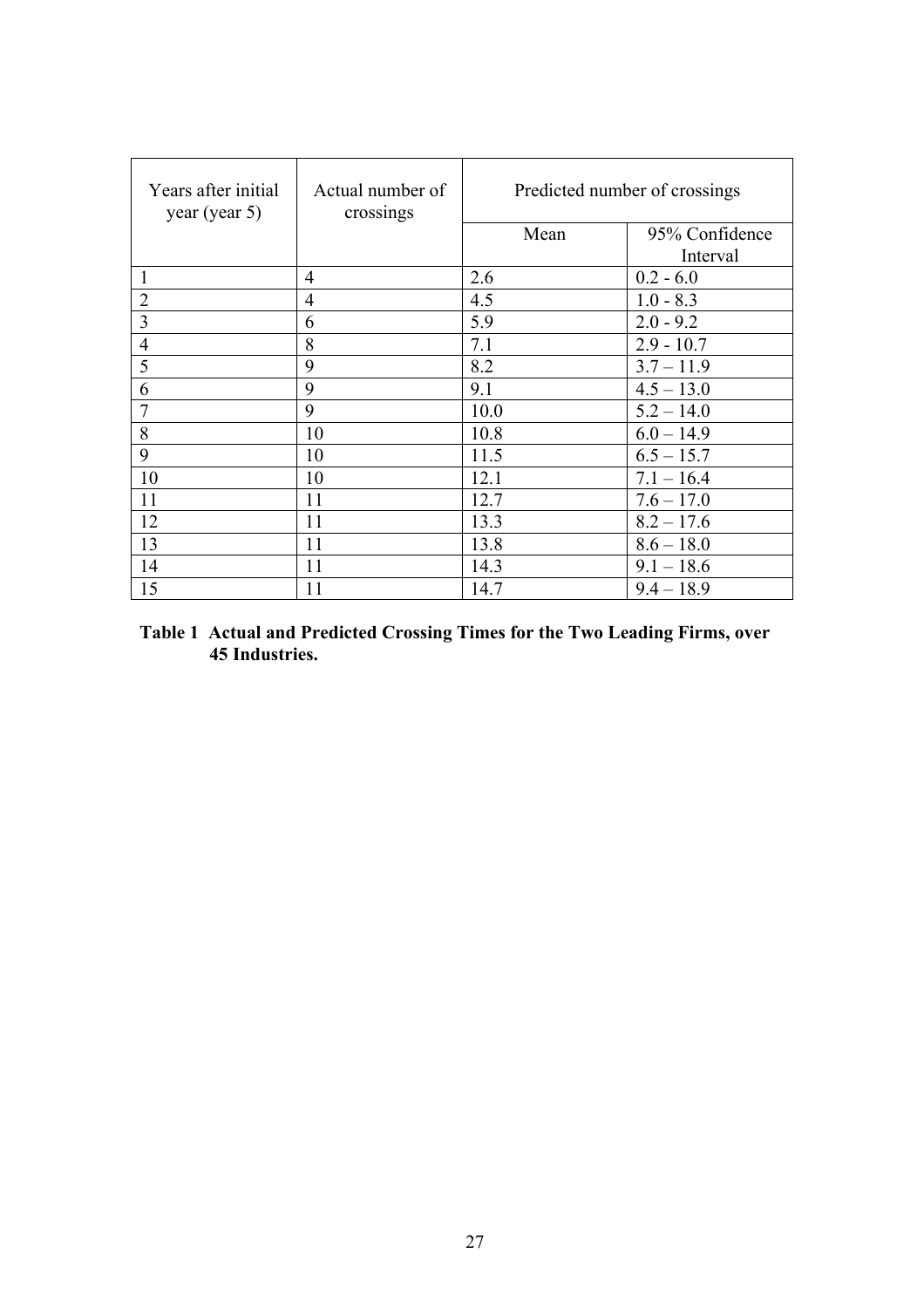







**Figure 5** The top panel shows the number of crossing of the leading firm by its closest rival in the initial period, by elapsed time t that occur within the 45 industries. The second, third and fourth panels repeat this exercise, beginning from the sixth, eleventh and sixteenth year of the 23-year run. (The 'closest rival' is defined as the second largest firm in the corresponding initial year). The expected number of crossings, and the confidence interval, for our benchmark process are also shown.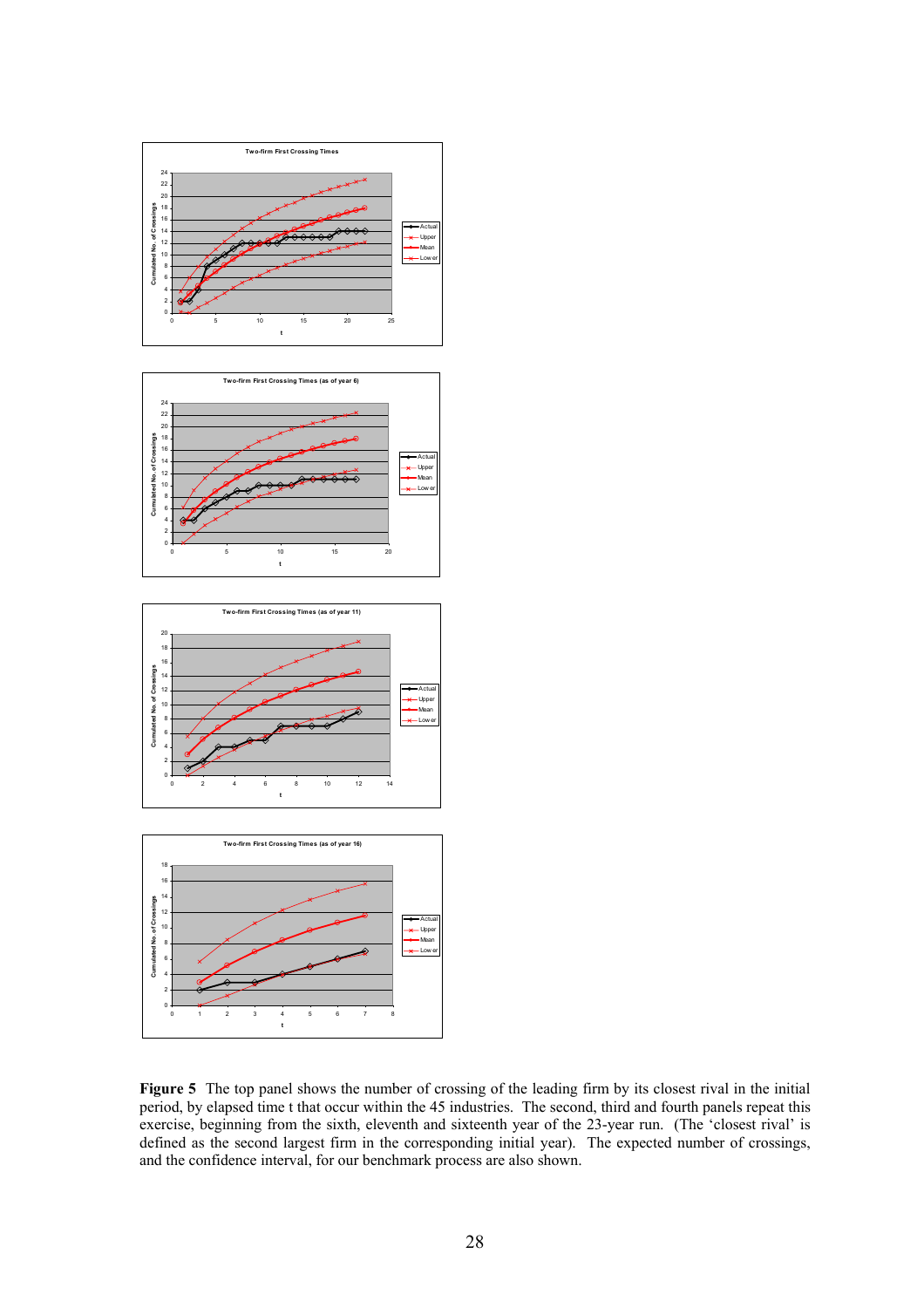



**Figure 6** The top panel shows the number of crossings of the leading firm by any rival, by elapsed time t, that occur within the 45 industries. The lower panel shows the results for the 41-industry dataset in which 4 'highly concentrated' industries are omitted.

#### **7. Passage Times II**

The analysis can be extended from the study of crossing times of the form  $t_{12}$  to the study of general crossing times (i.e. the initial leader is overtaken by any firm). Here, the reduction of the problem to one in which the distribution of crossing times is determined by a single number ('normalized gap') as no longer possible. We need instead to specify the full vector of initial market shares, and the volatility parameter for the industry. Monte Carlo estimates were constructed in this way, which specify the probability of any crossing during the interval [1, 22], and the probabilities were summed, as before, over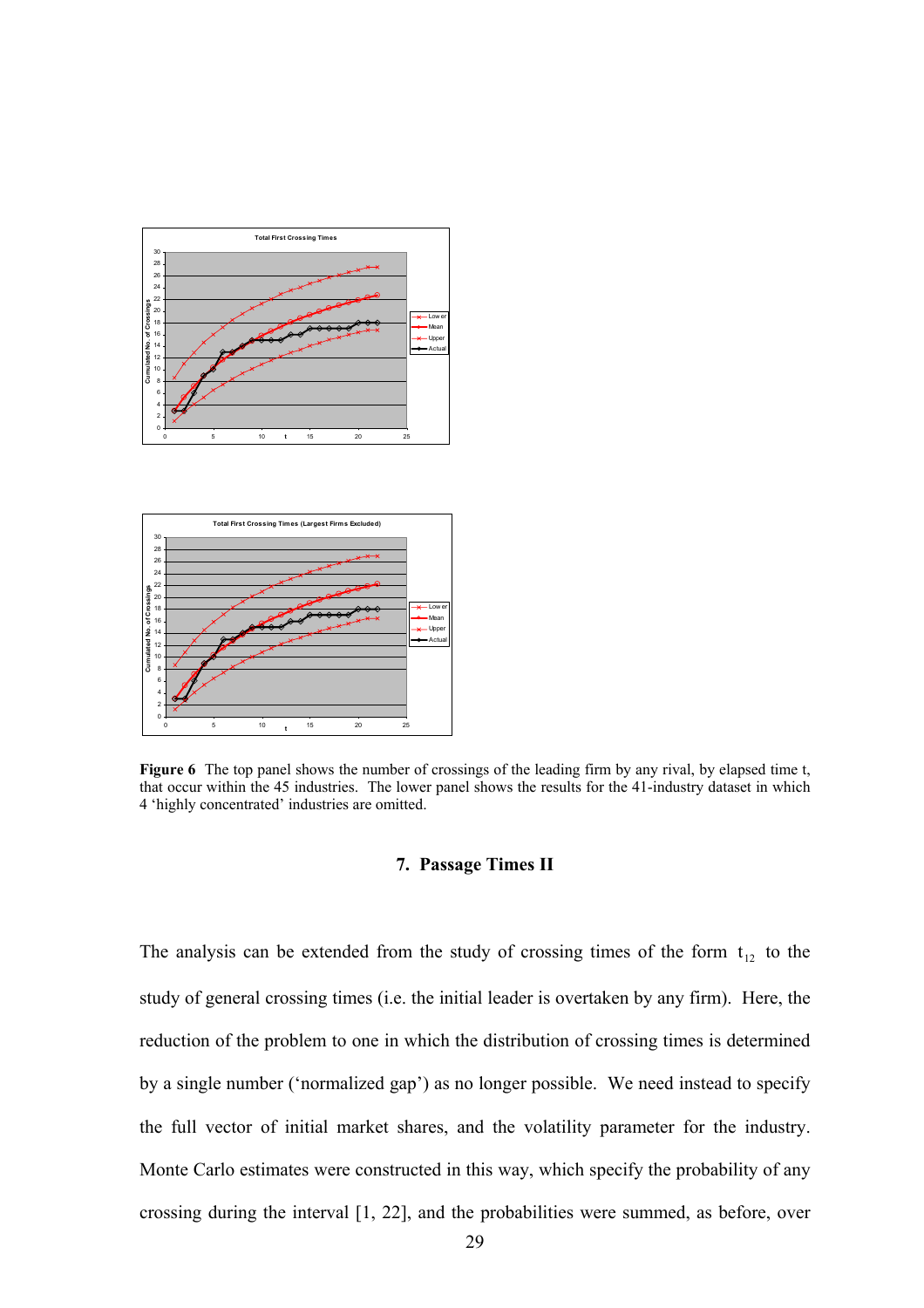industries to obtain an expected number of crossings. The results are shown in the top panel of Figure 6. Most crossings are, in practice, made by the second largest firm in the industry, and the results shown in Figure 6 are closely similar to those shown in the corresponding (top) panel of Figure 5.

It was noted above that the assumption of independence underlying the null hypothesis is invalid for the four most highly concentrated industries in the dataset. With this in mind, the exercise was repeated using the remaining 41 industries only. The results are shown in the lower panel of Figure 6, and are closely similar to those shown in the upper panel. (No crossings occur in these 4 industries, and they all feature a large initial gap in shares, and low volatility, so that the expected number of crossings under the null hypothesis is close to zero).

The overall conclusion is that there appears to be a tendency for fewer crossings (longer persistence of leadership) than predicted by the benchmark model. This observation raises an obvious question: could this tendency to be driven by some systematic (strategic) mechanism that operates across the general run of industries? Is there some 'Chandlerian' mechanism at work, for example, which could be interpreted by saying that current annual market shares are not a 'sufficient statistic' for the (superior) level of capability employed by (leading) firms? Or, on the other hand, does this tendency merely represent the overall average behaviour of a series of industries, each driven by its own idiosyncratic features? To investigate these questions, we turn to some case studies of industries in the sample.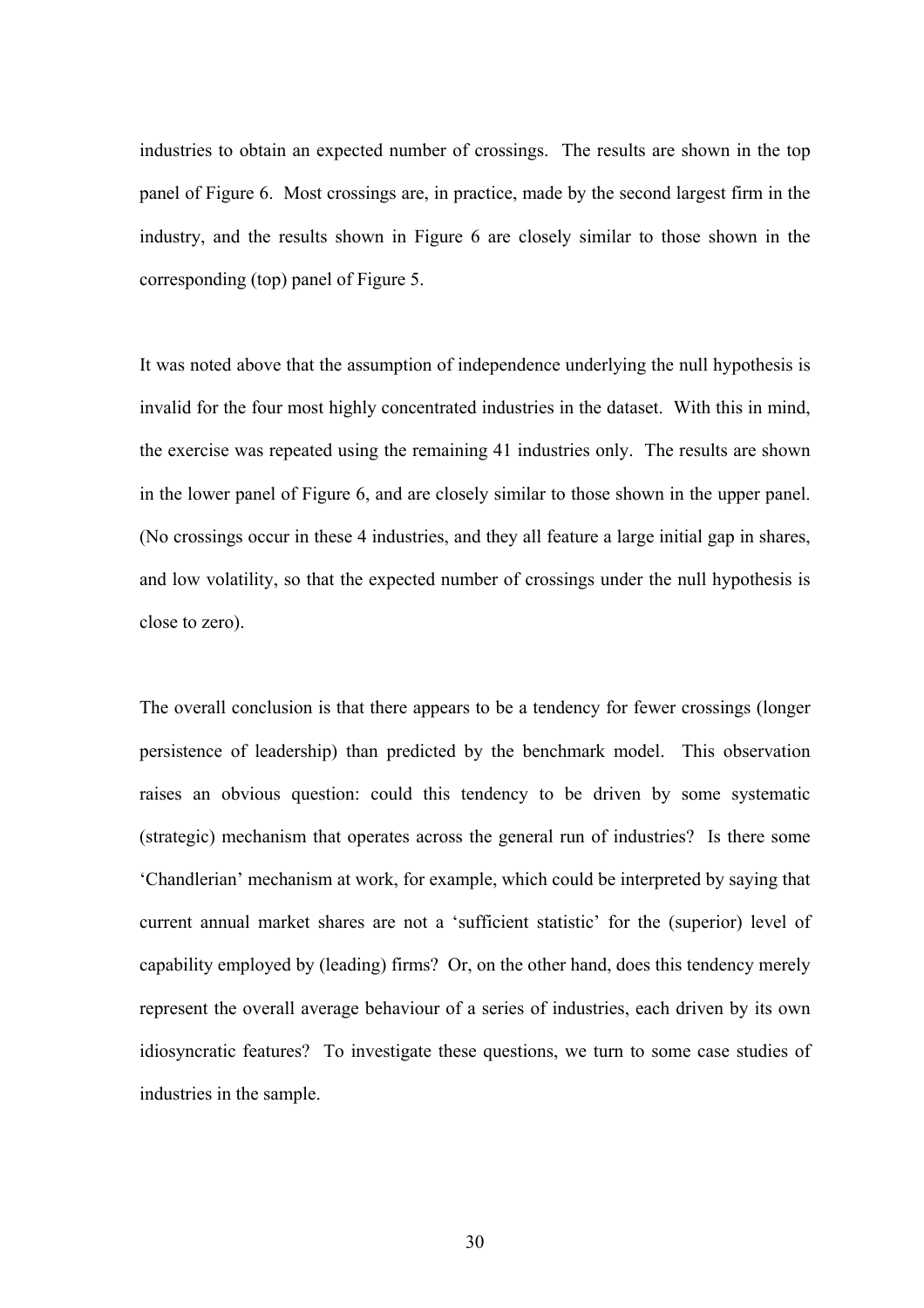#### **8. Digging Deeper**

A central argument of the present paper is that any simple stochastic model can easily be bettered as a representation of any one industry, by incorporating industry-specific features which will include a strategic representation of firms' competitive responses to market share changes. Once we aim at constructing a 'richer' model of this kind, however, we meet the problem that 'strategic effects' will turn on various features, some of which are intrinsically 'unobservable' as far as the outside economist is concerned.

A more sophisticated model would retain exogenous shocks to underlying 'technology and tastes' parameters, but would extend firm's reactions beyond the price-quantity adjustments allowed for above, to deal with changes in marketing and/or R&D outlays aimed at raising (perceived) quality, and with the entry and exit of products. It is in respect of these latter adjustments that subtle differences appear across different industries, which seem to be driven by various factors, some of which are very difficult to measure, proxy or control for in empirical studies. Most importantly in the present context, they include the beliefs of agents as to their rivals' private information, and strategic responses.

In considering a model that allows for strategic responses on the marketing or R&D side, the key question of interest is: how do these strategic responses impinge on the degree of volatility of market shares, and on the evolution of shares over time?

One obvious factor that might impinge on market share volatility is the degree to which existing products are displaced by new products. We begin with two industries in which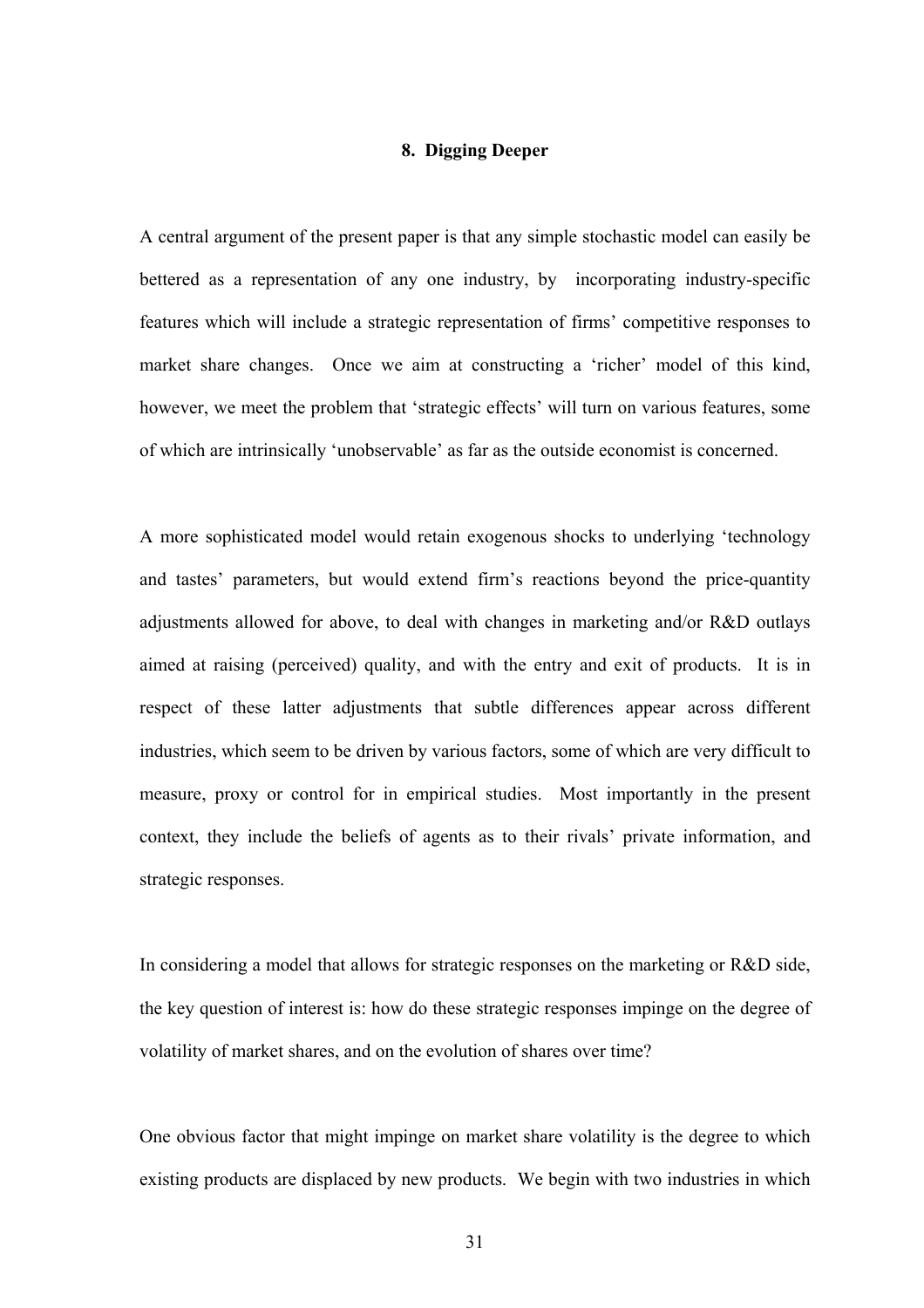the rate of product displacement was very high, but in which market share patterns were very different.

In the cash register industry, the technology changed continuously and dramatically over the 25-year period, as free-standing electromagnetic registers were first replaced by electronic types, and as these electronic types were in turn displaced by store-wide or company-wide computer

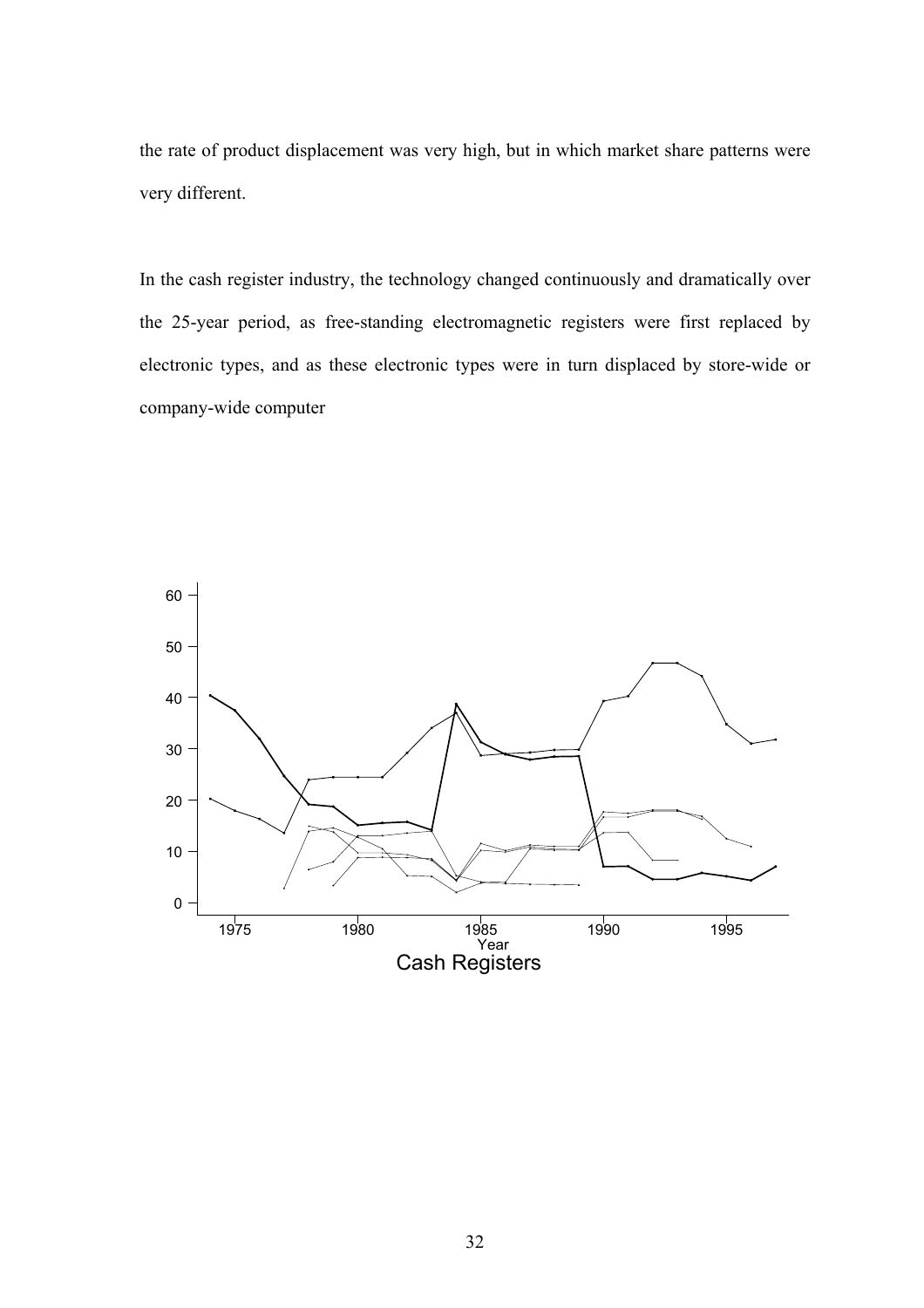

**igure** 4(a). Market Shares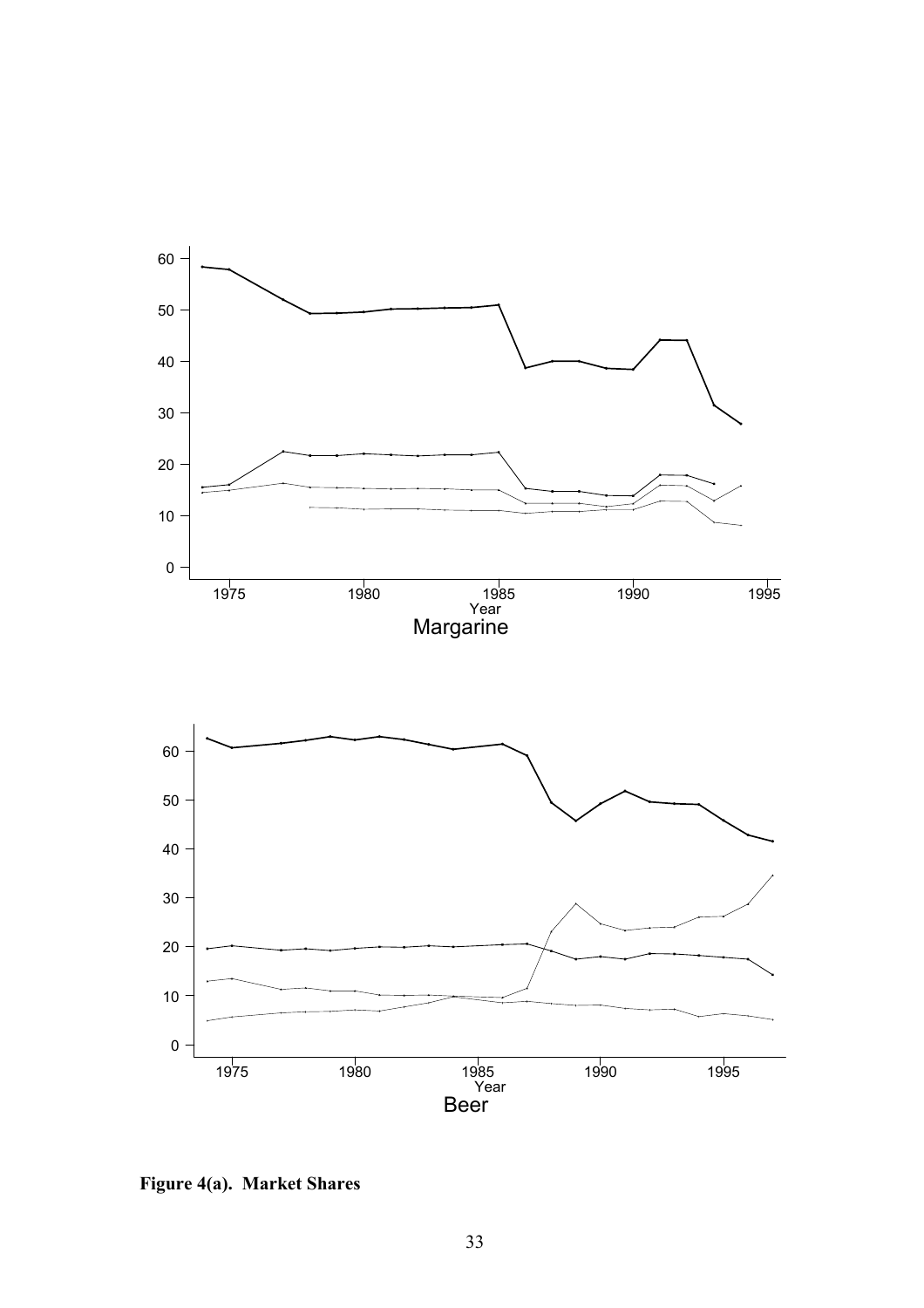

**Figure 4(b). Market Shares**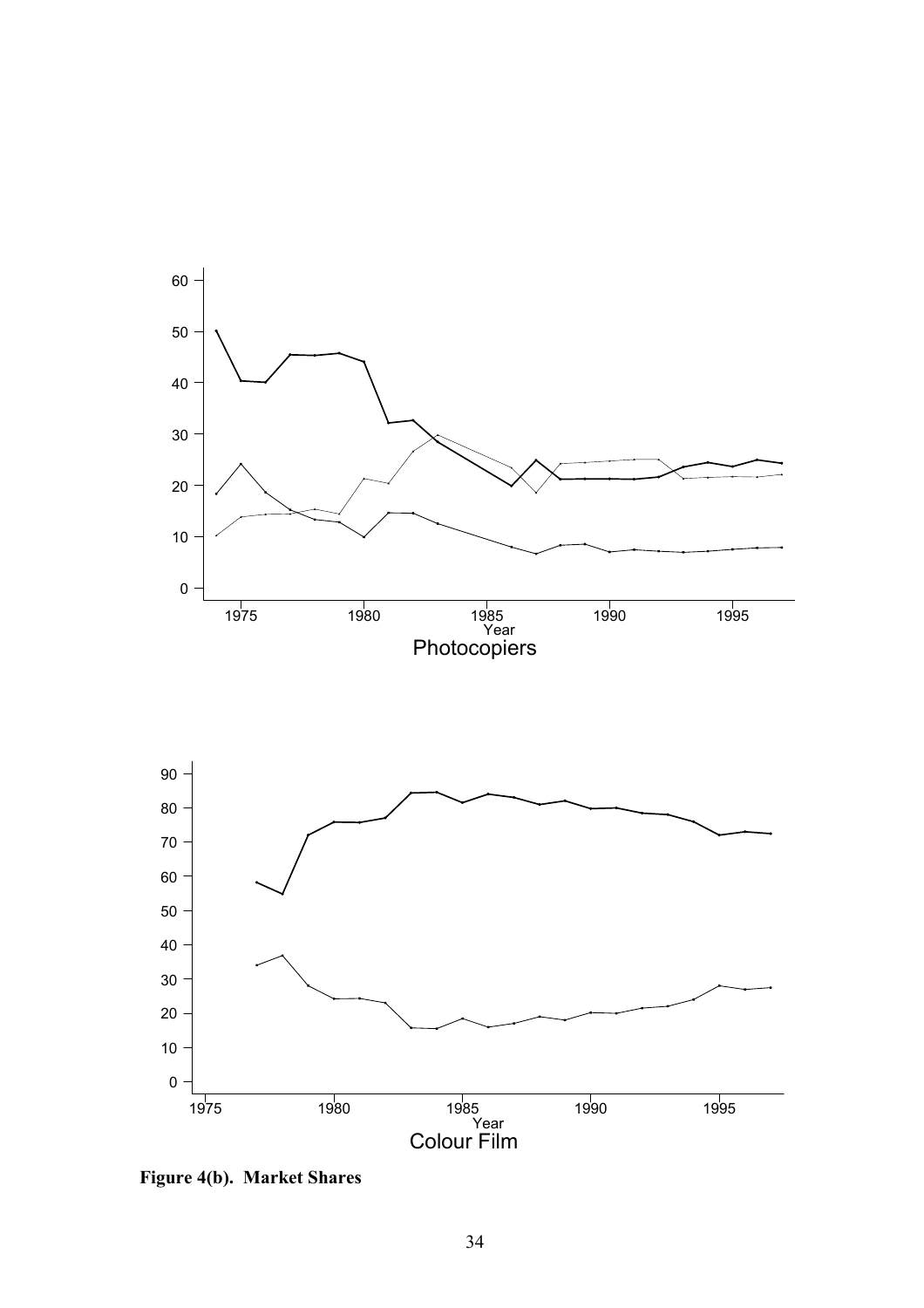

**Figure 4(c). Market Shares** 

linked networks. The market share pattern was extremely volatile, as successive firms gained a relative technical advantage. (Figure 4(a))

A contrasting pattern arises in the margarine industry. Here, the industry was characterized (perhaps surprisingly) by a very rapid rate of introduction of new varieties (one manufacturer's 1990 brochure contained scores of varieties, which differed in form of packaging, choice of flavouring, hardness and texture, etc.). In spite of the high degree of new product introductions, market shares remained remarkably stable, as each successful innovation by any firm was immediately countered with a response by rivals, who quickly imitated successful products.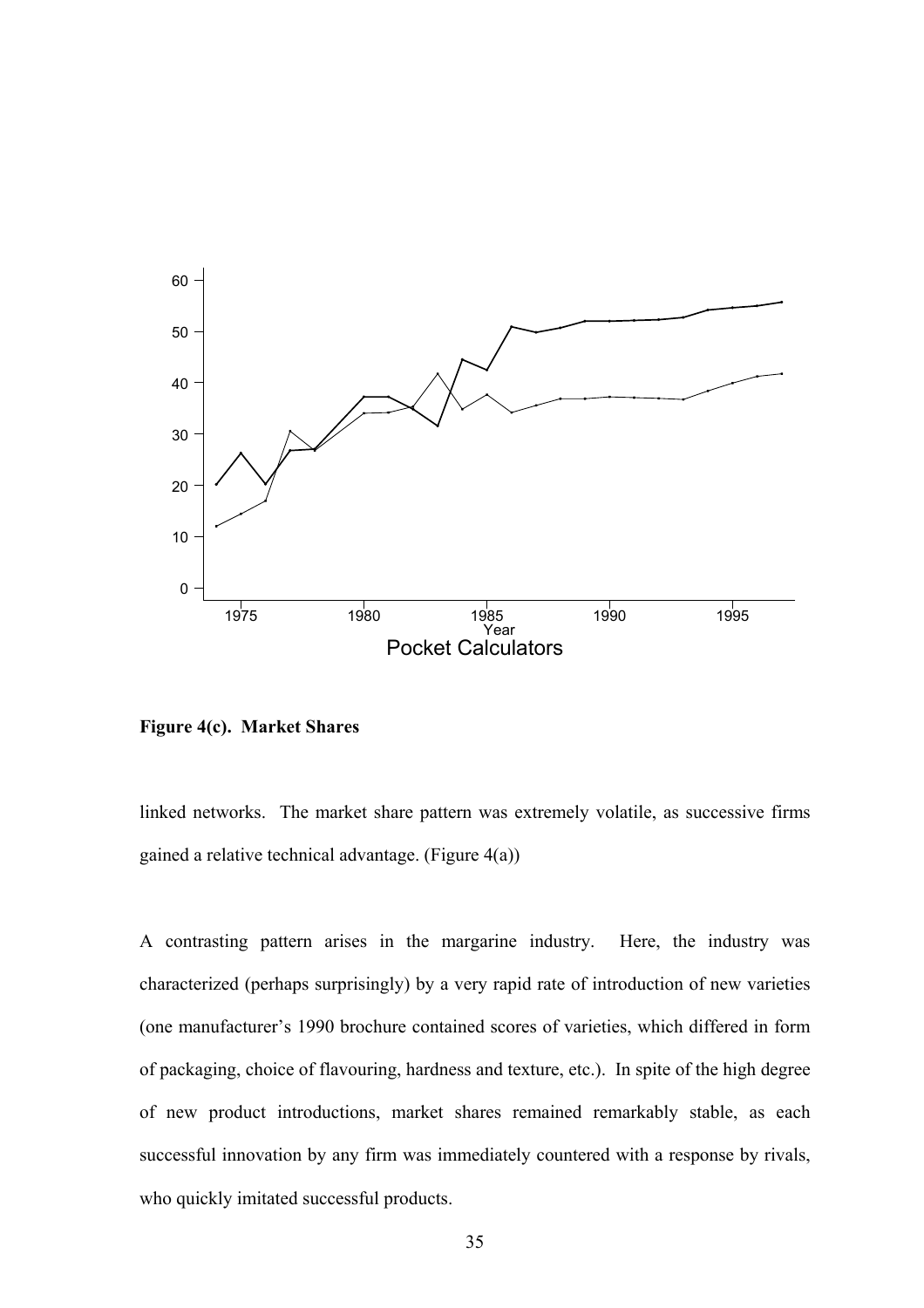strategic responses of firms to rivals' successes. This difference might, however, simply Despite its initial success, rivals were slow to respond, and 'Asahi Dry' propelled the Asahi company to second place in the industry. (The market leader Kirin eventually imitated this strategy by marketing its 'Kirin Dry' product, whose sales remained below those of 'Asahi Dry' over the next decade). The question raised by this is: if we constructed a 'fully specified, strategic model' of the Japanese beer market, what variables accessible to the researcher could have predicted the non-impact of the packaging wars, as against the substantial impact of the 'Dry beers' marketing campaign? It would seem that the speed and effectiveness of rivals' responses differed in the two cases because of different beliefs on the part of rivals' as to the probable effectiveness of the innovator's strategy. What this suggests is that, just as the literature on dynamic oligopoly suggests, the size of the market share response, and so the level of market share volatility in the industry, will depend inter alia on the beliefs of agents – a factor that we must perforce treat as an unobservable in most settings. One interpretation of the different outcomes in these two industries lies in the different reflect differences in the ease with which innovations can be imitated by rivals. To explore this latter idea, it is interesting to look at the evolution of market shares in the beer industry. Here, there are two periods of interest. The late 1970s was marked by what came to be known in the industry as the 'packaging wars'. Firms vied with each other in introducing new forms of packaging (bottles and cans of new sizes; plastic containers in odd and unusual shapes, and so on). Throughout this period, market shares remained quite stable. The second period is the 1980s, when a beer was marketed by the Asahi company, then the industry's fourth largest firm, under the name 'Asahi Dry'.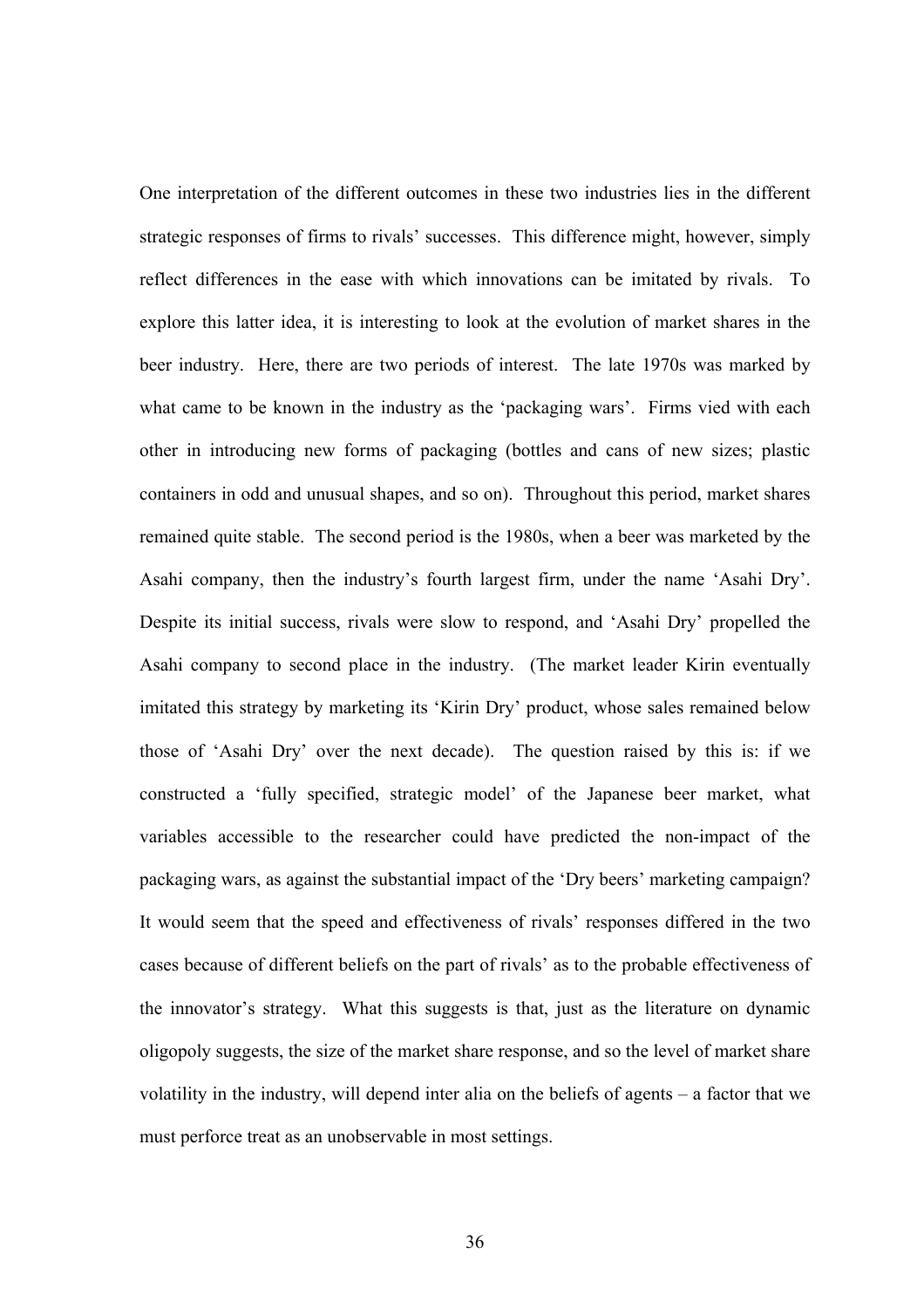What I want to suggest, then, is that while differences in firms' strategic responses to rivals' actions may be one of the factors that account for the different patterns of evolution of shares in different industries, these differences in strategic responses will depend delicately on factors that are difficult to account for on the basis of stable and observable 'industry characteristics'. To illustrate this point, it is of interest to consider two industries which display quite different patterns of market share dynamics at different periods. The photocopier industry, for example, offers an example in which a technically innovative follower (the third firm in 1974) gradually overtakes the leader; but the industry then moves to a stable setting for 15 years, with the innovator sharing first place with the original market leader. (Figure 4(b)). In the colour film market, there are again two phases; over the decade, the market leader's share rises at the expense of its nearest rival, but then shares stabilize and show little volatility over the next 15 years.  $(Figure 4(c))$ .

In contrast to these two cases, consider the market for pocket calculators, an industry that was marked, like the photocopiers and colour film industries, by a fast rate of technical escalated their innovatory activities and both their shares increased steadily, and in step, as the shares of all the smaller firms declined. It is easy to specify a suitable game innovation and new product introductions. (Figure  $(4(c))$ . Here, the top two firms theoretic model which has these features (see for example, Sutton (1991), Chapter 5); but it is not clear what observable 'industry characteristics' for 1974 could have predicted that this industry's market share pattern would have differed in this way from those seen in photocopiers or colour film – beyond attributing it to different 'stochastic realizations' of outcomes to the different firms' early innovatory efforts, and arguing that the initial 'accidental' successes induced different strategic choices thereafter.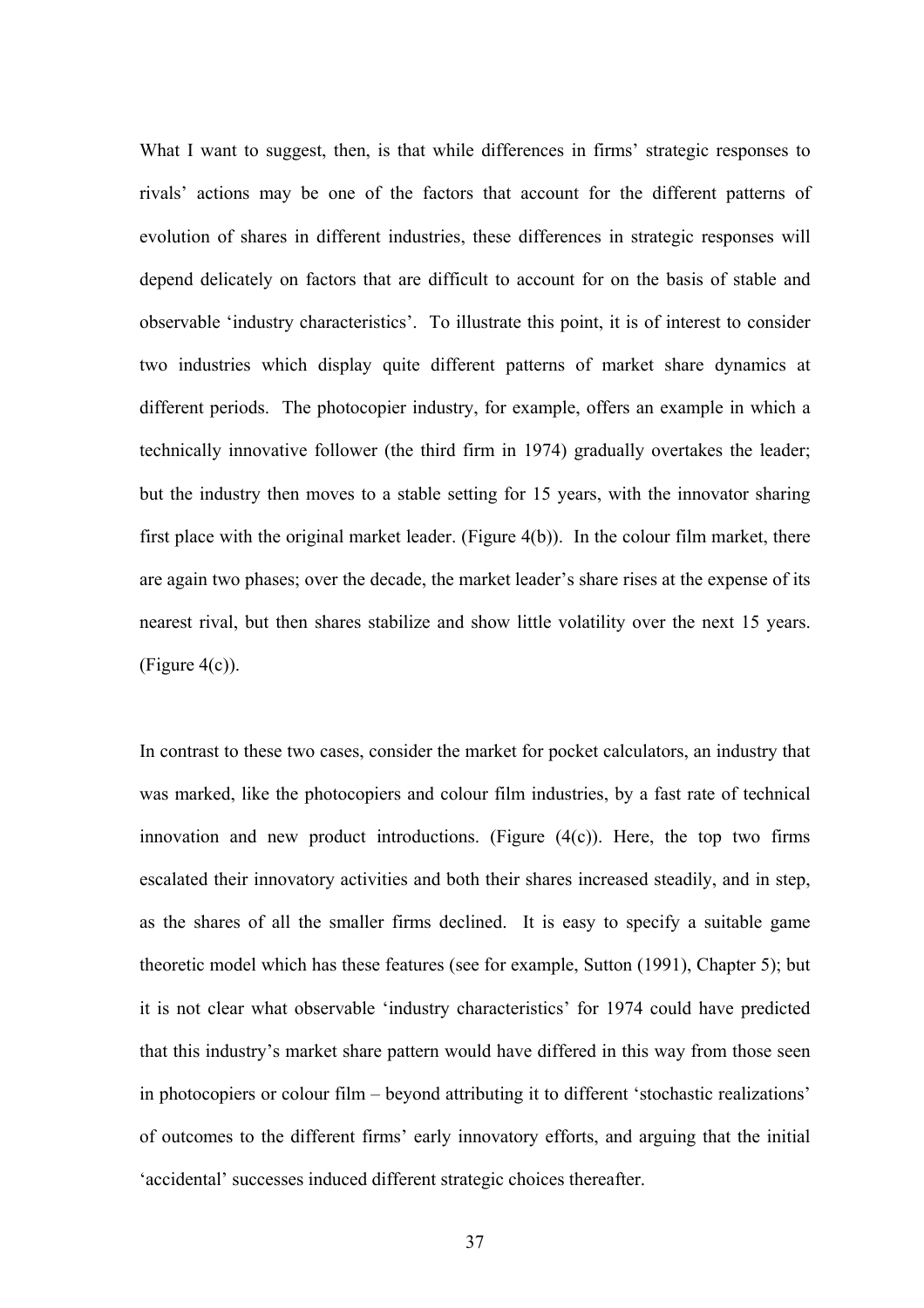These examples, taken together, suggest a serious caveat regarding the traditional 'persistence of leadership' debate. That debate has been conducted on the premise that there might be some general mechanism(s), either of a 'Schumpeterian' or 'Chandlerian' kind, that operate(s) across the general run of industries. What these examples suggest is that there are many mechanisms, some operating in one direction, others in another direction, so that when we test for some 'bias' in either direction we are (at best) assessing some kind of average outcome that will be highly sensitive to our selection of industries. It is in this (rather cautious) spirit that any conclusions as to a possible 'Chandlerian' bias in the present set of Japanese industries should be drawn.

#### **9. Conclusions**

This paper makes three points. The first relates to the limitations of game theoretic (strategic) models. The second relates to the use of scaling relationships for the variance of firm growth rates, and market shares. The third relates to the 'persistence of leadership' debate.

#### **a. Game Theoretic Models**

depend delicately on factors that are difficult to measure, proxy or control for in cross-I have argued elsewhere (Sutton (1991, 1998)) that game theoretic models can lead us to a small number of robust predictions, which allow us to place limited restrictions (bounds) on market structure. Beyond these few robust results, however, outcomes will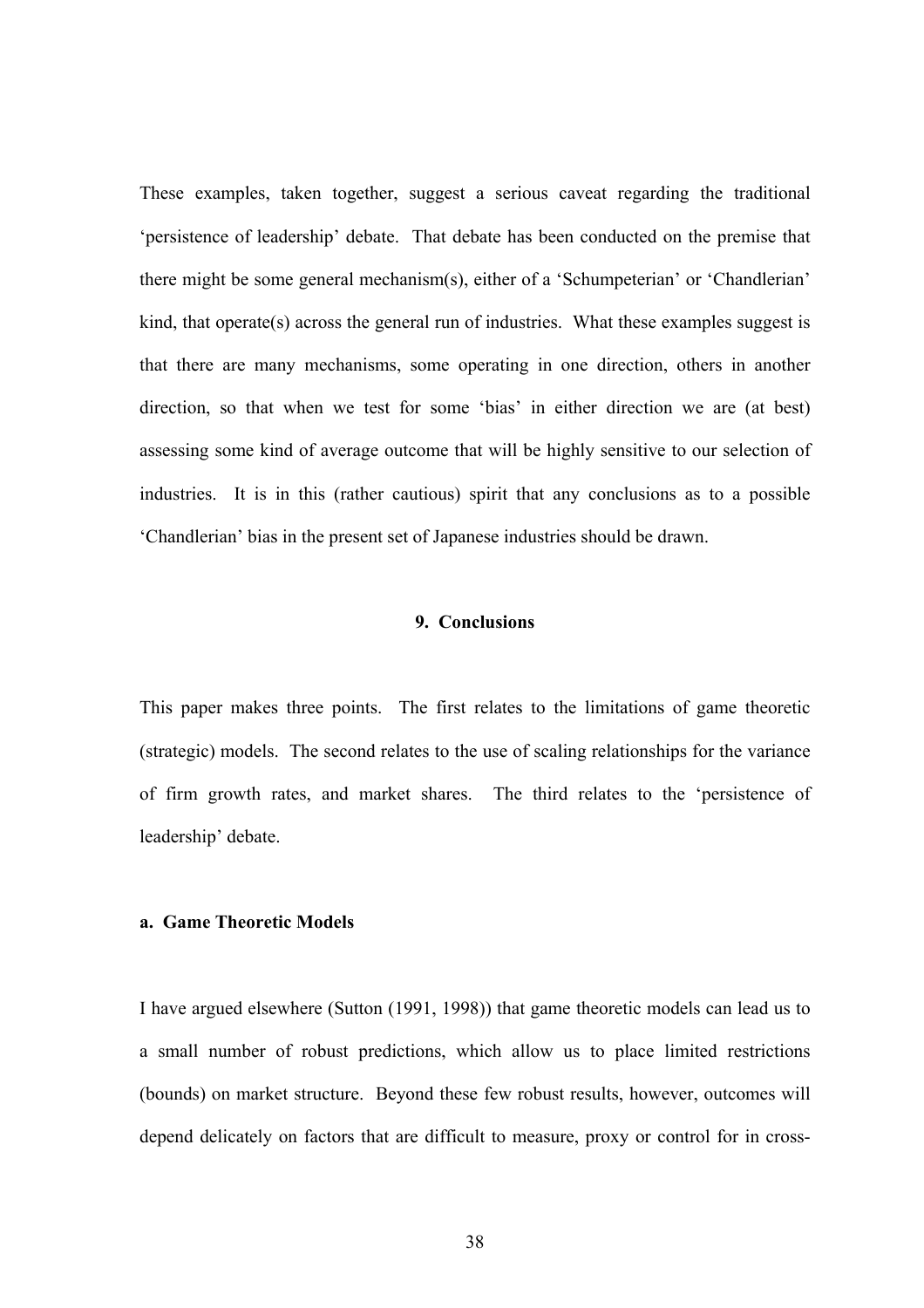industry studies. In this setting, it can be of interest to examine 'low-level' representations of the data, of the kind attempted here.

#### **b. Scaling Relationships**

(limited) crossing-time problem addressed here to be reduced to the study of a simple random walk. The recent literature regarding scaling relationships on firm growth rates, has focussed on the description of relationships, and on differences in views as to candidate explanations for such relationships (Stanley et al. (1996), Sutton (2002)). Little attention has been paid to the question of whether the characterization of such relationships is empirically useful. In this paper, I have argued that the characterization of a simple scaling relationship between a firm's market share and the variance of changes in market share, permits a useful simplification in the description of market share dynamics, allowing the

This scaling relationship also provides a useful criteria for model selection in the area of market share dynamics, as it is a feature of only one of the several standard models in the current economics literature.<sup>16</sup>

#### **c. The persistence of 'leadership' problem**

 $\overline{a}$ 

The claim of this paper in regard to the 'persistence of leadership' debate is a modest one. We explore the properties of a benchmark model in which there is no systematic bias,

 $16$  It is worth noting, however, that it is also consistent with certain models, popular in the marketing literature, in which individual consumers are attached to firms over successive p eriods, but where each consumer has a (small) probability of shifting allegiance to a new firm in any pe riod. These models are purely statistical in nature, and do not rest on optimising by agents. For a model of this type based on maximizing behaviour by firms and consumers, see Sutton (1980).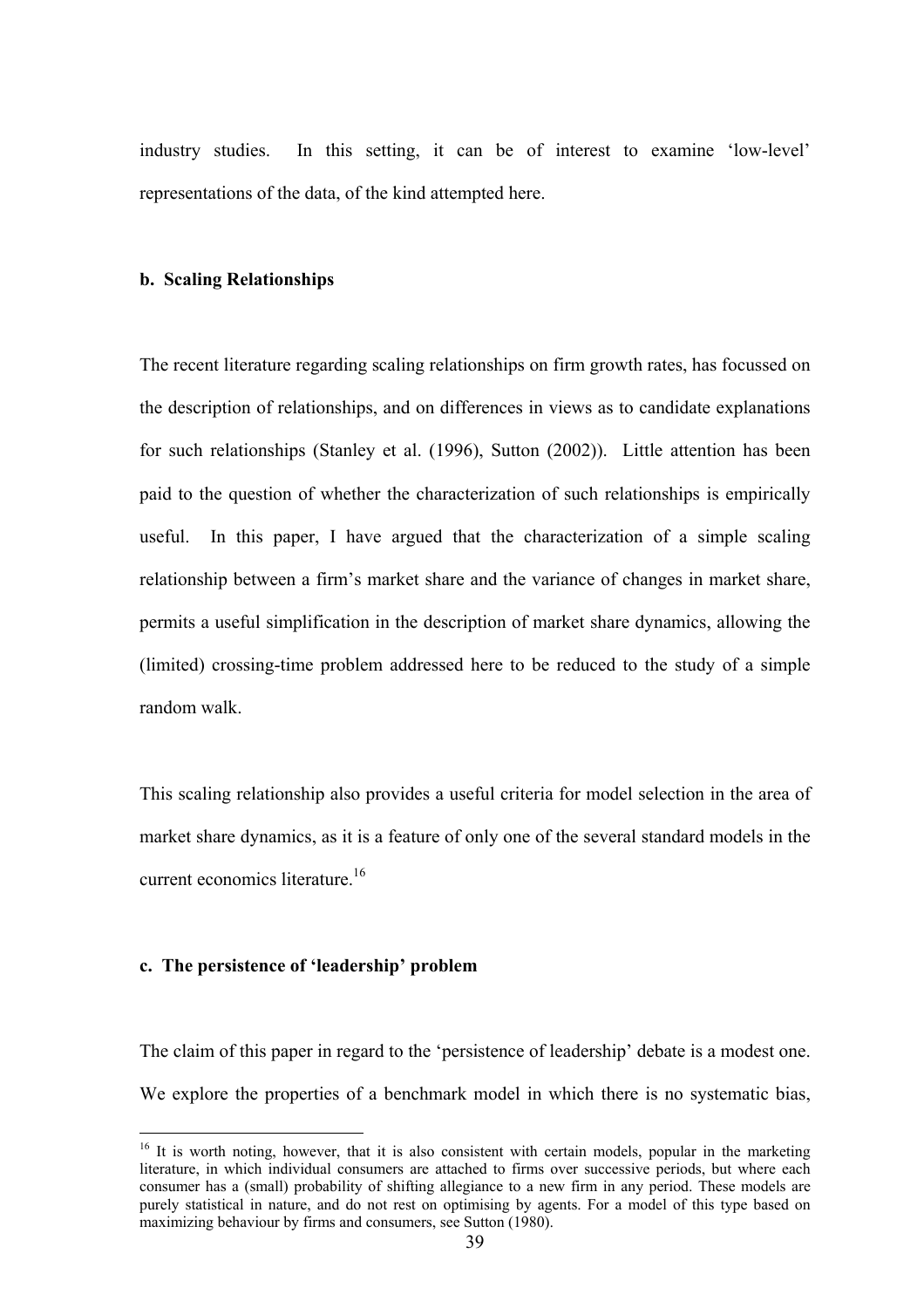whether of a 'Chandlerian' or 'Schumpeterian' kind, present. Such a model is consistent might not find that this pattern persists over a different or broader sample of Japanese manufacturing industries. This paper makes no claims in this regard. It would nonetheless be of some interest to see whether a similar pattern holds good for the general run of manufacturing industries in other countries.<sup>17</sup> with a degree of persistence of leadership that might seem to be rather 'long' on the basis of intuition (Feller (1950)). The empirical evidence for the Japanese industries examined here is such as to suggest a degree of persistence that is somewhat in excess of that predicted under this benchmark model. This raises the question of whether there is any single systematic influence at work in driving this persistence. An examination of the drivers of market share changes in different industries, suggests that there is no single, systematic effect at work here. Rather, what we seem to be observing is an average over this sample of industries, of various industry specific mechanisms. Thus, we might or

author's original reaction, five years ago; but now having expanded the range of industries to all those for which satisfactory data can be assembled and having added 5 years of data. I have decided to report the results at this point.  $17$  It might strike the reader that extending the data set to more industries and/or waiting for more data to accumulate for the present Japanese dataset might allow a sharper conclusion to be drawn. This was the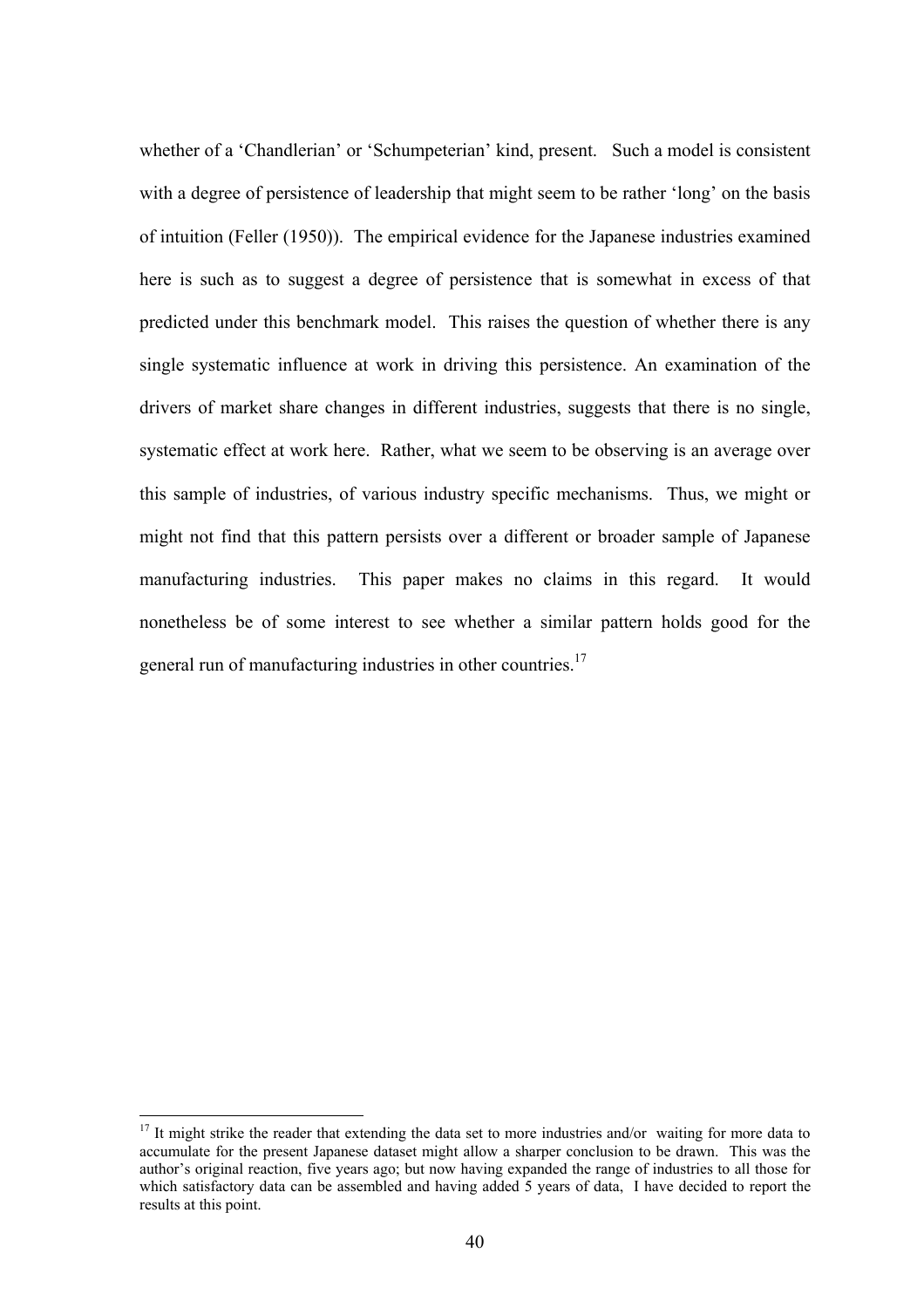#### **References**

- Chandler, Alfred D. Jr. (1990), Scale and Scope: The Dynamics of Industrial Capitalism, Cambridge, Mass.: Harvard University Press.
- Ericson, Richard and Ariel Pakes, 1995, "Markov-Perfect Industry Dynamics: A framework for Empirical Work; Review of Economic Studies, vol. 62, pp. 53-82.
- Feller, William (1950), An Introduction to Probability Theory and its Applications, Vol. 1, (3rd ed.), New York, Wiley
- Fisher, F. M., J. J. McGowan and J. E. Greenwood, (1983), Folded, Spindled and Mutilated: Economic Analysis and U.S. v. IBM, Cambridge, Mass.: MIT Press.
- Harris, Christopher (1994), 'Dynamic Models of Competition', Review of Economic Studies Lecture, 1995, unpublished working paper, Nuffield College, Oxford.
- Little, Ian, (1962) 'Higgledy Piggledy Growth', Bulletin of the Oxford Institute of Statistics, vol. 24.
- Little, I. M. D. and Anthony C. Rayner, (1966) Higgledy Piggledy Growth Again: An Investigation of the Predictability of Company earnings and Dividends in the U.K. 1951-1961, Cambridge, M.A.: Harvard University Press.
- Mueller, D. (1986), Profits in the Long Run, Cambridge, Cambridge University Press.
- Stanley, R. Michael, L. A. N. Amaral, S. V. Buldyrev, S. Harlin, H. Leschorn, P. Maas, M. A. Salinger, H. E. Stanley (1996), 'Scaling Relationships in the Growth of Companies', Nature, vol. 319, pp. 804-806.
- Sutton, J. (1980), 'A Model of Stochastic Equilibrium in a Quasicompetitive Industry', Review of Economic Studies, vol. 47, pp. 705-722.
- Sutton, J. (1991), Sunk Costs and Market Structure, Cambridge, MIT Press.
- Sutton, J. (1998), Technology and Market Structure, Cambridge, MIT Press.
- Sutton, J. (2002), 'The Variance of Firm Growth Rates: The Scaling Puzzle', Physica A , vol. 313, pp. 577-590..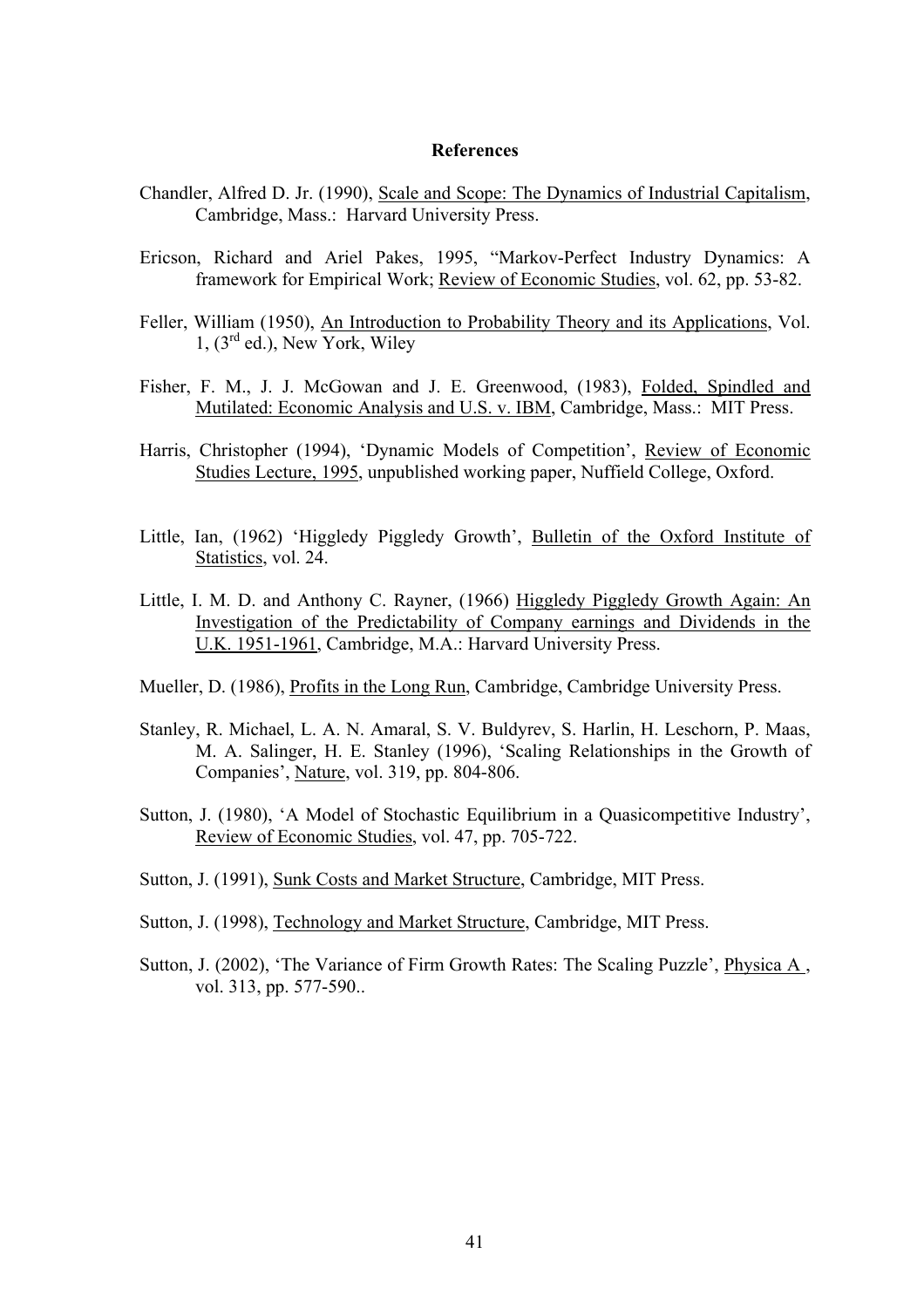#### **Appendix 1**

#### **Calculating the impact of a quality shock**

We may take advantage of the fact that the system of equations (4) in the main text is linear in the  $p_i$  and  $u_i$  to deduce that a unit change in  $u_i$  will affect equilibrium prices  $p_i, p_{i+1}, p_i, p_{i+2}, p_{i-2}, \ldots$  by a constant amount, independently of the initial vector of qualities. Hence we may ease the notional burden in what follows by taking as a point of reference the case where all the  $u_i$  are initially zero, and all prices are equal to t/N. We now consider the impact on equilibrium prices of a unit rise in the quality of some one good holding all other qualities constant.

We will confine analysis in what follows to the case where the total number of products is odd (the even case can be treated similarly). Label the good whose quality has risen as good 0, its k-th neighbour to the right as good k, and k-th neighbour to the left as good – k. Denote the total number of products by  $2n+1$ ; we then have that the index k runs from 1 to n, and good n has right hand neighbour –n. We denote the deviation of the qualityadjusted price  $(p_i - u_i)$  from its initial level t/N by  $x_i$ , viz  $x_i = \Delta(p_i - u_i)$ . We have from the symmetry of equation (4) that the equilibrium price deviations satisfy  $x_j = x_{-j}$ for all j = 1, 2, , n. It therefore follows from (4) on writing  $\Delta u_0 = 1, \Delta u_i = 0$  for all j = 1, 2, ... n that the deviations in quality-adjusted prices  $x_i$  must satisfy the equations:

$$
x_0 = \frac{1}{2} + \frac{1}{2}x_1
$$
 (A1)

$$
x_{i} = \frac{1}{4}x_{i-1} + \frac{1}{4}x_{i+1} \qquad i = \pm (n-1)
$$
 (A2)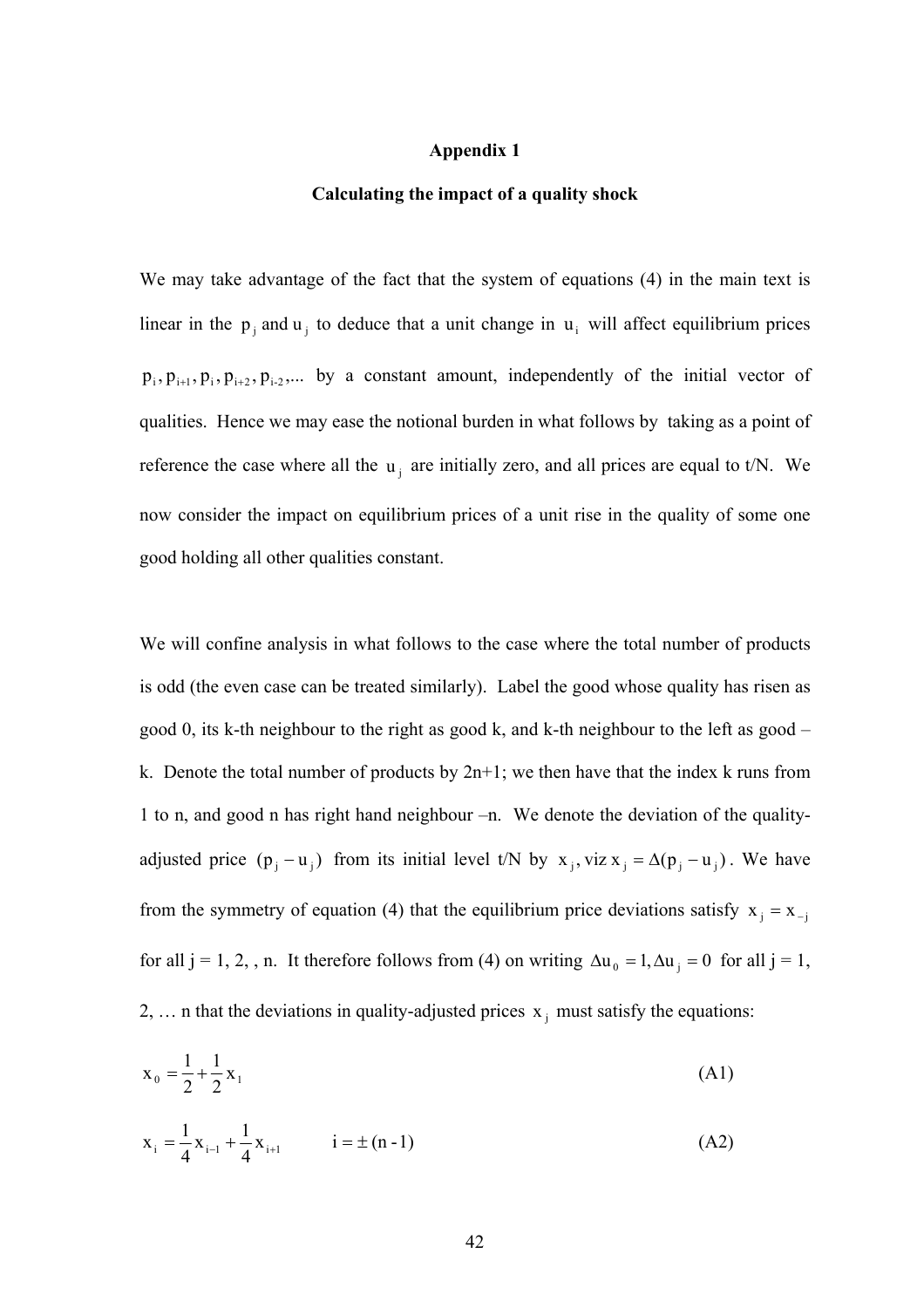$$
x_n = \frac{1}{4} x_{n-1} + \frac{1}{4} x_{-(n-1)}
$$
 (A3)

with the convention that  $x_{-n} \equiv x_n$  (Figure A1). Note that the  $x_j$  correspond to price changes for goods  $\pm 1, \pm 2, \ldots, n$ ; but for good 0, whose quality has risen by 1 unit, the change in price equals  $1 - x_0$ .



Figure A1: Labelling the Products

Now from symmetry,  $x_{n-1} = x_{-(n-1)}$  so (A3) implies that

$$
x_n = \frac{1}{2} x_{n-1}
$$
 (A4)

while (A2) implies

$$
4x_{n-1} = x_n + x_{n-2}
$$
 (A5)

Using (A4) to substitute for  $x_n$  in (A5) and solving we have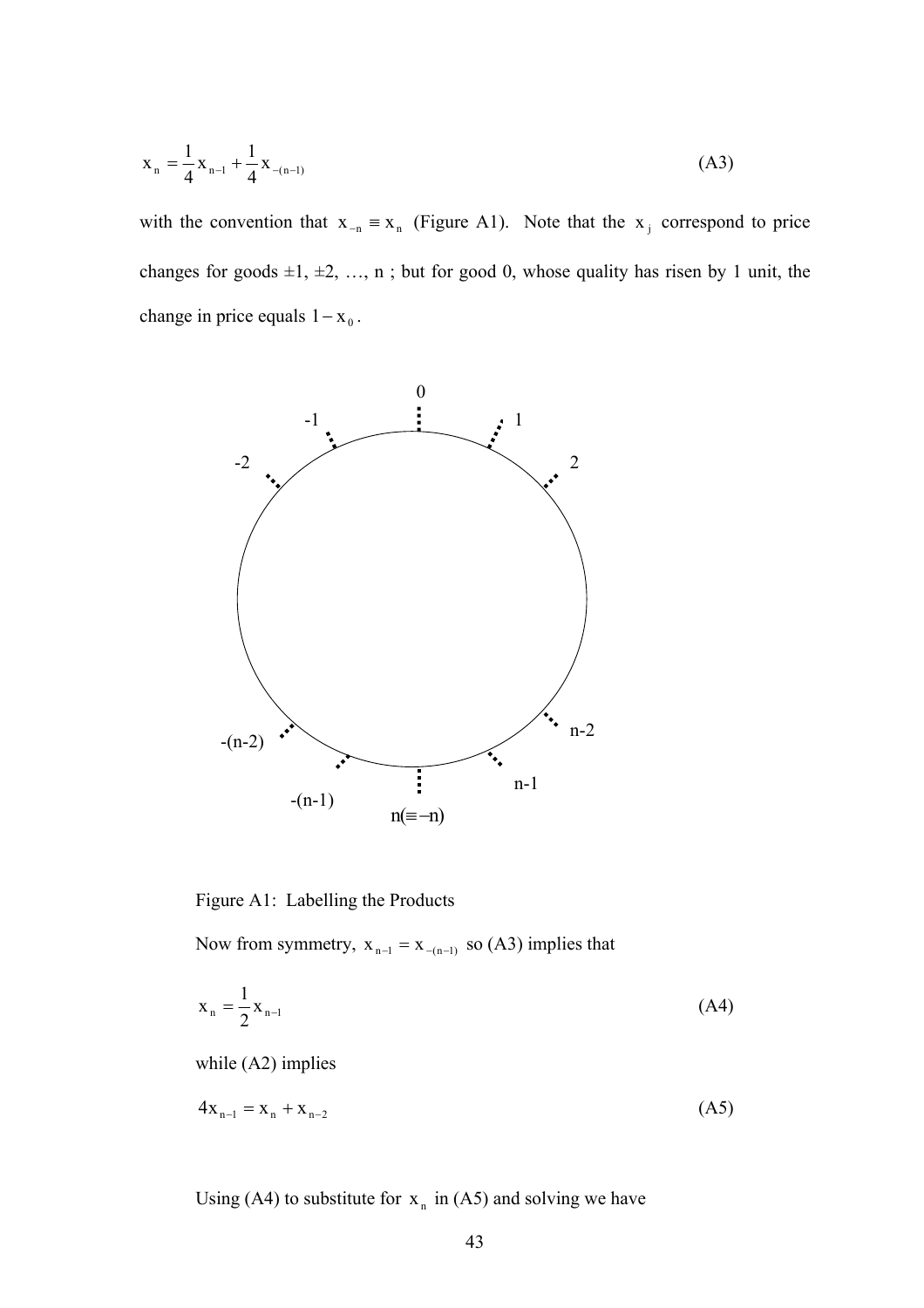$$
x_{n-1} = \frac{1}{4 - \frac{1}{2}} x_{n-2}
$$
 (A6)

We may now proceed iteratively

$$
4x_{n-2} = x_{n-1} + x_{n-3}
$$

Using (A6) to substitute for  $x_{n-1}$  we obtain

$$
x_{n-2} = \frac{1}{4 - \frac{1}{4 - \frac{1}{2}}} x_{n-3}
$$
 (A7)

For any given n, we may solve for the  $x_i$  by combining the relation between  $x_0$  and  $x_1$  derived in this manner with (A1). Take for example the case  $n = 3$ . There are 6 products labelled  $0, \pm 1, \pm 2, 3$ . Equation (A7) implies that

$$
x_1 = \frac{1}{4 - \frac{1}{4 - \frac{1}{2}}} x_0 = \frac{7}{26} x_0
$$

while from (A1) we have

$$
x_0 = \frac{1}{2} + \frac{1}{2}x_1
$$

whence using  $(A7)$ ,  $(A6)$  and  $(A4)$  we obtain

$$
x_0 = -\frac{26}{45} \left( \text{whence } \Delta p_i = \frac{19}{45} \right)
$$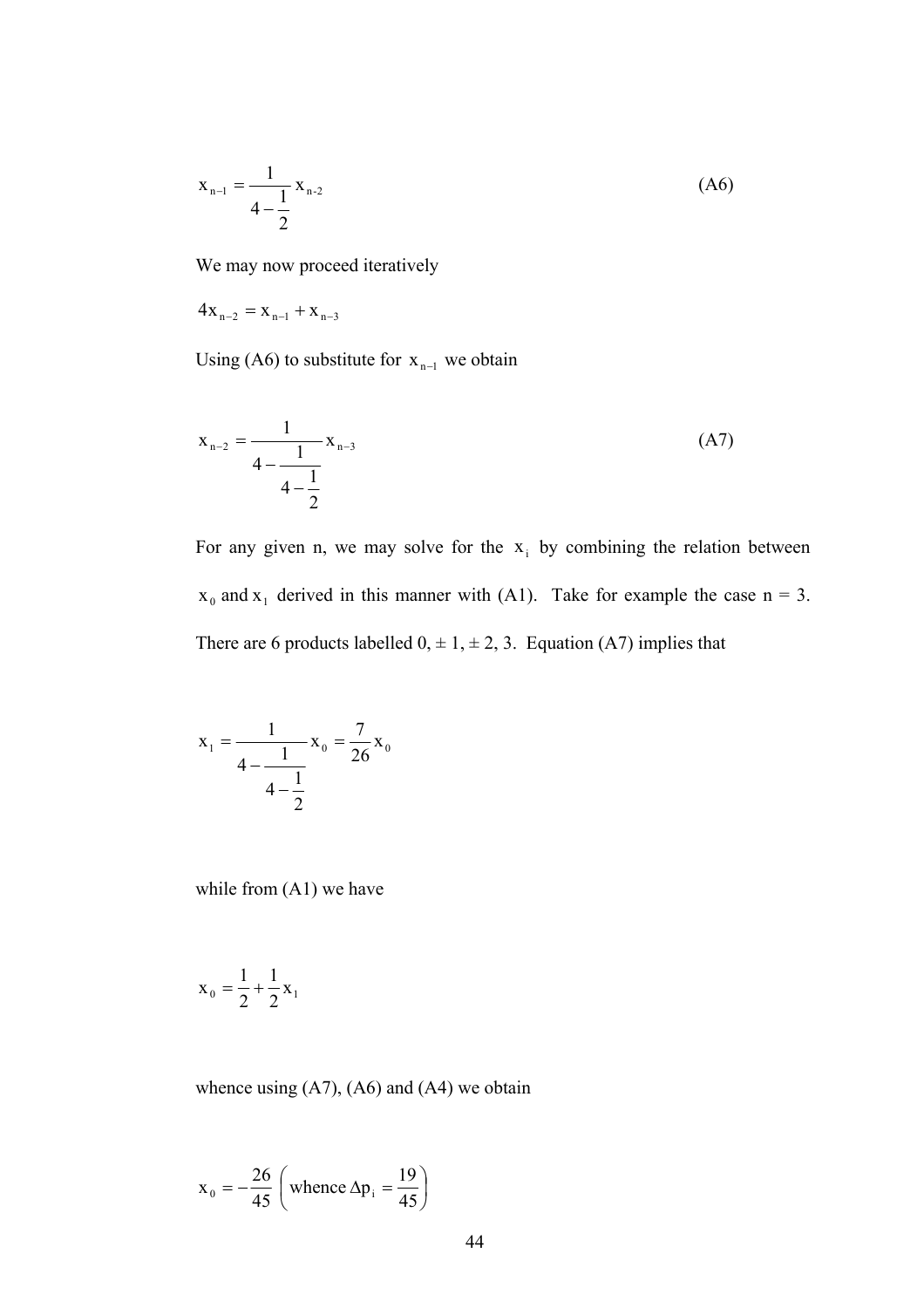$$
x_2 = \frac{2}{7}x_1 = -\frac{2}{45}
$$

$$
x_3 = \frac{1}{2}x_2 = -\frac{1}{45}
$$

In the limit  $n \rightarrow \infty$ , the recursion relation illustrated by (A6), (A7) above beco mes

$$
x_{n-i} = \frac{1}{4 - \frac{1}{4 - \dots}} x_{n-i-1}
$$

Solving for the repeated fraction we obtain

$$
x_{n-i} = (2 - \sqrt{3})x_{n-i-1}
$$
 (A8)

so that the changes decline geometrically as we move away from  $x_0$ , each change being about one-third as big as its ('upper') neighbour.

Setting  $i = n - 1$  in we have

$$
\mathbf{x}_1 = \left(2 - \sqrt{3}\right)\mathbf{k}_0\tag{A8}
$$

Combining this with  $(A1)$  we obtain: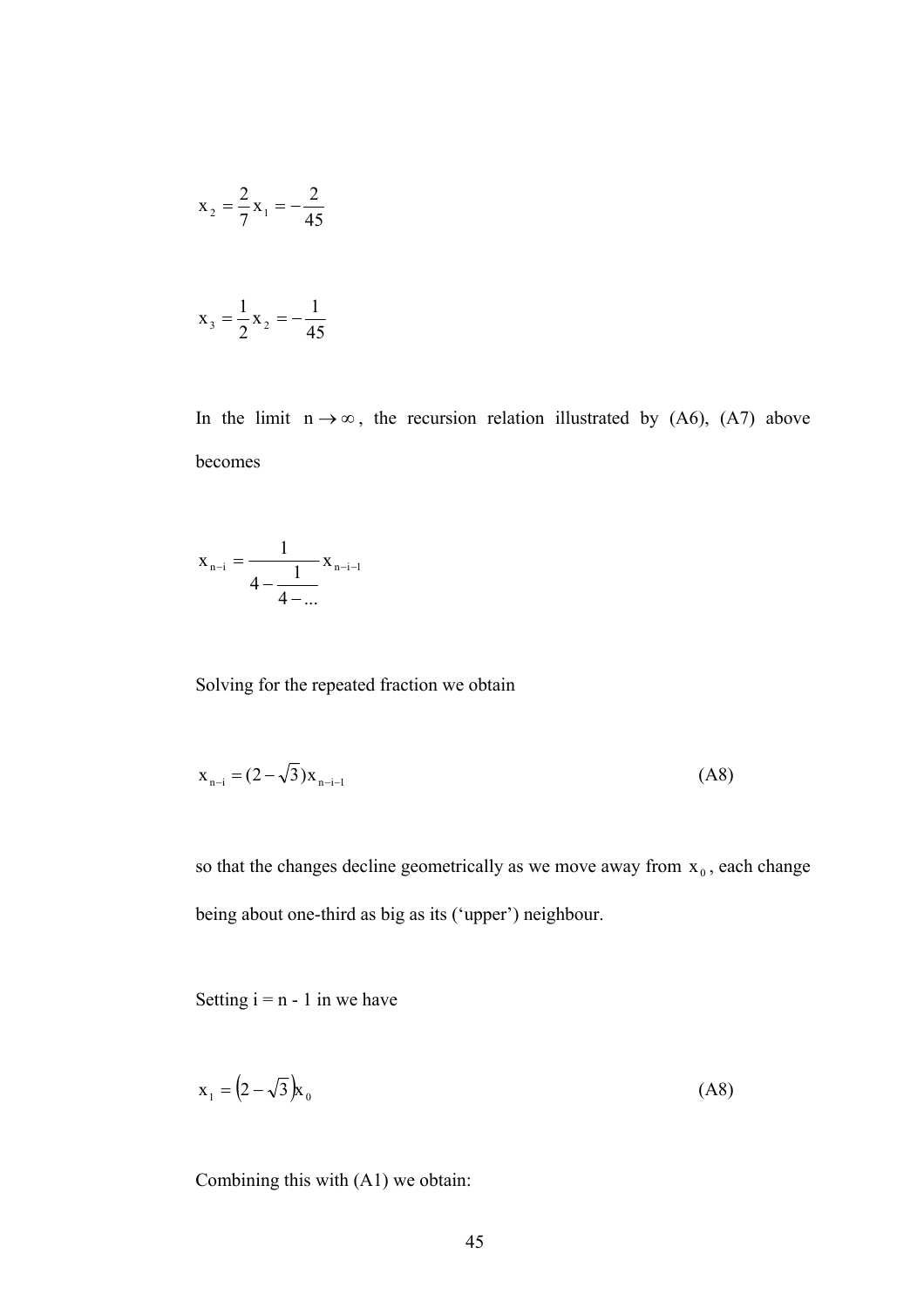$$
x_0 = -\frac{1}{\sqrt{3}}
$$
,  $x_1 = -\frac{2-\sqrt{3}}{\sqrt{3}}$ , ...,  $x_k = -\frac{(2-\sqrt{3})^k}{\sqrt{3}}$ ,...

We may interpret this intuitively as follows. Recall that  $x_0 = \Delta(p_0 - u_0) = \Delta p_0 - 1$ . As the quality of product zero rises by 1 unit, its price rises by 1 -  $\frac{1}{\sqrt{3}}$  units, so that its quality-adjusted price falls by  $\frac{1}{\sqrt{3}}$  units. There is a fall in the prices of all other products, the size of this change falling off geometrically as we move away from good zero.

To find the changes in quantities, we note that it follows from inspection of the demand function (equation (4) of the main text) that

$$
\Delta q_0 = x_1 - x_0 = \Delta p_1 - \Delta (p_0 - u_0)
$$

$$
\Delta q_{-1} = \Delta q_1 = \frac{1}{2} \Big[ x_0 + x_2 - 2x_1 \Big] = \frac{1}{2} \Big[ \Delta (p_0 - u_0) + \Delta p_2 - 2\Delta p_1 \Big]
$$

$$
\Delta q_{-i} = \Delta q_i = \frac{1}{2} \Big[ x_{i+1} + x_{i-1} - 2x_i \Big] = \frac{1}{2} \Big[ \Delta p_{i-1} + \Delta p_{i+1} - 2\Delta p_i \Big] \qquad i \ge 2
$$

whence we obtain, on substituting for the  $x_i$ s, that

$$
\Delta q_o = -\frac{2 - \sqrt{3}}{\sqrt{3}} + \frac{1}{\sqrt{3}} = 1 - \frac{1}{\sqrt{3}}
$$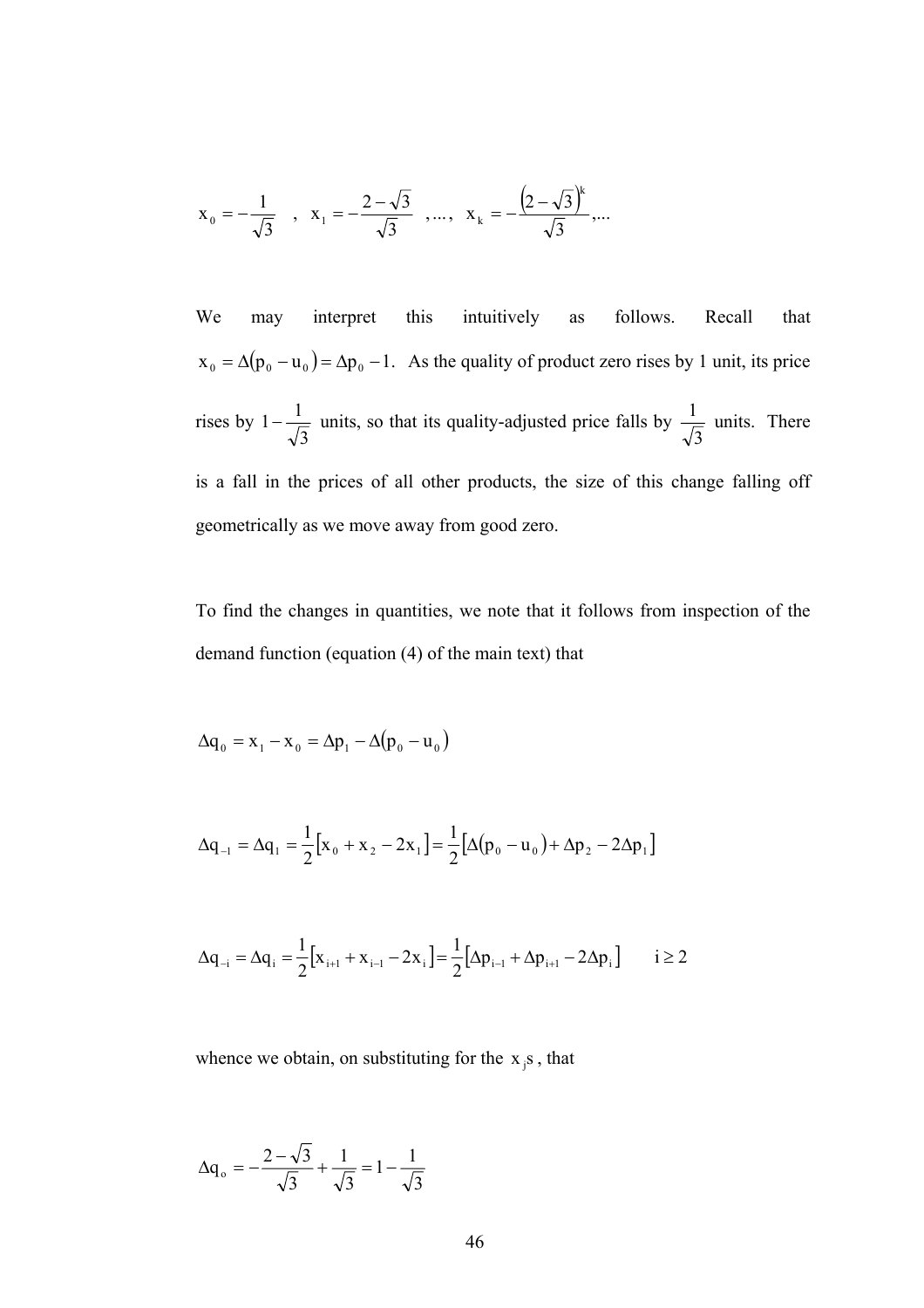$$
\Delta q_{-i} = \Delta q_i = -\frac{1}{\sqrt{3}} \left(2 - \sqrt{3}\right)^i \text{ for } i \ge 1
$$

It follows that the sales, and so the (volume) market share of good 0 rises, while that of all other goods fall, the size of the fall decreasing geometrically as we move away from good 0.